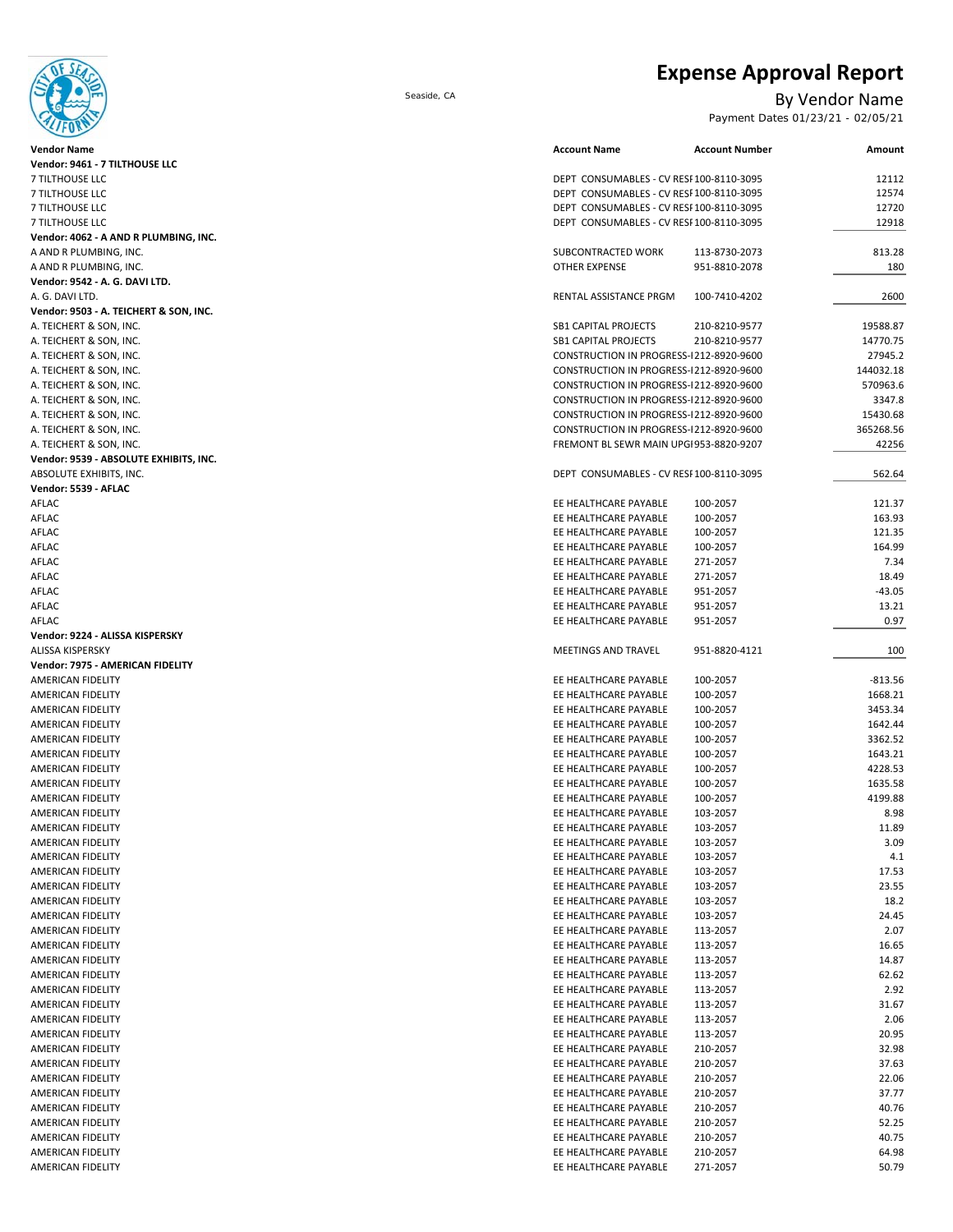| AMERICAN FIDELITY                | EE HEALTHCARE PAYABLE | 271-2057 | 113.33   |
|----------------------------------|-----------------------|----------|----------|
| AMERICAN FIDELITY                | EE HEALTHCARE PAYABLE | 271-2057 | 72.72    |
| <b>AMERICAN FIDELITY</b>         | EE HEALTHCARE PAYABLE | 271-2057 | 125.52   |
| AMERICAN FIDELITY                | EE HEALTHCARE PAYABLE | 271-2057 | 53.61    |
| AMERICAN FIDELITY                | EE HEALTHCARE PAYABLE | 271-2057 | 132.78   |
| AMERICAN FIDELITY                | EE HEALTHCARE PAYABLE | 271-2057 | 56.41    |
| AMERICAN FIDELITY                | EE HEALTHCARE PAYABLE | 271-2057 | 147.24   |
| AMERICAN FIDELITY                | EE HEALTHCARE PAYABLE | 401-2057 | 1.03     |
| AMERICAN FIDELITY                | EE HEALTHCARE PAYABLE | 401-2057 | 55.5     |
| AMERICAN FIDELITY                | EE HEALTHCARE PAYABLE | 401-2057 | 5.89     |
| AMERICAN FIDELITY                | EE HEALTHCARE PAYABLE | 401-2057 | 62.94    |
| AMERICAN FIDELITY                | EE HEALTHCARE PAYABLE | 401-2057 | 6.58     |
| <b>AMERICAN FIDELITY</b>         | EE HEALTHCARE PAYABLE | 401-2057 | 64.39    |
| AMERICAN FIDELITY                | EE HEALTHCARE PAYABLE | 401-2057 | 7.03     |
| <b>AMERICAN FIDELITY</b>         | EE HEALTHCARE PAYABLE | 401-2057 | 41.27    |
| AMERICAN FIDELITY                | EE HEALTHCARE PAYABLE | 501-2057 | 23.02    |
| <b>AMERICAN FIDELITY</b>         | EE HEALTHCARE PAYABLE | 501-2057 | 22.02    |
| AMERICAN FIDELITY                | EE HEALTHCARE PAYABLE | 501-2057 | 23.01    |
|                                  |                       |          |          |
| AMERICAN FIDELITY                | EE HEALTHCARE PAYABLE | 501-2057 | 22.02    |
| AMERICAN FIDELITY                | EE HEALTHCARE PAYABLE | 501-2057 | 32.96    |
| <b>AMERICAN FIDELITY</b>         | EE HEALTHCARE PAYABLE | 501-2057 | 22.03    |
| AMERICAN FIDELITY                | EE HEALTHCARE PAYABLE | 501-2057 | 32.96    |
| <b>AMERICAN FIDELITY</b>         | EE HEALTHCARE PAYABLE | 501-2057 | 22.03    |
| <b>AMERICAN FIDELITY</b>         | EE HEALTHCARE PAYABLE | 951-2057 | 68.17    |
| <b>AMERICAN FIDELITY</b>         | EE HEALTHCARE PAYABLE | 951-2057 | 76.71    |
| AMERICAN FIDELITY                | EE HEALTHCARE PAYABLE | 951-2057 | 71.17    |
| <b>AMERICAN FIDELITY</b>         | EE HEALTHCARE PAYABLE | 951-2057 | 78.92    |
| <b>AMERICAN FIDELITY</b>         | EE HEALTHCARE PAYABLE | 951-2057 | 63.35    |
| <b>AMERICAN FIDELITY</b>         | EE HEALTHCARE PAYABLE | 951-2057 | 113.28   |
| AMERICAN FIDELITY                | EE HEALTHCARE PAYABLE | 951-2057 | $-29.95$ |
| AMERICAN FIDELITY                | EE HEALTHCARE PAYABLE | 951-2057 | 38.88    |
| Vendor: 7976 - AMERICAN FIDELITY |                       |          |          |
| AMERICAN FIDELITY                | EE HEALTHCARE PAYABLE | 100-2057 | $-41.66$ |
| <b>AMERICAN FIDELITY</b>         | EE HEALTHCARE PAYABLE | 100-2057 | 2278.46  |
| AMERICAN FIDELITY                | EE HEALTHCARE PAYABLE | 100-2057 | 2235.4   |
| AMERICAN FIDELITY                | EE HEALTHCARE PAYABLE | 100-2057 | 2307.97  |
| AMERICAN FIDELITY                | EE HEALTHCARE PAYABLE | 100-2057 | 2237.67  |
| AMERICAN FIDELITY                | EE HEALTHCARE PAYABLE | 100-2057 | 1803.04  |
| AMERICAN FIDELITY                | EE HEALTHCARE PAYABLE | 100-2057 | 1788.21  |
| AMERICAN FIDELITY                | EE HEALTHCARE PAYABLE | 103-2057 | 4.96     |
| AMERICAN FIDELITY                | EE HEALTHCARE PAYABLE | 113-2057 | 62.5     |
| AMERICAN FIDELITY                | EE HEALTHCARE PAYABLE | 113-2057 | 62.5     |
| AMERICAN FIDELITY                | EE HEALTHCARE PAYABLE | 113-2057 | 45.28    |
| <b>AMERICAN FIDELITY</b>         | EE HEALTHCARE PAYABLE |          |          |
|                                  |                       | 113-2057 | 82.34    |
| AMERICAN FIDELITY                | EE HEALTHCARE PAYABLE | 113-2057 | 62.5     |
| AMERICAN FIDELITY                | EE HEALTHCARE PAYABLE | 113-2057 | 58.82    |
| <b>AMERICAN FIDELITY</b>         | EE HEALTHCARE PAYABLE | 210-2057 | 2.62     |
| <b>AMERICAN FIDELITY</b>         | EE HEALTHCARE PAYABLE | 271-2057 | 57.54    |
| <b>AMERICAN FIDELITY</b>         | EE HEALTHCARE PAYABLE | 271-2057 | 62.5     |
| AMERICAN FIDELITY                | EE HEALTHCARE PAYABLE | 271-2057 | 62.5     |
| AMERICAN FIDELITY                | EE HEALTHCARE PAYABLE | 271-2057 | 42.66    |
| AMERICAN FIDELITY                | EE HEALTHCARE PAYABLE | 401-2057 | 38.02    |
| AMERICAN FIDELITY                | EE HEALTHCARE PAYABLE | 401-2057 | 42.55    |
| AMERICAN FIDELITY                | EE HEALTHCARE PAYABLE | 401-2057 | 37.08    |
| <b>AMERICAN FIDELITY</b>         | EE HEALTHCARE PAYABLE | 401-2057 | 37.87    |
| AMERICAN FIDELITY                | EE HEALTHCARE PAYABLE | 401-2057 | 26.3     |
| AMERICAN FIDELITY                | EE HEALTHCARE PAYABLE | 401-2057 | 10.61    |
| AMERICAN FIDELITY                | EE HEALTHCARE PAYABLE | 501-2057 | 50       |
| AMERICAN FIDELITY                | EE HEALTHCARE PAYABLE | 501-2057 | 50       |
| AMERICAN FIDELITY                | EE HEALTHCARE PAYABLE | 501-2057 | 50       |
| AMERICAN FIDELITY                | EE HEALTHCARE PAYABLE | 501-2057 | 50       |
| AMERICAN FIDELITY                | EE HEALTHCARE PAYABLE | 501-2057 | 50       |
| AMERICAN FIDELITY                | EE HEALTHCARE PAYABLE | 501-2057 | 50       |
| AMERICAN FIDELITY                | EE HEALTHCARE PAYABLE | 503-2057 | 100      |
| AMERICAN FIDELITY                | EE HEALTHCARE PAYABLE | 503-2057 | 100      |
| AMERICAN FIDELITY                | EE HEALTHCARE PAYABLE |          | 100      |
|                                  |                       | 503-2057 |          |
| AMERICAN FIDELITY                | EE HEALTHCARE PAYABLE | 503-2057 | 100      |
| AMERICAN FIDELITY                | EE HEALTHCARE PAYABLE | 503-2057 | 20.83    |
| AMERICAN FIDELITY                | EE HEALTHCARE PAYABLE | 503-2057 | 20.83    |
| AMERICAN FIDELITY                | EE HEALTHCARE PAYABLE | 951-2057 | 32.8     |
| AMERICAN FIDELITY                | EE HEALTHCARE PAYABLE | 951-2057 | 29.67    |
| AMERICAN FIDELITY                | EE HEALTHCARE PAYABLE | 951-2057 | 18.83    |
| AMERICAN FIDELITY                | EE HEALTHCARE PAYABLE | 951-2057 | 32.08    |
| <b>AMERICAN FIDELITY</b>         | EE HEALTHCARE PAYABLE | 951-2057 | 41.05    |
| AMERICAN FIDELITY                | EE HEALTHCARE PAYABLE | 951-2057 | 33.59    |
|                                  |                       |          |          |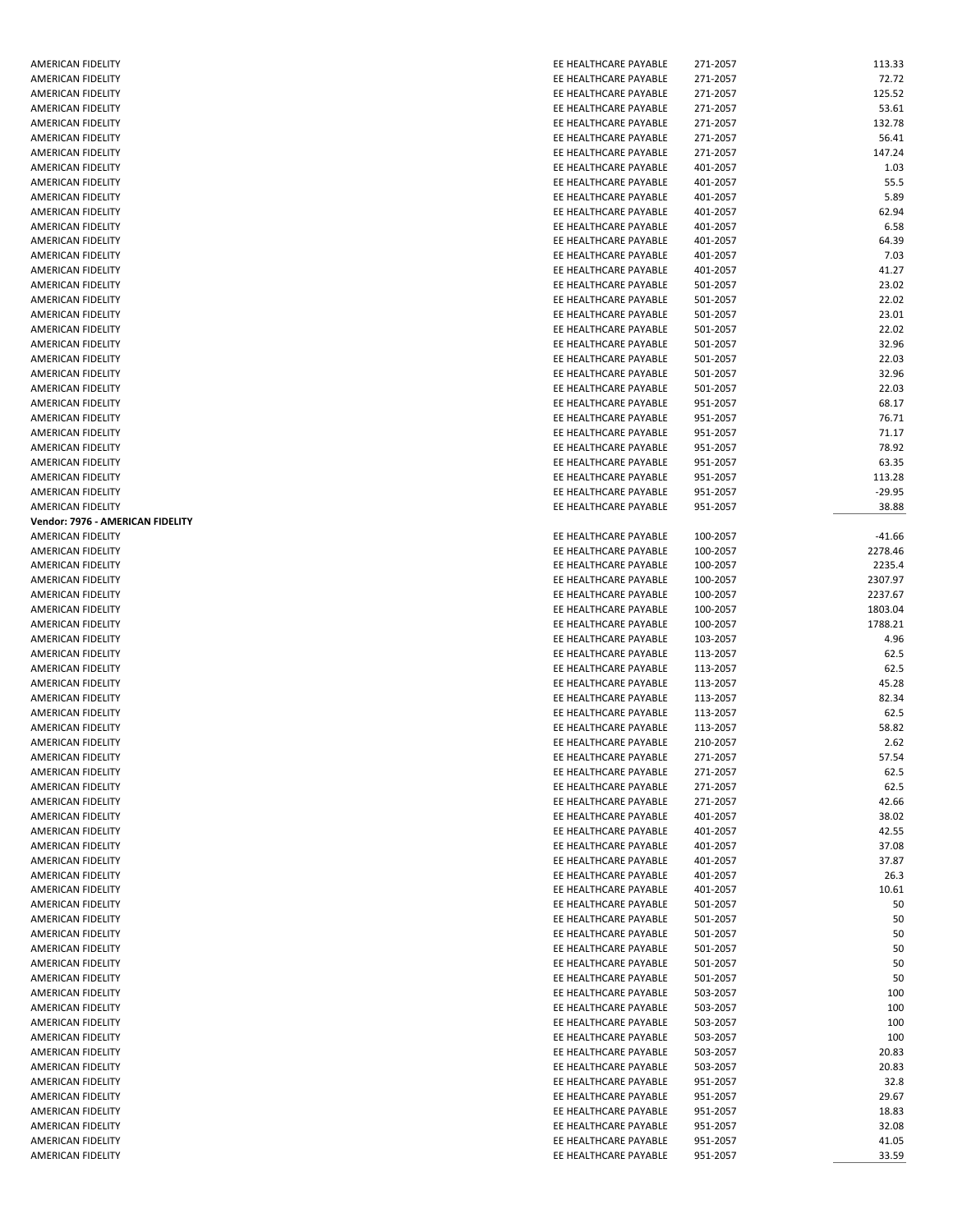| Vendor: 0126 - AMERICAN LOCK & KEY                        |                                                                   |                |
|-----------------------------------------------------------|-------------------------------------------------------------------|----------------|
| AMERICAN LOCK & KEY                                       | DEPARTMENT CONSUMABLES 100-8310-3095                              | 92.86          |
| AMERICAN LOCK & KEY                                       | DEPARTMENT CONSUMABLES 100-8310-3095                              | 19.67          |
| AMERICAN LOCK & KEY                                       | DEPARTMENT CONSUMABLES 100-8310-3095                              | 55.72          |
| Vendor: 9499 - AMY OPPENHEIMER                            |                                                                   |                |
| <b>AMY OPPENHEIMER</b>                                    | CONSULTANT<br>100-2031-1030                                       | 8287.5         |
| Vendor: 9458 - ANGELINA'S BAKERY DELI & CAFE              |                                                                   |                |
| ANGELINA'S BAKERY DELI & CA                               | DEPT CONSUMABLES - CV RESI 100-8110-3095                          | 13242          |
| <b>Vendor: 0216 - AT&amp;T</b>                            |                                                                   |                |
| AT&T                                                      | COMPUTER SUPPLIES/SOFTWA 100-6110-3102                            | 216.54         |
| <b>Vendor: 7071 - AT&amp;T</b><br>AT&T                    | <b>TELEPHONE</b><br>951-8810-5132                                 | 61.52          |
| AT&T                                                      | <b>TELEPHONE</b><br>951-8810-5132                                 | 61.52          |
| AT&T                                                      | <b>TELEPHONE</b><br>951-8810-5132                                 | 61.52          |
| Vendor: 0922 - AUGARTEN LTD.                              |                                                                   |                |
| <b>AUGARTEN LTD.</b>                                      | <b>VEHICLE PARTS</b><br>501-8520-6144                             | 98.81          |
| AUGARTEN LTD.                                             | <b>VEHICLE PARTS</b><br>501-8520-6144                             | 878.21         |
| AUGARTEN LTD.                                             | <b>VEHICLE PARTS</b><br>501-8520-6144                             | 73             |
| Vendor: 9533 - BAKER MANOCK & JENSEN, PC                  |                                                                   |                |
| BAKER MANOCK & JENSEN, PC                                 | CONSULTANT<br>670-2120-1030                                       | 1116.7         |
| Vendor: 7324 - BEAR ELECTRICAL SOLUTIONS, INC.            |                                                                   |                |
| BEAR ELECTRICAL SOLUTIONS,                                | TRAFFIC SIGNAL MAINTENANCI 210-8210-2077                          | 4530           |
| Vendor: 6290 - BURKE, WILLIAMS & SORENSEN, LLP            |                                                                   |                |
| <b>BURKE, WILLIAMS &amp; SORENSEN</b>                     | LEGAL SERVICES - SPECIAL<br>100-3010-1023                         | 82.5           |
| <b>BURKE, WILLIAMS &amp; SORENSEN</b>                     | CONSULTANT - CV RESPONSE 100-8110-1030                            | 690            |
| Vendor: 9470 - C & A PORTABLE POTTIES SERVICE LLC         |                                                                   |                |
| C & A PORTABLE POTTIES SERV                               | SUBCONTRACTED WORK - CV R 100-8110-2073                           | 87.4           |
| C & A PORTABLE POTTIES SERV                               | SUBCONTRACTED WORK - CV R 100-8110-2073                           | 87.4           |
| C & A PORTABLE POTTIES SERV                               | SUBCONTRACTED WORK - CV R 100-8110-2073                           | 87.4           |
| C & A PORTABLE POTTIES SERV                               | SUBCONTRACTED WORK - CV R 100-8110-2073                           | 87.4           |
| C & A PORTABLE POTTIES SERV                               | SUBCONTRACTED WORK - CV R 100-8110-2073                           | 87.4           |
| C & A PORTABLE POTTIES SERV                               | SUBCONTRACTED WORK - CV R100-8110-2073                            | 87.4           |
| C & A PORTABLE POTTIES SERV                               | SUBCONTRACTED WORK - CV R 100-8110-2073                           | 1942.55        |
| Vendor: 0530 - CA. STATE DISBURSEMENT UNIT                |                                                                   |                |
| CA. STATE DISBURSEMENT UNIT                               | <b>GARNISHMENT PAYABLE</b><br>100-2059                            | 299.07         |
| CA. STATE DISBURSEMENT UNIT                               | <b>GARNISHMENT PAYABLE</b><br>100-2059                            | 142.61         |
| CA. STATE DISBURSEMENT UNIT                               | <b>GARNISHMENT PAYABLE</b><br>100-2059                            | 461.53         |
| CA. STATE DISBURSEMENT UNIT                               | <b>GARNISHMENT PAYABLE</b><br>100-2059                            | 603.69         |
| Vendor: 5103 - CALIF LAW ENFRCMNT ASSOC                   |                                                                   |                |
| CALIF LAW ENFRCMNT ASSOC                                  | MISC PAYROLL PAYABLES<br>100-2062                                 | $-20.76$       |
| CALIF LAW ENFRCMNT ASSOC                                  | MISC PAYROLL PAYABLES<br>100-2062                                 | $-20.76$       |
| CALIF LAW ENFRCMNT ASSOC<br>CALIF LAW ENFRCMNT ASSOC      | <b>MISC PAYROLL PAYABLES</b><br>100-2062<br>MISC PAYROLL PAYABLES | 20.76<br>31.14 |
| CALIF LAW ENFRCMNT ASSOC                                  | 100-2062<br>MISC PAYROLL PAYABLES<br>100-2062                     | 301.02         |
| CALIF LAW ENFRCMNT ASSOC                                  | MISC PAYROLL PAYABLES<br>100-2062                                 | 31.11          |
| CALIF LAW ENFRCMNT ASSOC                                  | 100-2062<br>MISC PAYROLL PAYABLES                                 | 300.75         |
| CALIF LAW ENFRCMNT ASSOC                                  | MISC PAYROLL PAYABLES<br>100-2062                                 | 31.14          |
| CALIF LAW ENFRCMNT ASSOC                                  | 100-2062<br>MISC PAYROLL PAYABLES                                 | 280.26         |
| CALIF LAW ENFRCMNT ASSOC                                  | MISC PAYROLL PAYABLES<br>100-2062                                 | 31.11          |
| CALIF LAW ENFRCMNT ASSOC                                  | MISC PAYROLL PAYABLES<br>100-2062                                 | 259.23         |
| Vendor: 8512 - CALIFORNIA TOWING & TRANSPORT              |                                                                   |                |
| CALIFORNIA TOWING & TRANS                                 | <b>INVESTIGATION EXPENSE</b><br>100-6130-4125                     | 350            |
| Vendor: 0501 - CALIFORNIA-AMERICAN WATER                  |                                                                   |                |
| CALIFORNIA-AMERICAN WATEF                                 | WATER<br>100-8310-5133                                            | 4244.8         |
| CALIFORNIA-AMERICAN WATEF                                 | <b>WATER</b><br>100-8440-5133                                     | 8492.97        |
| CALIFORNIA-AMERICAN WATEF                                 | WATER<br>210-8420-5133                                            | 6066.09        |
| CALIFORNIA-AMERICAN WATEF                                 | <b>WATER</b><br>210-8420-5133                                     | 8.43           |
| CALIFORNIA-AMERICAN WATEF                                 | AFFORDABLE HOUSING<br>973-9710-9526                               | 249.94         |
| Vendor: 5126 - CENTRAL COAST GLASS & WINDOW CO., INC      |                                                                   |                |
| CENTRAL COAST GLASS & WINI                                | DEPARTMENT CONSUMABLES 100-8420-3095                              | 366.59         |
| Vendor: 8426 - CLIFTONLARSONALLEN LLP                     |                                                                   |                |
| CLIFTONLARSONALLEN LLP                                    | <b>CITY AUDIT</b><br>100-5110-1025                                | 8365           |
| CLIFTONLARSONALLEN LLP                                    | <b>AUDIT</b><br>211-8110-1025                                     | 1500           |
| CLIFTONLARSONALLEN LLP                                    | <b>CITY AUDIT</b><br>951-8810-1025                                | 5000           |
| Vendor: 0974 - COAST COUNTIES GLASS, INC.                 |                                                                   |                |
| COAST COUNTIES GLASS, INC.                                | DEPARTMENT CONSUMABLES 113-8730-3095                              | 1658           |
| Vendor: 6553 - COMCAST                                    |                                                                   |                |
| <b>COMCAST</b>                                            | DATA COMMUNICATION<br>503-4010-5138                               | 270.87         |
| Vendor: 9486 - COMPANY NURSE, LLC                         |                                                                   |                |
| COMPANY NURSE, LLC                                        | CONSULTANT - CV RESPONSE 100-8110-1030                            | 764            |
| Vendor: 6204 - CONCERN HEALTH                             |                                                                   |                |
| <b>CONCERN HEALTH</b>                                     | EMPLOYEE ASSISTANCE PROGR 100-2031-1038                           | 679.25         |
| Vendor: 0814 - CONSOLIDATED ELECTRICAL DISTRIBUTORS, INC. |                                                                   |                |
| CONSOLIDATED ELECTRICAL DI!                               | DEPARTMENT CONSUMABLES 113-8730-3095                              | 222.76         |
| CONSOLIDATED ELECTRICAL DI!                               | DEPARTMENT CONSUMABLES 113-8730-3095                              | 111.38         |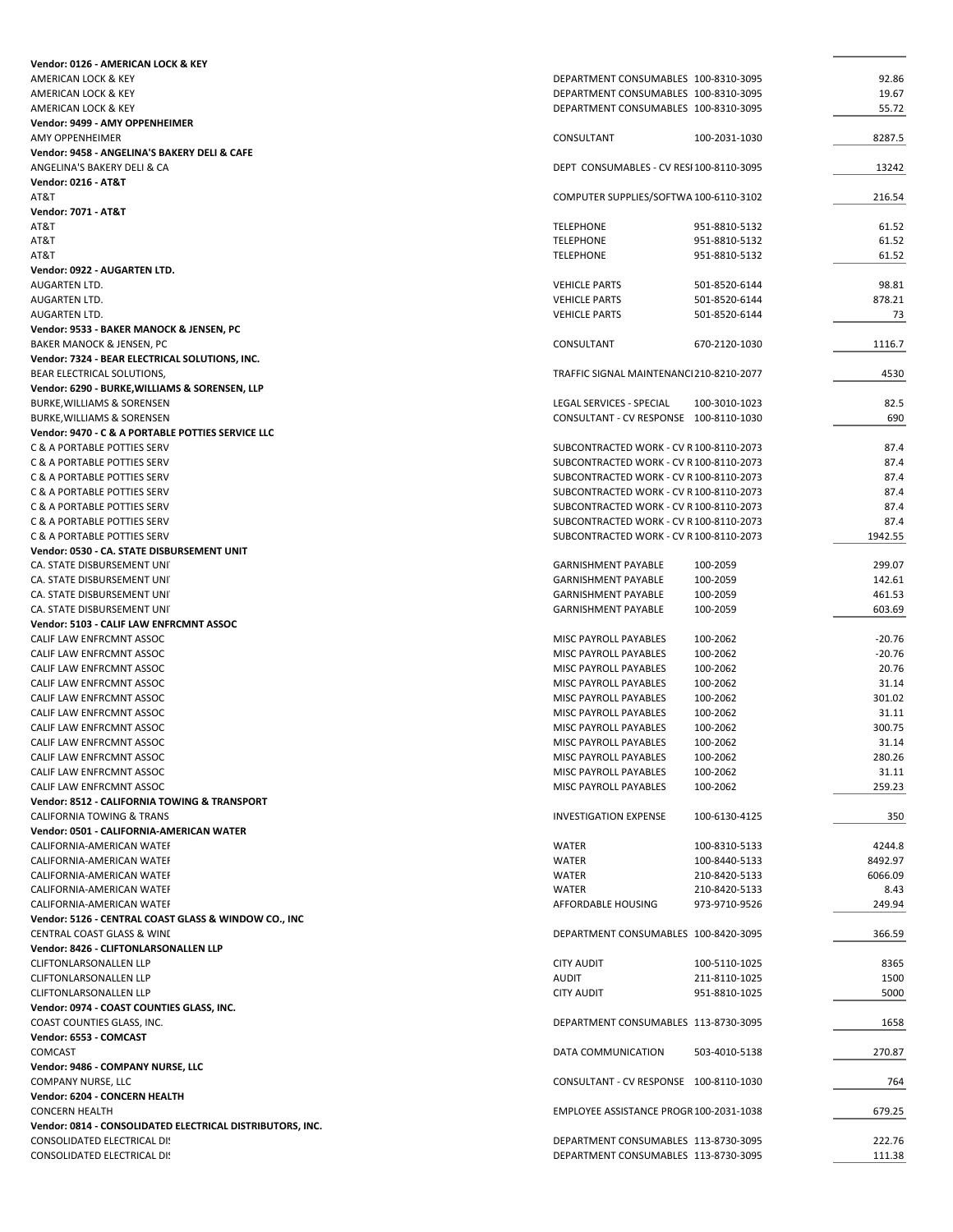| Vendor: 4838 - CORPORATE RISK HOLDINGS III, INC.         |                                                    |               |             |
|----------------------------------------------------------|----------------------------------------------------|---------------|-------------|
| <b>CORPORATE RISK HOLDINGS III</b>                       | SUBCONTRACTED WORK                                 | 951-8820-2073 | 109.4       |
| Vendor: 2279 - COUNTY OF MONTEREY IT DEPT.               |                                                    |               |             |
| COUNTY OF MONTEREY IT DEP'                               | COMPUTER SUPPLIES/SOFTWA 100-6110-3102             |               | 1242        |
| COUNTY OF MONTEREY IT DEPT                               | COMPUTER SUPPLIES/SOFTWA 100-6110-3102             |               | 1242        |
| COUNTY OF MONTEREY IT DEP'                               | COUNTY COMMUNICATIONS 100-6610-2041                |               | 447.12      |
| Vendor: 6818 - DE LAGE LANDEN                            |                                                    |               |             |
| DE LAGE LANDEN                                           | <b>COPIER SERVICES</b>                             | 100-5110-2044 | 518.35      |
| Vendor: 0988 - DEL REY CAR WASH                          |                                                    |               |             |
| DEL REY CAR WASH                                         | <b>OTHER EXPENSE</b>                               | 100-6110-2078 | 46          |
| DEL REY CAR WASH                                         | OTHER EXPENSE                                      | 501-8510-2078 | 20          |
| Vendor: 5854 - DELLA MORA HEATING,                       | SUBCONTRACTED WORK                                 | 113-8730-2073 | 178         |
| DELLA MORA HEATING,<br>DELLA MORA HEATING,               | SUBCONTRACTED WORK                                 | 113-8730-2073 | 168         |
| DELLA MORA HEATING,                                      | SUBCONTRACTED WORK                                 | 113-8730-2073 | 873.6       |
| DELLA MORA HEATING,                                      | SUBCONTRACTED WORK                                 | 113-8730-2073 | 383.1       |
| Vendor: 9332 - DENISE DUFFY & ASSOCIATES, INC.           |                                                    |               |             |
| DENISE DUFFY & ASSOCIATES, I                             | PLANNING APPLICATION REVIE 100-3664                |               | 14111       |
| Vendor: 4896 - DEPARTMENT OF JUSTICE                     |                                                    |               |             |
| DEPARTMENT OF JUSTICE                                    | PERSONNEL RECRUITMENT                              | 100-2031-2064 | 64          |
| Vendor: 1048 - DOCTORS ON DUTY MEDICAL GROUP             |                                                    |               |             |
| DOCTORS ON DUTY MEDICAL G                                | SUBCONTRACTED WORK                                 | 951-8820-2073 | 150         |
| DOCTORS ON DUTY MEDICAL G                                | SUBCONTRACTED WORK                                 | 951-8820-2073 | 150         |
| DOCTORS ON DUTY MEDICAL G                                | SUBCONTRACTED WORK                                 | 951-8820-2073 | 35          |
| Vendor: 0898 - DTJ CORP.                                 |                                                    |               |             |
| DTJ CORP.                                                | DEPARTMENT CONSUMABLES 100-8310-3095               |               | 28.75       |
| DTJ CORP.                                                | DEPARTMENT CONSUMABLES 100-8310-3095               |               | 37.25       |
| DTJ CORP.                                                | DEPARTMENT CONSUMABLES 100-8310-3095               |               | 5           |
| DTJ CORP.                                                | DEPARTMENT CONSUMABLES 100-8310-3095               |               | 5           |
| DTJ CORP.                                                | TEMPORARY CONTRACT SERVI(100-9100-2043             |               | 105.25      |
| DTJ CORP.                                                | TEMPORARY CONTRACT SERVI(100-9100-2043             |               | 63          |
| DTJ CORP.                                                | TEMPORARY CONTRACT SERVI(100-9100-2043             |               | 27          |
| DTJ CORP.                                                | TEMPORARY CONTRACT SERVI(100-9100-2043             |               | 5           |
| DTJ CORP.                                                | TEMPORARY CONTRACT SERVI(100-9100-2043             |               | 5           |
| Vendor: 7266 - E2 CONSULTING ENGINEERS, INC.             |                                                    |               |             |
| E2 CONSULTING ENGINEERS, IN                              | LIFT STATION UPGRADES                              | 953-8820-9204 | 2250        |
| Vendor: 4892 - EDGES ELECTRICAL GROUP                    |                                                    |               |             |
| <b>EDGES ELECTRICAL GROUP</b>                            | DEPARTMENT CONSUMABLES 210-8110-3095               |               | 63.72       |
| <b>EDGES ELECTRICAL GROUP</b>                            | DEPARTMENT CONSUMABLES 210-8110-3095               |               | 60.05       |
| Vendor: 4459 - ELEVATOR SERVICE CO. OF CENTRAL CAL, INC. |                                                    |               |             |
| ELEVATOR SERVICE CO. OF CEN                              | SUBCONTRACTED WORK                                 | 100-8310-2073 | 335         |
| Vendor: 8979 - ERROL L. MONTGOMERY & ASSOCIATES, INC.    |                                                    |               |             |
| ERROL L. MONTGOMERY & ASS<br>ERROL L. MONTGOMERY & ASS   | <b>CONSULTING COSTS</b><br><b>CONSULTING COSTS</b> | 670-2130-1030 | 200<br>2020 |
| Vendor: 7751 - FBINAA FBI ACADEMY                        |                                                    | 670-2130-1030 |             |
| FBINAA FBI ACADEMY                                       | DUES & MEMBERSHIP                                  | 100-6110-4122 | 125         |
| Vendor: 1188 - FERGUSON US HOLDINGS, INC.                |                                                    |               |             |
| FERGUSON US HOLDINGS, INC.                               | DEPARTMENT CONSUMABLES 210-8110-3095               |               | 1012.6      |
| Vendor: 1224 - FIRST ALARM                               |                                                    |               |             |
| <b>FIRST ALARM</b>                                       | <b>ALARM SERVICE</b>                               | 100-8310-2070 | 35          |
| <b>FIRST ALARM</b>                                       | <b>ALARM SERVICE</b>                               | 100-8310-2070 | 35          |
| <b>FIRST ALARM</b>                                       | <b>ALARM SERVICE</b>                               | 100-9200-2070 | 35          |
| <b>FIRST ALARM</b>                                       | <b>ALARM SERVICE</b>                               | 100-9200-2070 | 35          |
| <b>FIRST ALARM</b>                                       | <b>ALARM SERVICE</b>                               | 100-9200-2070 | 35          |
| Vendor: 6306 - GAVILAN PEST CONTROL                      |                                                    |               |             |
| <b>GAVILAN PEST CONTROL</b>                              | PEST CONTROL                                       | 100-8310-2057 | 120         |
| Vendor: 1391 - GRANITE CONSTRUCTION COMPANY              |                                                    |               |             |
| <b>GRANITE CONSTRUCTION COM</b>                          | DEPARTMENT CONSUMABLES 210-8110-3095               |               | 367.08      |
| Vendor: 1392 - GRANITE ROCK COMPANY                      |                                                    |               |             |
| <b>GRANITE ROCK COMPANY</b>                              | ROCK/SAND/GRAVEL                                   | 100-8420-3106 | 97.27       |
| <b>GRANITE ROCK COMPANY</b>                              | DEPARTMENT CONSUMABLES 210-8110-3095               |               | 455.18      |
| Vendor: 7605 - GREEN RUBBER-KENNEDY AG LP                |                                                    |               |             |
| GREEN RUBBER-KENNEDY AG L                                | DEPARTMENT CONSUMABLES 100-8420-3095               |               | 25.11       |
| Vendor: 3154 - GREEN VALLEY LANSCAPE INC.                |                                                    |               |             |
| GREEN VALLEY LANSCAPE INC.                               | <b>TOOLS</b>                                       | 100-8420-3107 | 43.18       |
| Vendor: 9537 - GROUNDED SOLUTIONS NETWORK                |                                                    |               |             |
| <b>GROUNDED SOLUTIONS NETWI</b>                          | OTHER EXPENSE                                      | 297-7993-2078 | 150         |
| Vendor: 4222 - HARRIS & ASSOCIATES, INC.                 |                                                    |               |             |
| HARRIS & ASSOCIATES, INC.                                | <b>LIFT STATION UPGRADES</b>                       | 953-8820-9204 | 3507.5      |
| HARRIS & ASSOCIATES, INC.                                | FREMONT BL SEWR MAIN UPG 953-8820-9207             |               | 7537.5      |
| HARRIS & ASSOCIATES, INC.                                | DEL MONTE SWR MAIN REPLA(953-8820-9214             |               | 59452.75    |
| HARRIS & ASSOCIATES, INC.                                | SEWER LINE REPLACEMENTS 953-8820-9218              |               | 2562.5      |
| Vendor: 2351 - HICKS & HORNELL                           |                                                    |               |             |
| <b>HICKS &amp; HORNELL</b>                               | <b>TIRES</b>                                       | 501-8520-6147 | 359.31      |
| <b>HICKS &amp; HORNELL</b>                               | <b>TIRES</b>                                       | 501-8520-6147 | 513.92      |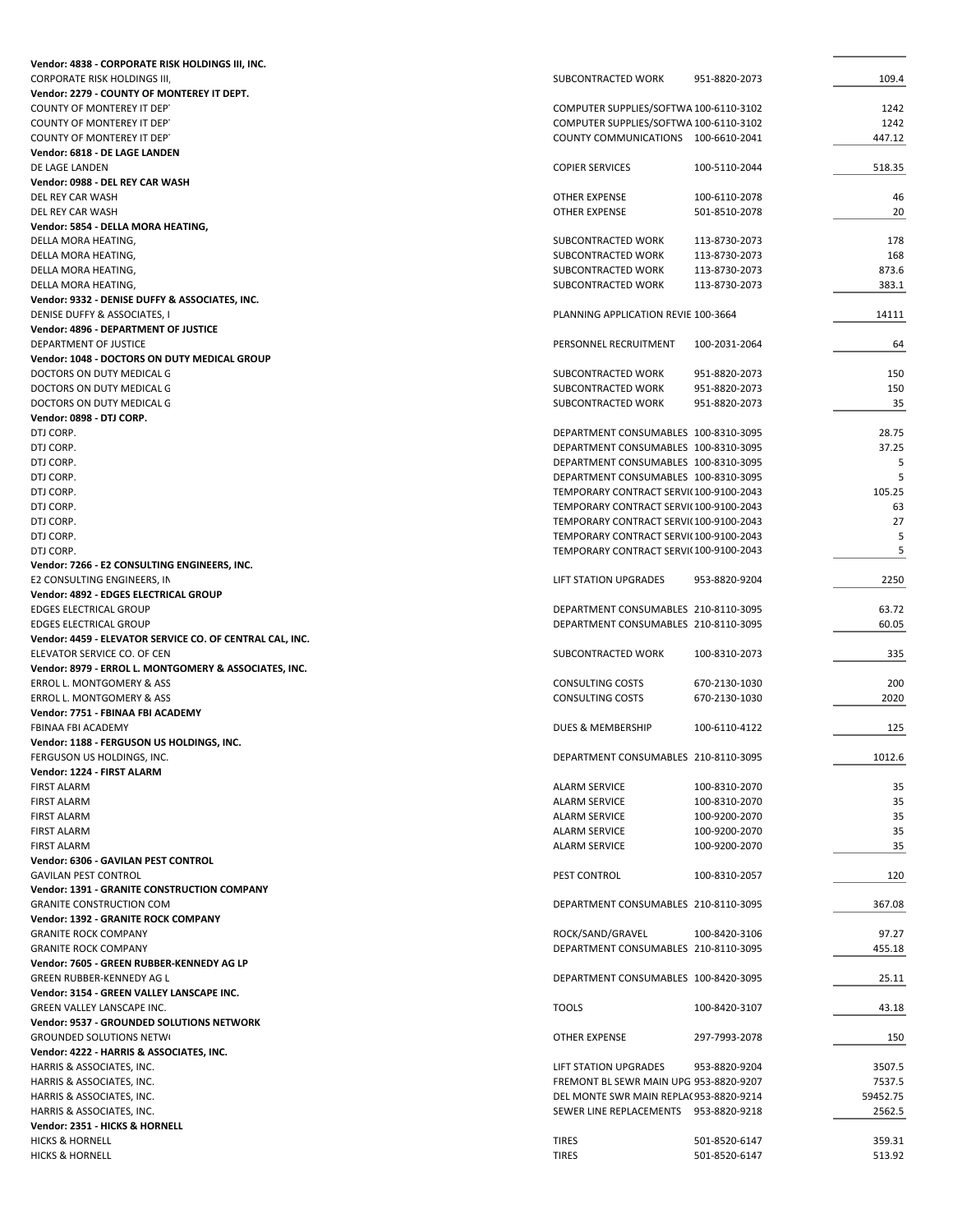| <b>HICKS &amp; HORNELL</b>                                            | <b>OUTSIDE REPAIRS</b>                               | 501-8520-6148        | 50.41           |
|-----------------------------------------------------------------------|------------------------------------------------------|----------------------|-----------------|
| Vendor: 1569 - HOPE SERVICES                                          |                                                      |                      |                 |
| <b>HOPE SERVICES</b>                                                  | SUBCONTRACTED WORK                                   | 100-8420-2073        | 4176.9          |
| Vendor: 4920 - ICMA RETIREMENT TRUST-457<br>ICMA RETIREMENT TRUST-457 | DEFERRED COMP PAYABLE                                | 100-2060             | 207.32          |
| ICMA RETIREMENT TRUST-457                                             | DEFERRED COMP PAYABLE                                | 100-2060             | 326.08          |
| ICMA RETIREMENT TRUST-457                                             | DEFERRED COMP PAYABLE                                | 100-2060             | 211.04          |
| ICMA RETIREMENT TRUST-457                                             | DEFERRED COMP PAYABLE                                | 100-2060             | 675.17          |
| ICMA RETIREMENT TRUST-457                                             | DEFERRED COMP PAYABLE                                | 100-2060             | 343.74          |
| ICMA RETIREMENT TRUST-457                                             | DEFERRED COMP PAYABLE                                | 100-2060             | 6353.06         |
| ICMA RETIREMENT TRUST-457                                             | DEFERRED COMP PAYABLE                                | 100-2060             | 13128.98        |
| ICMA RETIREMENT TRUST-457                                             | DEFERRED COMP PAYABLE                                | 100-2060             | 342.07          |
| ICMA RETIREMENT TRUST-457                                             | DEFERRED COMP PAYABLE                                | 100-2060             | 265.53          |
| ICMA RETIREMENT TRUST-457                                             | DEFERRED COMP PAYABLE                                | 100-2060             | 4112.76         |
| ICMA RETIREMENT TRUST-457<br>ICMA RETIREMENT TRUST-457                | DEFERRED COMP PAYABLE<br>DEFERRED COMP PAYABLE       | 100-2060<br>100-2060 | 757.95<br>198.9 |
| ICMA RETIREMENT TRUST-457                                             | DEFERRED COMP PAYABLE                                | 100-2060             | 774.01          |
| ICMA RETIREMENT TRUST-457                                             | DEFERRED COMP PAYABLE                                | 100-2060             | 41.21           |
| ICMA RETIREMENT TRUST-457                                             | DEFERRED COMP PAYABLE                                | 100-2060             | 100.68          |
| ICMA RETIREMENT TRUST-457                                             | DEFERRED COMP PAYABLE                                | 103-2060             | 58.21           |
| ICMA RETIREMENT TRUST-457                                             | DEFERRED COMP PAYABLE                                | 113-2060             | 35.23           |
| ICMA RETIREMENT TRUST-457                                             | DEFERRED COMP PAYABLE                                | 113-2060             | 66              |
| ICMA RETIREMENT TRUST-457                                             | DEFERRED COMP PAYABLE                                | 113-2060             | 294.12          |
| ICMA RETIREMENT TRUST-457                                             | DEFERRED COMP PAYABLE                                | 210-2060             | 8.68            |
| ICMA RETIREMENT TRUST-457                                             | DEFERRED COMP PAYABLE                                | 210-2060             | 192.85          |
| ICMA RETIREMENT TRUST-457                                             | DEFERRED COMP PAYABLE                                | 210-2060             | 139.94          |
| ICMA RETIREMENT TRUST-457                                             | DEFERRED COMP PAYABLE                                | 210-2060             | 70.46           |
| ICMA RETIREMENT TRUST-457                                             | DEFERRED COMP PAYABLE                                | 271-2060             | 188.06          |
| ICMA RETIREMENT TRUST-457<br>ICMA RETIREMENT TRUST-457                | DEFERRED COMP PAYABLE<br>DEFERRED COMP PAYABLE       | 271-2060<br>271-2060 | 48.72<br>127.49 |
| ICMA RETIREMENT TRUST-457                                             | DEFERRED COMP PAYABLE                                | 271-2060             | 35.23           |
| ICMA RETIREMENT TRUST-457                                             | DEFERRED COMP PAYABLE                                | 271-2060             | 206.24          |
| ICMA RETIREMENT TRUST-457                                             | DEFERRED COMP PAYABLE                                | 401-2060             | 268.82          |
| ICMA RETIREMENT TRUST-457                                             | DEFERRED COMP PAYABLE                                | 401-2060             | 50.19           |
| ICMA RETIREMENT TRUST-457                                             | DEFERRED COMP PAYABLE                                | 401-2060             | 22.92           |
| ICMA RETIREMENT TRUST-457                                             | DEFERRED COMP PAYABLE                                | 401-2060             | 17.61           |
| ICMA RETIREMENT TRUST-457                                             | DEFERRED COMP PAYABLE                                | 401-2060             | 55.74           |
| ICMA RETIREMENT TRUST-457                                             | DEFERRED COMP PAYABLE                                | 501-2060             | 217.68          |
| ICMA RETIREMENT TRUST-457                                             | DEFERRED COMP PAYABLE                                | 501-2060             | 35.23           |
| ICMA RETIREMENT TRUST-457                                             | DEFERRED COMP PAYABLE                                | 501-2060             | 66              |
| ICMA RETIREMENT TRUST-457                                             | DEFERRED COMP PAYABLE                                | 503-2060             | 787.07          |
| ICMA RETIREMENT TRUST-457                                             | DEFERRED COMP PAYABLE                                | 503-2060             | 912.5           |
| ICMA RETIREMENT TRUST-457<br>ICMA RETIREMENT TRUST-457                | DEFERRED COMP PAYABLE                                | 951-2060             | 35.21<br>411.91 |
| ICMA RETIREMENT TRUST-457                                             | DEFERRED COMP PAYABLE<br>DEFERRED COMP PAYABLE       | 951-2060<br>951-2060 | 3.57            |
| ICMA RETIREMENT TRUST-457                                             | DEFERRED COMP PAYABLE                                | 951-2060             | 250.24          |
| ICMA RETIREMENT TRUST-457                                             | DEFERRED COMP PAYABLE                                | 953-2060             | 9.15            |
| Vendor: 5266 - INTL ASSOC OF FIREFIGHTER                              |                                                      |                      |                 |
| INTL ASSOC OF FIREFIGHTER                                             | MISC PAYROLL PAYABLES                                | 100-2062             | 1260            |
| INTL ASSOC OF FIREFIGHTER                                             | MISC PAYROLL PAYABLES                                | 100-2062             | 1260            |
| Vendor: 8332 - IVY SIMPSON                                            |                                                      |                      |                 |
| <b>IVY SIMPSON</b>                                                    | SUBCONTRACTED WORK                                   | 100-8310-2073        | 216             |
| Vendor: 7065 - JAN ROEHL CONSULTING                                   |                                                      |                      |                 |
| JAN ROEHL CONSULTING                                                  | JAN ROEHL CONSULTING                                 | 100-2042-1039        | 1625            |
| Vendor: 8022 - JEFF K. BILLS                                          |                                                      |                      |                 |
| JEFF K. BILLS                                                         | CONSULTANT<br>BACKGROUND INVESTIGATION 100-6110-1027 | 100-2031-1030        | 400<br>400      |
| JEFF K. BILLS<br>Vendor: 8455 - JERRY BLACKWELDER                     |                                                      |                      |                 |
| JERRY BLACKWELDER                                                     | <b>MEETINGS AND TRAVEL</b>                           | 951-8820-4121        | 100             |
| <b>JERRY BLACKWELDER</b>                                              | <b>MEETINGS AND TRAVEL</b>                           | 951-8820-4121        | 100             |
| JERRY BLACKWELDER                                                     | <b>MEETINGS AND TRAVEL</b>                           | 951-8820-4121        | 100             |
| Vendor: 9046 - JONATHAN GABRIEL WIZARD                                |                                                      |                      |                 |
| JONATHAN GABRIEL WIZARD                                               | MEETINGS AND TRAVEL                                  | 951-8820-4121        | 100             |
| JONATHAN GABRIEL WIZARD                                               | MEETINGS AND TRAVEL                                  | 951-8820-4121        | 100             |
| Vendor: 4560 - LAUREL CONTE                                           |                                                      |                      |                 |
| <b>LAUREL CONTE</b>                                                   | SUBCONTRACTED WORK                                   | 113-8730-2073        | 1603.91         |
| <b>LAUREL CONTE</b>                                                   | SUBCONTRACTED WORK                                   | 113-8730-2073        | 950             |
| <b>LAUREL CONTE</b>                                                   | SUBCONTRACTED WORK                                   | 113-8730-2073        | 1450            |
| <b>LAUREL CONTE</b>                                                   | SUBCONTRACTED WORK                                   | 113-8730-2073        | 1200            |
| <b>LAUREL CONTE</b>                                                   | SUBCONTRACTED WORK                                   | 113-8730-2073        | 1092            |
| Vendor: 1924 - LEAGUE OF CAL. CITIES<br>LEAGUE OF CAL. CITIES         | TRAVEL - ALEXANDER/WIZARD 100-1010-4116              |                      | 40              |
| Vendor: 6172 - LEXISNEXIS RISK DATA MANGEMENT INC.                    |                                                      |                      |                 |
| LEXISNEXIS RISK DATA MANGEI                                           | <b>INVESTIGATION EXPENSE</b>                         | 100-6130-4125        | 150             |
| Vendor: 1971 - LIEBERT CASSIDY WHITMORE                               |                                                      |                      |                 |
|                                                                       |                                                      |                      |                 |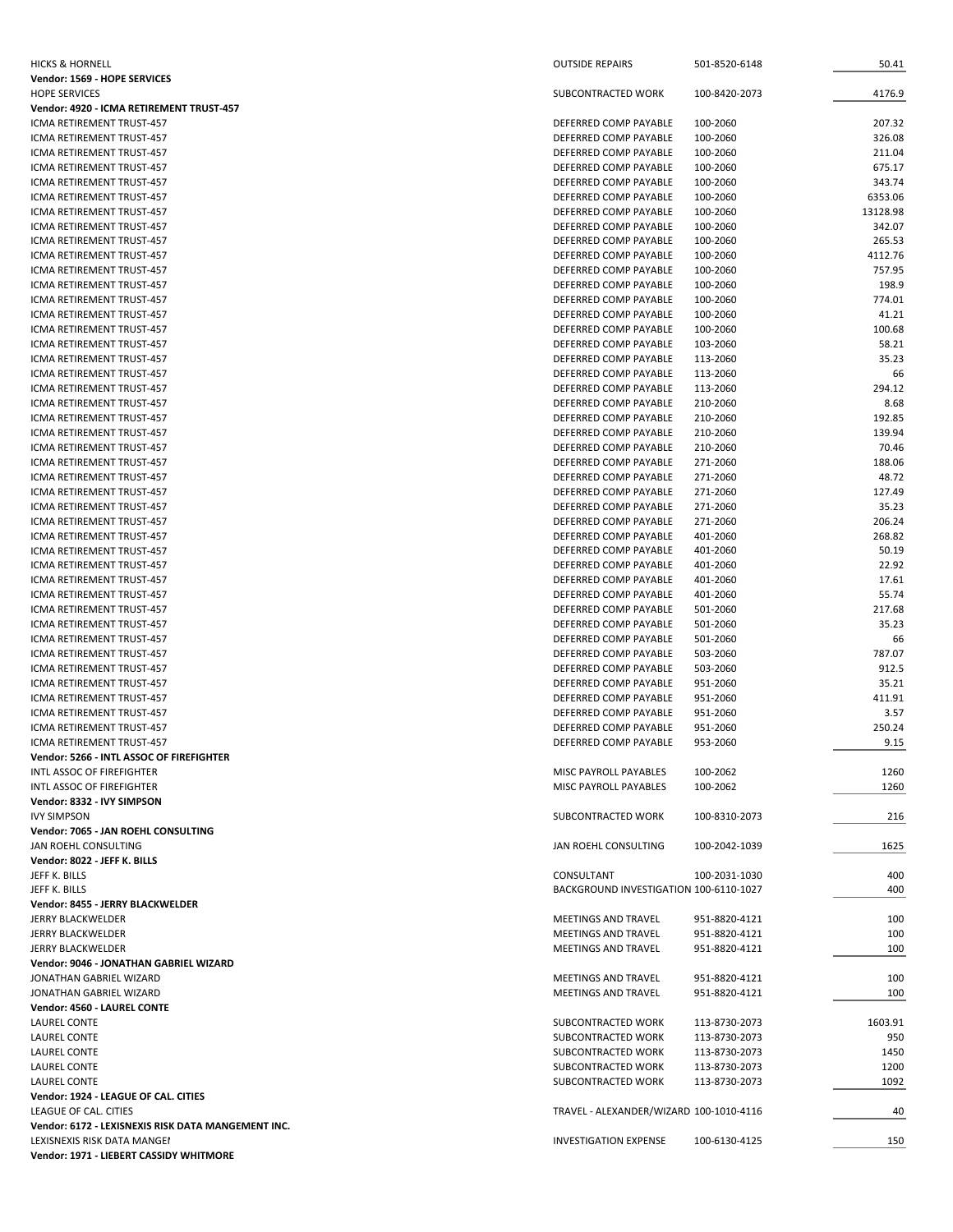| LIEBERT CASSIDY WHITMORE                                                         | TRAINING (CITYWIDE)                                                              | 100-2031-1028 | 3525            |
|----------------------------------------------------------------------------------|----------------------------------------------------------------------------------|---------------|-----------------|
| LIEBERT CASSIDY WHITMORE                                                         | <b>LEGAL SERVICES - SPECIAL</b>                                                  | 100-3010-1023 | 76              |
| Vendor: 9538 - LIFELINE INCORPORATED                                             |                                                                                  |               |                 |
| LIFELINE INCORPORATED                                                            | DEPARTMENT CONSUMABLES 100-9200-3095                                             |               | 1714.75         |
| Vendor: 9534 - LYNELL IGNACIO                                                    |                                                                                  |               |                 |
| LYNELL IGNACIO                                                                   | <b>ENCROACHMENT BONDS</b>                                                        | 601-2225      | 1000            |
| Vendor: 9313 - MANUEL L. LOPEZ & LINDA L. LOPEZ<br>MANUEL L. LOPEZ & LINDA L. LI | PERSONNEL RECRUITMENT                                                            | 100-2031-2064 | 35              |
| Vendor: 6379 - MARINA COAST WATER DISTRICT                                       |                                                                                  |               |                 |
| MARINA COAST WATER DISTRIC                                                       | WATER                                                                            | 100-8310-5133 | 461.41          |
| <b>MARINA COAST WATER DISTRIC</b>                                                | <b>WATER</b>                                                                     | 100-8440-5133 | 2920.42         |
| MARINA COAST WATER DISTRIC                                                       | WATER                                                                            | 210-8420-5133 | 1197.48         |
| Vendor: 9347 - MARY ANN McCONNELL                                                |                                                                                  |               |                 |
| <b>MARY ANN McCONNELL</b>                                                        | MEDICAL EXAMS                                                                    | 100-6110-1026 | 300             |
| Vendor: 2236 - MBS BUSINESS SYSTEMS                                              |                                                                                  |               |                 |
| MBS BUSINESS SYSTEMS                                                             | <b>COPIER SERVICES</b>                                                           | 100-6110-2044 | 1299.69         |
| MBS BUSINESS SYSTEMS                                                             | <b>COPIER SERVICES</b>                                                           | 100-8310-2044 | 107.36          |
| Vendor: 2426 - McDONALD REFRIGERATION INC                                        |                                                                                  |               |                 |
| McDONALD REFRIGERATION IN                                                        | SUBCONTRACTED WORK                                                               | 113-8730-2073 | 175.15          |
| MCDONALD REFRIGERATION IN<br>Vendor: 0759 - MILESTONE COMMUNICATIONS INC.        | SUBCONTRACTED WORK                                                               | 113-8730-2073 | 135             |
| MILESTONE COMMUNICATION                                                          | PUBLISHING & LEGAL ADVERTI! 100-2021-2063                                        |               | 81.45           |
| MILESTONE COMMUNICATION                                                          | PUBLISHING & LEGAL ADVERTI! 100-2021-2063                                        |               | 176.48          |
| MILESTONE COMMUNICATION                                                          | PUBLISHING & LEGAL ADVERTI! 100-2021-2063                                        |               | 183.27          |
| MILESTONE COMMUNICATION                                                          | PUBLISHING & LEGAL ADVERTI! 100-2021-2063                                        |               | 149.33          |
| MILESTONE COMMUNICATION                                                          | PUBLISHING & LEGAL ADVERTI! 100-2021-2063                                        |               | 122.18          |
| Vendor: 2186 - MISSION UNIFORM SERVICE                                           |                                                                                  |               |                 |
| MISSION UNIFORM SERVICE                                                          | UNIFORM SERVICE / LAUNDRY 100-8310-2049                                          |               | 54.38           |
| <b>MISSION UNIFORM SERVICE</b>                                                   | UNIFORM SERVICE / LAUNDRY 100-8310-2049                                          |               | 55.82           |
| <b>MISSION UNIFORM SERVICE</b>                                                   | UNIFORM SERVICE/LAUNDRY 100-8410-2049                                            |               | 17.41           |
| <b>MISSION UNIFORM SERVICE</b>                                                   | UNIFORM SERVICE/LAUNDRY 100-8410-2049                                            |               | 17.87           |
| <b>MISSION UNIFORM SERVICE</b>                                                   | UNIFORM SERVICE/LAUNDRY 100-8420-2049                                            |               | 54.38           |
| <b>MISSION UNIFORM SERVICE</b>                                                   | UNIFORM SERVICE/LAUNDRY 100-8420-2049                                            |               | 55.82           |
| <b>MISSION UNIFORM SERVICE</b>                                                   | UNIFORM SERVICE / LAUNDRY 100-8440-2049                                          |               | 43.49           |
| <b>MISSION UNIFORM SERVICE</b>                                                   | UNIFORM SERVICE / LAUNDRY 100-8440-2049                                          |               | 44.65           |
| <b>MISSION UNIFORM SERVICE</b>                                                   | UNIFORM SERVICE / LAUNDRY 100-8450-2049                                          |               | 17.41           |
| <b>MISSION UNIFORM SERVICE</b>                                                   | UNIFORM SERVICE / LAUNDRY 100-8450-2049<br>UNIFORM SERVICE/LAUNDRY 100-9105-2049 |               | 17.87<br>130.16 |
| <b>MISSION UNIFORM SERVICE</b><br><b>MISSION UNIFORM SERVICE</b>                 | UNIFORM SERVICE/LAUNDRY 100-9105-2049                                            |               | 140.16          |
| <b>MISSION UNIFORM SERVICE</b>                                                   | UNIFORM SERVICE/LAUNDRY 100-9105-2049                                            |               | 140.16          |
| <b>MISSION UNIFORM SERVICE</b>                                                   | UNIFORM SERVICE / LAUNDRY 113-8730-2049                                          |               | 7.66            |
| <b>MISSION UNIFORM SERVICE</b>                                                   | UNIFORM SERVICE / LAUNDRY 113-8730-2049                                          |               | 7.2             |
| <b>MISSION UNIFORM SERVICE</b>                                                   | UNIFORM SERVICE / LAUNDRY 113-8730-2049                                          |               | 104.59          |
| <b>MISSION UNIFORM SERVICE</b>                                                   | UNIFORM SERVICE / LAUNDRY 113-8730-2049                                          |               | 104.59          |
| <b>MISSION UNIFORM SERVICE</b>                                                   | UNIFORM SERVICE/LAUNDRY 210-8110-2049                                            |               | 43.49           |
| <b>MISSION UNIFORM SERVICE</b>                                                   | UNIFORM SERVICE/LAUNDRY 210-8110-2049                                            |               | 44.65           |
| <b>MISSION UNIFORM SERVICE</b>                                                   | UNIFORM SERVICE/LAUNDRY 210-8420-2049                                            |               | 10.88           |
| <b>MISSION UNIFORM SERVICE</b>                                                   | UNIFORM SERVICE/LAUNDRY 210-8420-2049                                            |               | 11.17           |
| MISSION UNIFORM SERVICE                                                          | UNIFORM SERVICE/LAUNDRY 271-8110-2049                                            |               | 43.49           |
| MISSION UNIFORM SERVICE                                                          | UNIFORM SERVICE/LAUNDRY 271-8110-2049                                            |               | 44.65           |
| <b>MISSION UNIFORM SERVICE</b>                                                   | UNIFORM SERVICE/LAUNDRY 401-8620-2049                                            |               | 43.49           |
| <b>MISSION UNIFORM SERVICE</b>                                                   | UNIFORM SERVICE/LAUNDRY 401-8620-2049                                            |               | 44.65           |
| MISSION UNIFORM SERVICE<br><b>MISSION UNIFORM SERVICE</b>                        | UNIFORM SERVICE/LAUNDRY 501-8520-2049<br>UNIFORM SERVICE/LAUNDRY 501-8520-2049   |               | 43.49<br>44.65  |
| <b>MISSION UNIFORM SERVICE</b>                                                   | UNIFORM SERVICE / LAUNDRY 951-8820-2049                                          |               | 43.5            |
| MISSION UNIFORM SERVICE                                                          | UNIFORM SERVICE / LAUNDRY 951-8820-2049                                          |               | 44.66           |
| Vendor: 7505 - MONTEREY BAY ANALYTICAL SVCS.                                     |                                                                                  |               |                 |
| MONTEREY BAY ANALYTICAL SV                                                       | <b>WATER SAMPLING</b>                                                            | 401-8620-2072 | 78              |
| MONTEREY BAY ANALYTICAL SV                                                       | <b>WATER SAMPLING</b>                                                            | 401-8620-2072 | 104             |
| Vendor: 2205 - MONTEREY CO. CONVENTION & VISITOR'S BUREAU                        |                                                                                  |               |                 |
| MONTEREY CO. CONVENTION {                                                        | TID ASSESSMENT                                                                   | 100-2010      | 11392.92        |
| Vendor: 8791 - MONTEREY ONE WATER                                                |                                                                                  |               |                 |
| <b>MONTEREY ONE WATER</b>                                                        | REFUSE DISPOSAL                                                                  | 210-8110-2068 | 119             |
| Vendor: 6599 - MONTEREY PENINSULA ENGINEERING                                    |                                                                                  |               |                 |
| MONTEREY PENINSULA ENGINI                                                        | PARKS IMPROVEMENTS                                                               | 342-8910-9570 | 4106.89         |
| Vendor: 8892 - NCI AFFILIATES, INC.                                              |                                                                                  |               |                 |
| NCI AFFILIATES, INC.                                                             | SUBCONTRACTED WORK                                                               | 210-8420-2093 | 1225            |
| Vendor: 1743 - ORION DISTRIBUTING INC.<br>ORION DISTRIBUTING INC.                | DEPARTMENT CONSUMABLES 113-8730-3095                                             |               | 179.32          |
| ORION DISTRIBUTING INC.                                                          | DEPARTMENT CONSUMABLES 113-8730-3095                                             |               | 76.21           |
| Vendor: 2652 - PACIFIC GAS & ELECTRIC                                            |                                                                                  |               |                 |
| PACIFIC GAS & ELECTRIC                                                           | <b>GAS &amp; ELECTRIC</b>                                                        | 100-8310-5131 | 1326.42         |
| PACIFIC GAS & ELECTRIC                                                           | <b>GAS &amp; ELECTRIC</b>                                                        | 100-8310-5131 | 1098.8          |
| PACIFIC GAS & ELECTRIC                                                           | <b>GAS &amp; ELECTRIC</b>                                                        | 100-8310-5131 | 1064.71         |
| PACIFIC GAS & ELECTRIC                                                           | <b>GAS &amp; ELECTRIC</b>                                                        | 100-8420-5131 | 313.51          |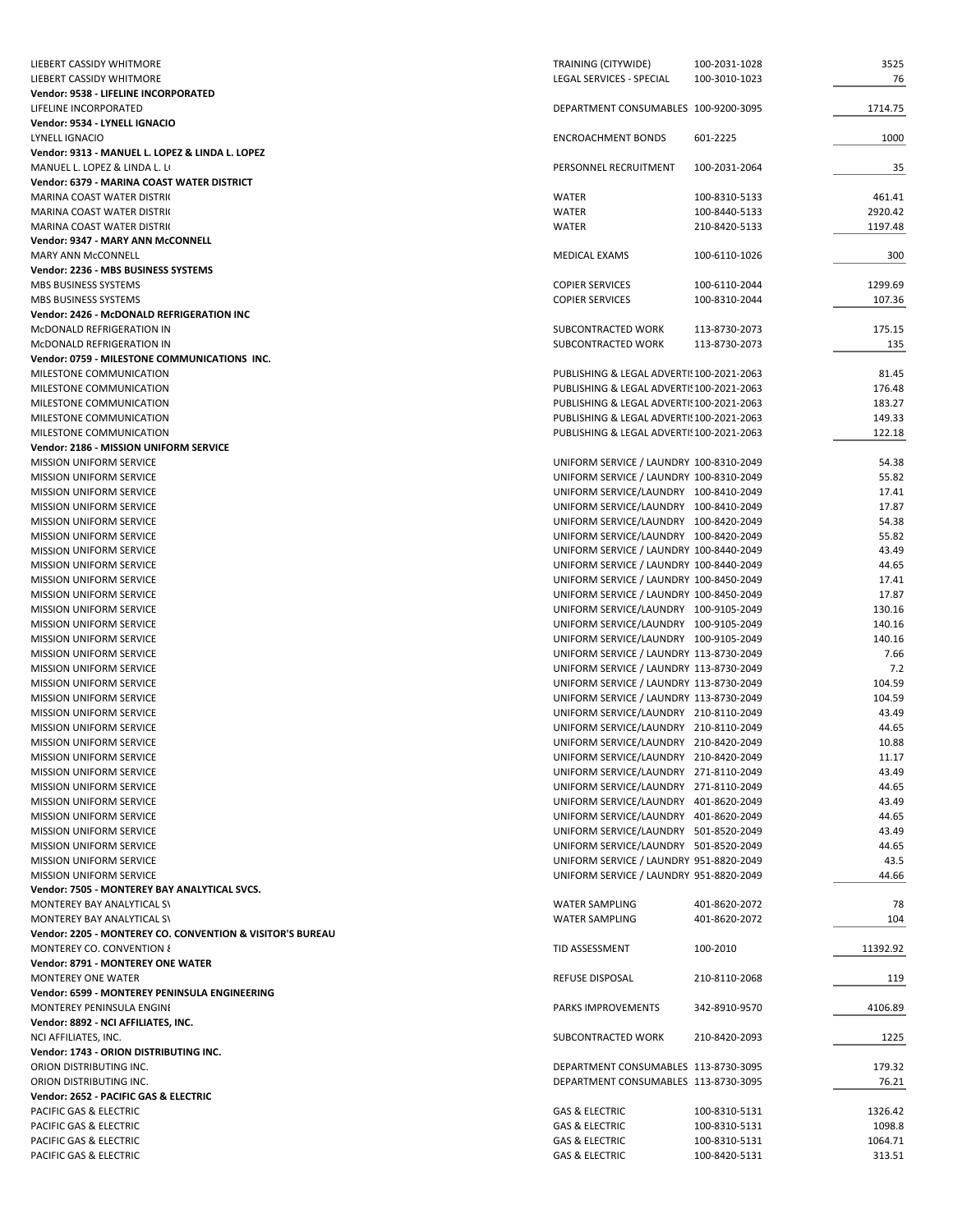| PACIFIC GAS & ELECTRIC                             | <b>GAS &amp; ELECTRIC</b>                | 100-8420-5131 | 280.75   |
|----------------------------------------------------|------------------------------------------|---------------|----------|
| <b>PACIFIC GAS &amp; ELECTRIC</b>                  | <b>GAS &amp; ELECTRIC</b>                | 100-8420-5131 | 253      |
| PACIFIC GAS & ELECTRIC                             | <b>STREET LIGHTINGS</b>                  | 210-8210-2059 | 2857.92  |
| PACIFIC GAS & ELECTRIC                             | <b>STREET LIGHTINGS</b>                  | 210-8210-2059 | 3164.19  |
| PACIFIC GAS & ELECTRIC                             | <b>STREET LIGHTINGS</b>                  | 210-8210-2059 | 3724.36  |
|                                                    |                                          |               |          |
| PACIFIC GAS & ELECTRIC                             | <b>GAS &amp; ELECTRIC</b>                | 210-8420-5131 | 182.65   |
| PACIFIC GAS & ELECTRIC                             | <b>GAS &amp; ELECTRIC</b>                | 210-8420-5131 | 168.86   |
| PACIFIC GAS & ELECTRIC                             | <b>GAS &amp; ELECTRIC</b>                | 210-8420-5131 | 157.91   |
| PACIFIC GAS & ELECTRIC                             | <b>GAS AND ELECTRIC</b>                  | 951-8820-5131 | 931.73   |
| PACIFIC GAS & ELECTRIC                             | <b>GAS AND ELECTRIC</b>                  | 951-8820-5131 | 795.7    |
| <b>PACIFIC GAS &amp; ELECTRIC</b>                  | <b>GAS AND ELECTRIC</b>                  | 951-8820-5131 | 760.64   |
| PACIFIC GAS & ELECTRIC                             | RENTAL PROPERTY EXP & MAIN 971-9710-9599 |               | 18.77    |
| PACIFIC GAS & ELECTRIC                             | RENTAL PROPERTY EXP & MAIN 971-9710-9599 |               | 18.86    |
| <b>PACIFIC GAS &amp; ELECTRIC</b>                  | RENTAL PROPERTY EXP & MAIN 971-9710-9599 |               | 17.76    |
| Vendor: 7672 - PATRICIA A. LINTELL                 |                                          |               |          |
| PATRICIA A. LINTELL                                | MEETINGS AND TRAVEL                      | 951-8820-4121 | 100      |
| PATRICIA A. LINTELL                                | MEETINGS AND TRAVEL                      | 951-8820-4121 | 100      |
| PATRICIA A. LINTELL                                | MEETINGS AND TRAVEL                      | 951-8820-4121 | 100      |
|                                                    |                                          |               |          |
| Vendor: 9204 - PAUL HERBERT CAUSEY                 |                                          |               |          |
| PAUL HERBERT CAUSEY                                | SEWER SYSTEM MNGT PLAN UI 952-8820-8194  |               | 1610.7   |
| <b>Vendor: 8014 - PAXTON ASSOCIATES</b>            |                                          |               |          |
| PAXTON ASSOCIATES                                  | CONSULTANT                               | 670-2120-1030 | 4000     |
| Vendor: 2877 - PUBLIC EMPLOYEES' RETIREMENT SYSTEM |                                          |               |          |
| PUBLIC EMPLOYEES' RETIREME                         | PERS PAYABLE                             | 100-2056      | $-0.04$  |
| PUBLIC EMPLOYEES' RETIREME                         | PERS PAYABLE                             | 100-2056      | 1066.21  |
| PUBLIC EMPLOYEES' RETIREME                         | PERS PAYABLE                             | 100-2056      | 1704.66  |
| PUBLIC EMPLOYEES' RETIREME                         | PERS PAYABLE                             | 100-2056      | 551.18   |
| PUBLIC EMPLOYEES' RETIREME                         | PERS PAYABLE                             | 100-2056      | 0.15     |
| PUBLIC EMPLOYEES' RETIREME                         | <b>PERS PAYABLE</b>                      | 100-2056      | 253.88   |
| PUBLIC EMPLOYEES' RETIREME                         | PERS PAYABLE                             | 100-2056      | 2231.04  |
| PUBLIC EMPLOYEES' RETIREME                         | PERS PAYABLE                             | 100-2056      | 0.13     |
|                                                    |                                          |               |          |
| PUBLIC EMPLOYEES' RETIREME                         | PERS PAYABLE                             | 100-2056      | 16239.98 |
| PUBLIC EMPLOYEES' RETIREME                         | PERS PAYABLE                             | 100-2056      | 283.73   |
| PUBLIC EMPLOYEES' RETIREME                         | PERS PAYABLE                             | 100-2056      | 605.73   |
| PUBLIC EMPLOYEES' RETIREME                         | PERS PAYABLE                             | 100-2056      | 812.03   |
| PUBLIC EMPLOYEES' RETIREME                         | PERS PAYABLE                             | 100-2056      | 1154.31  |
| PUBLIC EMPLOYEES' RETIREME                         | PERS PAYABLE                             | 100-2056      | 1348.02  |
| PUBLIC EMPLOYEES' RETIREME                         | PERS PAYABLE                             | 100-2056      | 1673.13  |
| PUBLIC EMPLOYEES' RETIREME                         | PERS PAYABLE                             | 100-2056      | 1678.53  |
| PUBLIC EMPLOYEES' RETIREME                         | PERS PAYABLE                             | 100-2056      | 1706.12  |
| PUBLIC EMPLOYEES' RETIREME                         | PERS PAYABLE                             | 100-2056      | 2337.12  |
| PUBLIC EMPLOYEES' RETIREME                         | <b>PERS PAYABLE</b>                      | 100-2056      | 4026.48  |
| PUBLIC EMPLOYEES' RETIREME                         | PERS PAYABLE                             | 100-2056      | 4601.96  |
| PUBLIC EMPLOYEES' RETIREME                         | PERS PAYABLE                             | 100-2056      | 4673.4   |
| PUBLIC EMPLOYEES' RETIREME                         | PERS PAYABLE                             | 100-2056      | 5353.32  |
|                                                    |                                          |               |          |
| PUBLIC EMPLOYEES' RETIREME                         | <b>PERS PAYABLE</b>                      | 100-2056      | 5491.86  |
| PUBLIC EMPLOYEES' RETIREME                         | PERS PAYABLE                             | 100-2056      | 6948.74  |
| PUBLIC EMPLOYEES' RETIREME                         | PERS PAYABLE                             | 100-2056      | 8654.39  |
| PUBLIC EMPLOYEES' RETIREME                         | PERS PAYABLE                             | 100-2056      | 9426.33  |
| PUBLIC EMPLOYEES' RETIREME                         | PERS PAYABLE                             | 100-2056      | 11069.27 |
| PUBLIC EMPLOYEES' RETIREME                         | PERS PAYABLE                             | 100-2056      | 11153.91 |
| PUBLIC EMPLOYEES' RETIREME                         | PERS PAYABLE                             | 100-2056      | 11598.35 |
| PUBLIC EMPLOYEES' RETIREME                         | PERS PAYABLE                             | 100-2056      | 119.69   |
| PUBLIC EMPLOYEES' RETIREME                         | PERS PAYABLE                             | 100-2056      | 85.12    |
| PUBLIC EMPLOYEES' RETIREME                         | PERS PAYABLE                             | 100-2056      | 119.01   |
| PUBLIC EMPLOYEES' RETIREME                         | PERS PAYABLE                             | 100-2056      | 5492.46  |
| PUBLIC EMPLOYEES' RETIREME                         | PERS PAYABLE                             | 100-2056      | 5113.94  |
| PUBLIC EMPLOYEES' RETIREME                         |                                          |               |          |
|                                                    | PERS PAYABLE                             | 100-2056      | 5025.15  |
| PUBLIC EMPLOYEES' RETIREME                         | PERS PAYABLE                             | 100-2056      | 11496.26 |
| PUBLIC EMPLOYEES' RETIREME                         | PERS PAYABLE                             | 100-2056      | 4386.96  |
| PUBLIC EMPLOYEES' RETIREME                         | PERS PAYABLE                             | 100-2056      | 4026.48  |
| PUBLIC EMPLOYEES' RETIREME                         | PERS PAYABLE                             | 100-2056      | 11104.02 |
| PUBLIC EMPLOYEES' RETIREME                         | PERS PAYABLE                             | 100-2056      | 2337.12  |
| PUBLIC EMPLOYEES' RETIREME                         | PERS PAYABLE                             | 100-2056      | 742.43   |
| PUBLIC EMPLOYEES' RETIREME                         | PERS PAYABLE                             | 100-2056      | 6970.55  |
| PUBLIC EMPLOYEES' RETIREME                         | PERS PAYABLE                             | 100-2056      | 1895.93  |
| PUBLIC EMPLOYEES' RETIREME                         | PERS PAYABLE                             | 100-2056      | 11060.27 |
| PUBLIC EMPLOYEES' RETIREME                         | PERS PAYABLE                             | 100-2056      | 1529.72  |
| PUBLIC EMPLOYEES' RETIREME                         | PERS PAYABLE                             | 100-2056      | 1653.58  |
| PUBLIC EMPLOYEES' RETIREME                         | PERS PAYABLE                             | 100-2056      | 181.72   |
|                                                    |                                          |               |          |
| PUBLIC EMPLOYEES' RETIREME                         | PERS PAYABLE                             | 100-2056      | 8655.34  |
| PUBLIC EMPLOYEES' RETIREME                         | PERS PAYABLE                             | 100-2056      | 8687.87  |
| PUBLIC EMPLOYEES' RETIREME                         | PERS PAYABLE                             | 100-2056      | 1327.99  |
| PUBLIC EMPLOYEES' RETIREME                         | PERS PAYABLE                             | 100-2056      | 14967.73 |
| PUBLIC EMPLOYEES' RETIREME                         | PERS PAYABLE                             | 100-2056      | 1148.17  |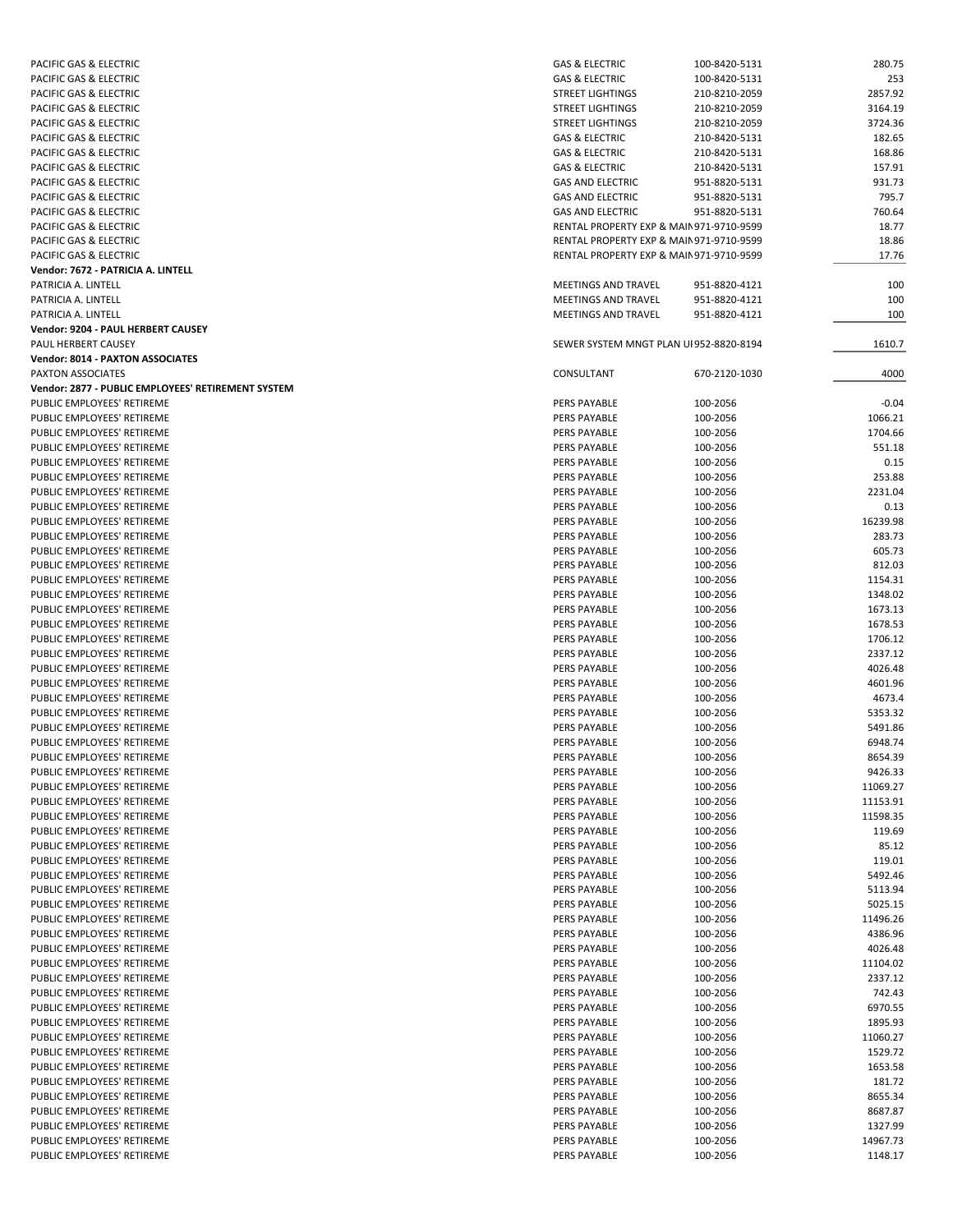|        | PUBLIC EMPLOYEES'                                        | RETIREME                           |
|--------|----------------------------------------------------------|------------------------------------|
|        | PUBLIC EMPLOYEES' RETIREME<br>PUBLIC EMPLOYEES'          | RETIREME                           |
|        | PUBLIC EMPLOYEES'                                        | RETIREME                           |
|        | PUBLIC EMPLOYEES'                                        | RETIREME                           |
|        | PUBLIC EMPLOYEES'                                        | <b>RETIREME</b>                    |
|        | PUBLIC EMPLOYEES'<br>PUBLIC EMPLOYEES'                   | RETIREME<br>RETIREME               |
|        | PUBLIC EMPLOYEES'                                        | RETIREME                           |
|        | PUBLIC EMPLOYEES'                                        | RETIREME                           |
|        | PUBLIC EMPLOYEES'                                        | <b>RETIREME</b><br><b>RETIREME</b> |
|        | PUBLIC EMPLOYEES'<br>PUBLIC EMPLOYEES'                   | RETIREME                           |
|        | PUBLIC EMPLOYEES'                                        | RETIREME                           |
|        | PUBLIC EMPLOYEES'                                        | RETIREME                           |
|        | PUBLIC EMPLOYEES'<br>PUBLIC EMPLOYEES'                   | RETIREME<br>RETIREME               |
|        | PUBLIC EMPLOYEES'                                        | RETIREME                           |
|        | PUBLIC EMPLOYEES'                                        | RETIREME                           |
|        | PUBLIC EMPLOYEES'                                        | RETIREME                           |
|        | PUBLIC EMPLOYEES'<br>PUBLIC EMPLOYEES'                   | RETIREME<br><b>RETIREME</b>        |
|        | PUBLIC EMPLOYEES'                                        | RETIREME                           |
|        | PUBLIC EMPLOYEES'                                        | RETIREME                           |
|        | PUBLIC EMPLOYEES'<br>PUBLIC EMPLOYEES'                   | RETIREME<br><b>RETIREME</b>        |
|        | PUBLIC EMPLOYEES'                                        | RETIREME                           |
|        | PUBLIC EMPLOYEES'                                        | <b>RETIREME</b>                    |
|        | PUBLIC EMPLOYEES'                                        | RETIREME                           |
|        | PUBLIC EMPLOYEES'<br>PUBLIC EMPLOYEES'                   | RETIREME<br><b>RETIREME</b>        |
|        | PUBLIC EMPLOYEES'                                        | RETIREME                           |
|        | PUBLIC EMPLOYEES'                                        | RETIREME                           |
|        | PUBLIC EMPLOYEES'<br>PUBLIC EMPLOYEES'                   | RETIREME                           |
|        | PUBLIC EMPLOYEES'                                        | RETIREME<br>RETIREME               |
|        | PUBLIC EMPLOYEES'                                        | RETIREME                           |
|        | PUBLIC EMPLOYEES'                                        | RETIREME                           |
|        | PUBLIC EMPLOYEES'<br>PUBLIC EMPLOYEES'                   | RETIREME<br>RETIREME               |
|        | PUBLIC EMPLOYEES'                                        | RETIREME                           |
|        | PUBLIC EMPLOYEES'                                        | <b>RETIREME</b>                    |
|        | PUBLIC EMPLOYEES'<br>PUBLIC EMPLOYEES'                   | RETIREME<br>RETIREME               |
|        | PUBLIC EMPLOYEES' RETIREME                               |                                    |
|        | PUBLIC EMPLOYEES'                                        | <b>RETIREME</b>                    |
|        | PUBLIC EMPLOYEES'                                        | RETIREME                           |
| PUBLIC | EMPLOYEES'<br>PUBLIC EMPLOYEES' RETIREME                 | RETIREME                           |
|        | PUBLIC EMPLOYEES' RETIREME                               |                                    |
|        | PUBLIC EMPLOYEES'                                        | RETIREME                           |
|        | PUBLIC EMPLOYEES' RETIREME<br>PUBLIC EMPLOYEES'          | <b>RETIREME</b>                    |
|        | PUBLIC EMPLOYEES'                                        | RETIREME                           |
|        | PUBLIC EMPLOYEES'                                        | RETIREME                           |
|        | PUBLIC EMPLOYEES'                                        | RETIREME                           |
|        | PUBLIC EMPLOYEES'<br>PUBLIC EMPLOYEES'                   | RETIREME<br>RETIREME               |
|        | PUBLIC EMPLOYEES'                                        | <b>RETIREME</b>                    |
|        | PUBLIC EMPLOYEES'                                        | RETIREME                           |
|        | PUBLIC EMPLOYEES'<br>PUBLIC EMPLOYEES'                   | RETIREME<br>RETIREME               |
|        | PUBLIC EMPLOYEES'                                        | RETIREME                           |
|        | PUBLIC EMPLOYEES'                                        | RETIREME                           |
|        | PUBLIC EMPLOYEES'                                        | RETIREME                           |
|        | PUBLIC EMPLOYEES'<br>PUBLIC EMPLOYEES'                   | RETIREME<br>RETIREME               |
|        | PUBLIC EMPLOYEES'                                        | RETIREME                           |
|        | PUBLIC EMPLOYEES'                                        | RETIREME                           |
|        | PUBLIC EMPLOYEES'<br>PUBLIC EMPLOYEES'                   | RETIREME<br>RETIREME               |
|        | PUBLIC EMPLOYEES'                                        | RETIREME                           |
|        | PUBLIC EMPLOYEES' RETIREME                               |                                    |
|        | PUBLIC EMPLOYEES' RETIREME<br>PUBLIC EMPLOYEES' RETIREME |                                    |
|        |                                                          |                                    |

| PUBLIC EMPLOYEES' RETIREME | <b>PERS PAYABLE</b> | 100-2056 | 29.52  |
|----------------------------|---------------------|----------|--------|
| PUBLIC EMPLOYEES' RETIREME | <b>PERS PAYABLE</b> | 100-2056 | 173.72 |
| PUBLIC EMPLOYEES' RETIREME | PERS PAYABLE        | 100-2056 | 27.87  |
| PUBLIC EMPLOYEES' RETIREME | PERS PAYABLE        | 100-2056 | 13.52  |
| PUBLIC EMPLOYEES' RETIREME | PERS PAYABLE        | 100-2056 | 33.81  |
| PUBLIC EMPLOYEES' RETIREME | <b>PERS PAYABLE</b> | 100-2056 | 109.05 |
|                            |                     |          |        |
| PUBLIC EMPLOYEES' RETIREME | <b>PERS PAYABLE</b> | 103-2056 | 66.56  |
| PUBLIC EMPLOYEES' RETIREME | PERS PAYABLE        | 103-2056 | 42.24  |
| PUBLIC EMPLOYEES' RETIREME | PERS PAYABLE        | 103-2056 | 0.22   |
| PUBLIC EMPLOYEES' RETIREME | PERS PAYABLE        | 103-2056 | 65.43  |
| PUBLIC EMPLOYEES' RETIREME | PERS PAYABLE        | 103-2056 | 103.08 |
| PUBLIC EMPLOYEES' RETIREME | <b>PERS PAYABLE</b> | 103-2056 | 0.33   |
| PUBLIC EMPLOYEES' RETIREME | <b>PERS PAYABLE</b> | 113-2056 | 4.45   |
|                            | PERS PAYABLE        | 113-2056 | 705.28 |
| PUBLIC EMPLOYEES' RETIREME |                     |          |        |
| PUBLIC EMPLOYEES' RETIREME | PERS PAYABLE        | 113-2056 | 30.39  |
| PUBLIC EMPLOYEES' RETIREME | PERS PAYABLE        | 113-2056 | 807.87 |
| PUBLIC EMPLOYEES' RETIREME | PERS PAYABLE        | 113-2056 | 47.89  |
| PUBLIC EMPLOYEES' RETIREME | <b>PERS PAYABLE</b> | 113-2056 | 653.77 |
| PUBLIC EMPLOYEES' RETIREME | PERS PAYABLE        | 113-2056 | 748.86 |
| PUBLIC EMPLOYEES' RETIREME | <b>PERS PAYABLE</b> | 113-2056 | 3.44   |
| PUBLIC EMPLOYEES' RETIREME | PERS PAYABLE        | 113-2056 | 54.39  |
|                            |                     |          |        |
| PUBLIC EMPLOYEES' RETIREME | <b>PERS PAYABLE</b> | 113-2056 | 34.52  |
| PUBLIC EMPLOYEES' RETIREME | <b>PERS PAYABLE</b> | 113-2056 | 30.94  |
| PUBLIC EMPLOYEES' RETIREME | <b>PERS PAYABLE</b> | 113-2056 | 27.01  |
| PUBLIC EMPLOYEES' RETIREME | PERS PAYABLE        | 210-2056 | 502.89 |
| PUBLIC EMPLOYEES' RETIREME | <b>PERS PAYABLE</b> | 210-2056 | 319.11 |
| PUBLIC EMPLOYEES' RETIREME | PERS PAYABLE        | 210-2056 | 206.1  |
| PUBLIC EMPLOYEES' RETIREME | <b>PERS PAYABLE</b> | 210-2056 | 179.93 |
| PUBLIC EMPLOYEES' RETIREME |                     |          |        |
|                            | PERS PAYABLE        | 210-2056 | 2.67   |
| PUBLIC EMPLOYEES' RETIREME | PERS PAYABLE        | 210-2056 | 117.54 |
| PUBLIC EMPLOYEES' RETIREME | PERS PAYABLE        | 210-2056 | 134.63 |
| PUBLIC EMPLOYEES' RETIREME | <b>PERS PAYABLE</b> | 210-2056 | 312.62 |
| PUBLIC EMPLOYEES' RETIREME | PERS PAYABLE        | 210-2056 | 198.36 |
| PUBLIC EMPLOYEES' RETIREME | PERS PAYABLE        | 210-2056 | 1.64   |
| PUBLIC EMPLOYEES' RETIREME | <b>PERS PAYABLE</b> | 271-2056 | 509.9  |
| PUBLIC EMPLOYEES' RETIREME | PERS PAYABLE        |          | 78.14  |
|                            |                     | 271-2056 |        |
| PUBLIC EMPLOYEES' RETIREME | PERS PAYABLE        | 271-2056 | 68.22  |
| PUBLIC EMPLOYEES' RETIREME | <b>PERS PAYABLE</b> | 271-2056 | 2.96   |
| PUBLIC EMPLOYEES' RETIREME | PERS PAYABLE        | 271-2056 | 803.51 |
| PUBLIC EMPLOYEES' RETIREME | PERS PAYABLE        | 271-2056 | 826.96 |
| PUBLIC EMPLOYEES' RETIREME | PERS PAYABLE        | 271-2056 | 94.33  |
| PUBLIC EMPLOYEES' RETIREME | PERS PAYABLE        | 271-2056 | 3.21   |
| PUBLIC EMPLOYEES' RETIREME | PERS PAYABLE        | 271-2056 | 108.06 |
|                            |                     |          |        |
| PUBLIC EMPLOYEES' RETIREME | PERS PAYABLE        | 271-2056 | 524.77 |
| PUBLIC EMPLOYEES' RETIREME | <b>PERS PAYABLE</b> | 335-2056 | 390.62 |
| PUBLIC EMPLOYEES' RETIREME | PERS PAYABLE        | 335-2056 | 341    |
| PUBLIC EMPLOYEES' RETIREME | <b>PERS PAYABLE</b> | 335-2056 | 1.86   |
| PUBLIC EMPLOYEES' RETIREME | PERS PAYABLE        | 335-2056 | 488.26 |
| PUBLIC EMPLOYEES' RETIREME | PERS PAYABLE        | 335-2056 | 1.86   |
| PUBLIC EMPLOYEES' RETIREME | PERS PAYABLE        | 335-2056 | 426.26 |
| PUBLIC EMPLOYEES' RETIREME |                     | 401-2056 | 2.1    |
|                            | PERS PAYABLE        |          |        |
| PUBLIC EMPLOYEES' RETIREME | PERS PAYABLE        | 401-2056 | 659.5  |
| PUBLIC EMPLOYEES' RETIREME | PERS PAYABLE        | 401-2056 | 3.78   |
| PUBLIC EMPLOYEES' RETIREME | PERS PAYABLE        | 401-2056 | 3.3    |
| PUBLIC EMPLOYEES' RETIREME | PERS PAYABLE        | 401-2056 | 418.49 |
| PUBLIC EMPLOYEES' RETIREME | PERS PAYABLE        | 401-2056 | 15.62  |
| PUBLIC EMPLOYEES' RETIREME | PERS PAYABLE        | 401-2056 | 755.66 |
| PUBLIC EMPLOYEES' RETIREME | <b>PERS PAYABLE</b> | 401-2056 | 2.48   |
|                            |                     |          |        |
| PUBLIC EMPLOYEES' RETIREME | PERS PAYABLE        | 401-2056 | 479.5  |
| PUBLIC EMPLOYEES' RETIREME | PERS PAYABLE        | 401-2056 | 17.95  |
| PUBLIC EMPLOYEES' RETIREME | PERS PAYABLE        | 501-2056 | 354.25 |
| PUBLIC EMPLOYEES' RETIREME | PERS PAYABLE        | 501-2056 | 152    |
| PUBLIC EMPLOYEES' RETIREME | PERS PAYABLE        | 501-2056 | 224.8  |
| PUBLIC EMPLOYEES' RETIREME | PERS PAYABLE        | 501-2056 | 1.84   |
| PUBLIC EMPLOYEES' RETIREME | PERS PAYABLE        |          |        |
|                            |                     | 501-2056 | 174.11 |
| PUBLIC EMPLOYEES' RETIREME | PERS PAYABLE        | 501-2056 | 224.13 |
| PUBLIC EMPLOYEES' RETIREME | PERS PAYABLE        | 501-2056 | 174.1  |
| PUBLIC EMPLOYEES' RETIREME | PERS PAYABLE        | 501-2056 | 1.94   |
| PUBLIC EMPLOYEES' RETIREME | PERS PAYABLE        | 501-2056 | 353.2  |
| PUBLIC EMPLOYEES' RETIREME | PERS PAYABLE        | 501-2056 | 151.99 |
| PUBLIC EMPLOYEES' RETIREME | PERS PAYABLE        | 503-2056 | 152.61 |
| PUBLIC EMPLOYEES' RETIREME | PERS PAYABLE        | 503-2056 | 1.86   |
|                            |                     |          |        |
| PUBLIC EMPLOYEES' RETIREME | PERS PAYABLE        | 503-2056 | 174.81 |
| PUBLIC EMPLOYEES' RETIREME | PERS PAYABLE        | 503-2056 | 522.91 |
| PUBLIC EMPLOYEES' RETIREME | PERS PAYABLE        | 503-2056 | 331.82 |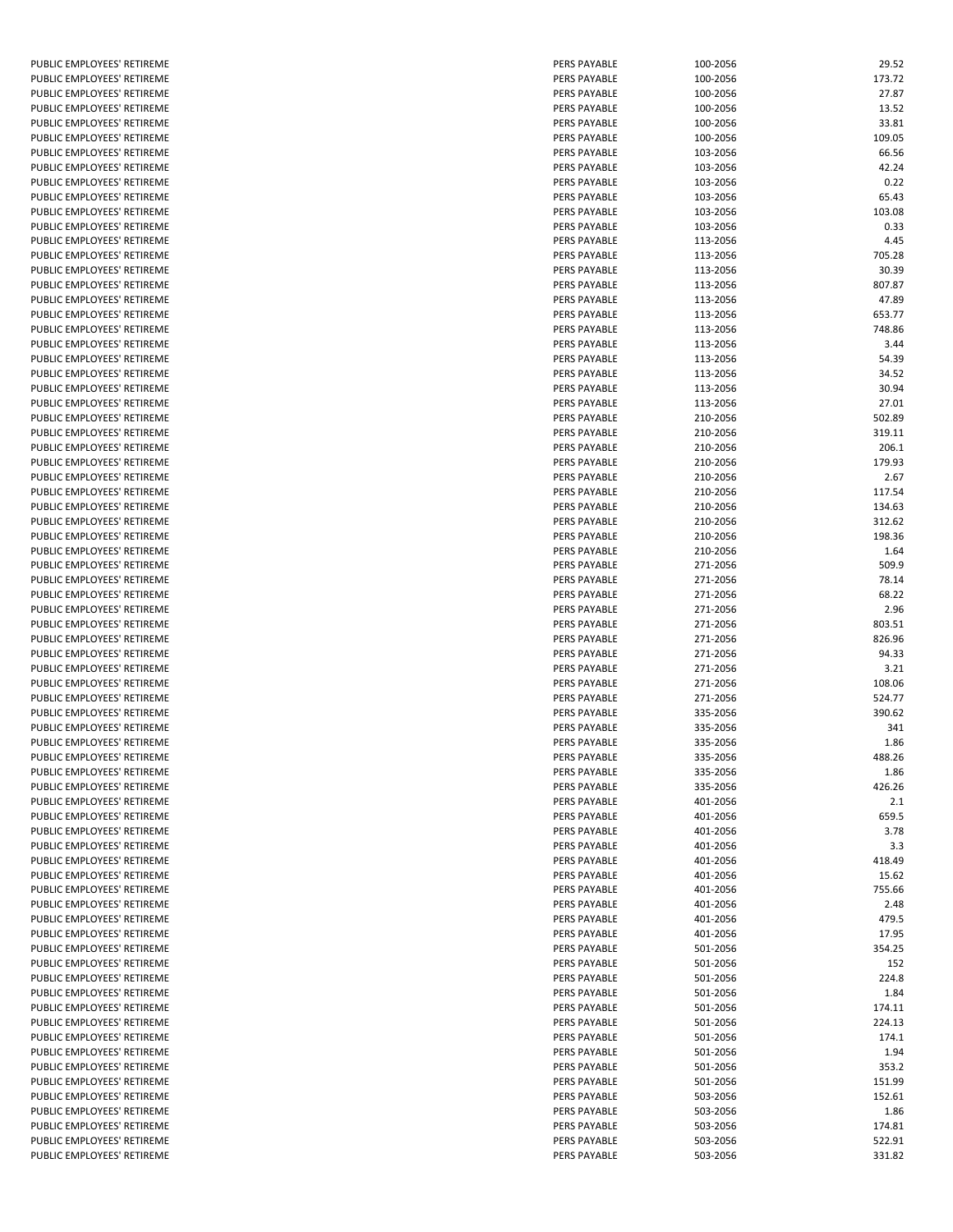| PUBLIC EMPLOYEES' RETIREME                          | PERS PAYABLE               | 503-2056      | 522.91   |
|-----------------------------------------------------|----------------------------|---------------|----------|
| PUBLIC EMPLOYEES' RETIREME                          | PERS PAYABLE               | 503-2056      | 174.81   |
| PUBLIC EMPLOYEES' RETIREME                          | <b>PERS PAYABLE</b>        | 503-2056      | 152.6    |
| PUBLIC EMPLOYEES' RETIREME                          | PERS PAYABLE               | 503-2056      | 331.82   |
| PUBLIC EMPLOYEES' RETIREME                          | PERS PAYABLE               | 503-2056      | 1.86     |
|                                                     |                            |               |          |
| PUBLIC EMPLOYEES' RETIREME                          | <b>PERS PAYABLE</b>        | 951-2056      | 221.26   |
| PUBLIC EMPLOYEES' RETIREME                          | PERS PAYABLE               | 951-2056      | 253.46   |
| PUBLIC EMPLOYEES' RETIREME                          | PERS PAYABLE               | 951-2056      | 495.82   |
| PUBLIC EMPLOYEES' RETIREME                          | PERS PAYABLE               | 951-2056      | 781.32   |
| PUBLIC EMPLOYEES' RETIREME                          | PERS PAYABLE               | 951-2056      | 3.65     |
| PUBLIC EMPLOYEES' RETIREME                          | PERS PAYABLE               | 951-2056      | 3.72     |
| PUBLIC EMPLOYEES' RETIREME                          | PERS PAYABLE               | 951-2056      | 369.79   |
| PUBLIC EMPLOYEES' RETIREME                          | PERS PAYABLE               | 951-2056      | 240.73   |
|                                                     |                            |               |          |
| PUBLIC EMPLOYEES' RETIREME                          | PERS PAYABLE               | 951-2056      | 275.75   |
| PUBLIC EMPLOYEES' RETIREME                          | PERS PAYABLE               | 951-2056      | 582.7    |
| PUBLIC EMPLOYEES' RETIREME                          | PERS PAYABLE               | 951-2056      | 14.42    |
| PUBLIC EMPLOYEES' RETIREME                          | PERS PAYABLE               | 951-2056      | 12.59    |
| PUBLIC EMPLOYEES' RETIREME                          | PERS PAYABLE               | 953-2056      | 0.06     |
| PUBLIC EMPLOYEES' RETIREME                          | PERS PAYABLE               | 953-2056      | 20.56    |
| PUBLIC EMPLOYEES' RETIREME                          | PERS PAYABLE               | 953-2056      | 32.4     |
| PUBLIC EMPLOYEES' RETIREME                          | PERS PAYABLE               | 953-2056      | 1.87     |
|                                                     |                            |               |          |
| PUBLIC EMPLOYEES' RETIREME                          | PERS PAYABLE               | 953-2056      | 2.95     |
| PUBLIC EMPLOYEES' RETIREME                          | PERS PAYABLE               | 953-2056      | 0.01     |
| Vendor: 2910 - R & S ERECTION OF MONTEREY BAY, INC. |                            |               |          |
| R & S ERECTION OF MONTEREY                          | SUBCONTRACTED WORK         | 100-8310-2073 | 1116.15  |
| Vendor: 5264 - RABOBANK, N.A.                       |                            |               |          |
| RABOBANK, N.A.                                      | FEDERAL TAX PAYABLE        | 100-2052      | 48005.93 |
| RABOBANK, N.A.                                      | FEDERAL TAX PAYABLE        | 100-2052      | 50.73    |
| RABOBANK, N.A.                                      | <b>FEDERAL TAX PAYABLE</b> | 100-2052      | 188.61   |
|                                                     | FEDERAL TAX PAYABLE        |               |          |
| RABOBANK, N.A.                                      |                            | 100-2052      | 23.28    |
| RABOBANK, N.A.                                      | FEDERAL TAX PAYABLE        | 100-2052      | 47663.03 |
| RABOBANK, N.A.                                      | EE HEALTHCARE PAYABLE      | 100-2057      | 14275.4  |
| RABOBANK, N.A.                                      | EE HEALTHCARE PAYABLE      | 100-2057      | 19.54    |
| RABOBANK, N.A.                                      | EE HEALTHCARE PAYABLE      | 100-2057      | 155.32   |
| RABOBANK, N.A.                                      | EE HEALTHCARE PAYABLE      | 100-2057      | 0.5      |
| RABOBANK, N.A.                                      | EE HEALTHCARE PAYABLE      | 100-2057      | 13585.32 |
| RABOBANK, N.A.                                      | FEDERAL TAX PAYABLE        | 103-2052      | 61.87    |
|                                                     |                            |               |          |
| RABOBANK, N.A.                                      | FEDERAL TAX PAYABLE        | 103-2052      | 62.62    |
| RABOBANK, N.A.                                      | EE HEALTHCARE PAYABLE      | 103-2057      | 22.06    |
| RABOBANK, N.A.                                      | EE HEALTHCARE PAYABLE      | 103-2057      | 22.62    |
| RABOBANK, N.A.                                      | FEDERAL TAX PAYABLE        | 113-2052      | 856.21   |
| RABOBANK, N.A.                                      | FEDERAL TAX PAYABLE        | 113-2052      | 8.75     |
| RABOBANK, N.A.                                      | FEDERAL TAX PAYABLE        | 113-2052      | 759.08   |
| RABOBANK, N.A.                                      | EE HEALTHCARE PAYABLE      | 113-2057      | 322.48   |
| RABOBANK, N.A.                                      | EE HEALTHCARE PAYABLE      | 113-2057      | 12.52    |
|                                                     |                            |               |          |
| RABOBANK, N.A.                                      | EE HEALTHCARE PAYABLE      | 113-2057      | 281.26   |
| RABOBANK, N.A.                                      | EE HEALTHCARE PAYABLE      | 200-2057      | 38.46    |
| RABOBANK, N.A.                                      | FEDERAL TAX PAYABLE        | 210-2052      | 342.76   |
| RABOBANK, N.A.                                      | FEDERAL TAX PAYABLE        | 210-2052      | 428.19   |
| RABOBANK, N.A.                                      | EE HEALTHCARE PAYABLE      | 210-2057      | 131.92   |
| RABOBANK, N.A.                                      | EE HEALTHCARE PAYABLE      | 210-2057      | 152.14   |
| RABOBANK, N.A.                                      | FEDERAL TAX PAYABLE        | 271-2052      | 540.73   |
| RABOBANK, N.A.                                      | FEDERAL TAX PAYABLE        | 271-2052      | 482.02   |
| RABOBANK, N.A.                                      | EE HEALTHCARE PAYABLE      | 271-2057      | 241.54   |
|                                                     |                            |               |          |
| RABOBANK, N.A.                                      | EE HEALTHCARE PAYABLE      | 271-2057      | 225.96   |
| RABOBANK, N.A.                                      | FEDERAL TAX PAYABLE        | 335-2052      | 635.92   |
| RABOBANK, N.A.                                      | FEDERAL TAX PAYABLE        | 335-2052      | 629.4    |
| RABOBANK, N.A.                                      | EE HEALTHCARE PAYABLE      | 335-2057      | 180.88   |
| RABOBANK, N.A.                                      | EE HEALTHCARE PAYABLE      | 335-2057      | 180.82   |
| RABOBANK, N.A.                                      | FEDERAL TAX PAYABLE        | 401-2052      | 423      |
| RABOBANK, N.A.                                      | FEDERAL TAX PAYABLE        | 401-2052      | 498.69   |
|                                                     |                            |               |          |
| RABOBANK, N.A.                                      | EE HEALTHCARE PAYABLE      | 401-2057      | 179      |
| RABOBANK, N.A.                                      | EE HEALTHCARE PAYABLE      | 401-2057      | 174.22   |
| RABOBANK, N.A.                                      | FEDERAL TAX PAYABLE        | 501-2052      | 390.77   |
| RABOBANK, N.A.                                      | FEDERAL TAX PAYABLE        | 501-2052      | 387      |
| RABOBANK, N.A.                                      | EE HEALTHCARE PAYABLE      | 501-2057      | 143.98   |
| RABOBANK, N.A.                                      | EE HEALTHCARE PAYABLE      | 501-2057      | 143.82   |
| RABOBANK, N.A.                                      | FEDERAL TAX PAYABLE        | 503-2052      | 1013     |
| RABOBANK, N.A.                                      | FEDERAL TAX PAYABLE        | 503-2052      | 1001.31  |
|                                                     |                            |               |          |
| RABOBANK, N.A.                                      | EE HEALTHCARE PAYABLE      | 503-2057      | 198.36   |
| RABOBANK, N.A.                                      | EE HEALTHCARE PAYABLE      | 503-2057      | 197.4    |
| RABOBANK, N.A.                                      | FEDERAL TAX PAYABLE        | 951-2052      | 716.08   |
| RABOBANK, N.A.                                      | FEDERAL TAX PAYABLE        | 951-2052      | 5.81     |
| RABOBANK, N.A.                                      | FEDERAL TAX PAYABLE        | 951-2052      | 2018.34  |
| RABOBANK, N.A.                                      | EE HEALTHCARE PAYABLE      | 951-2057      | 235.2    |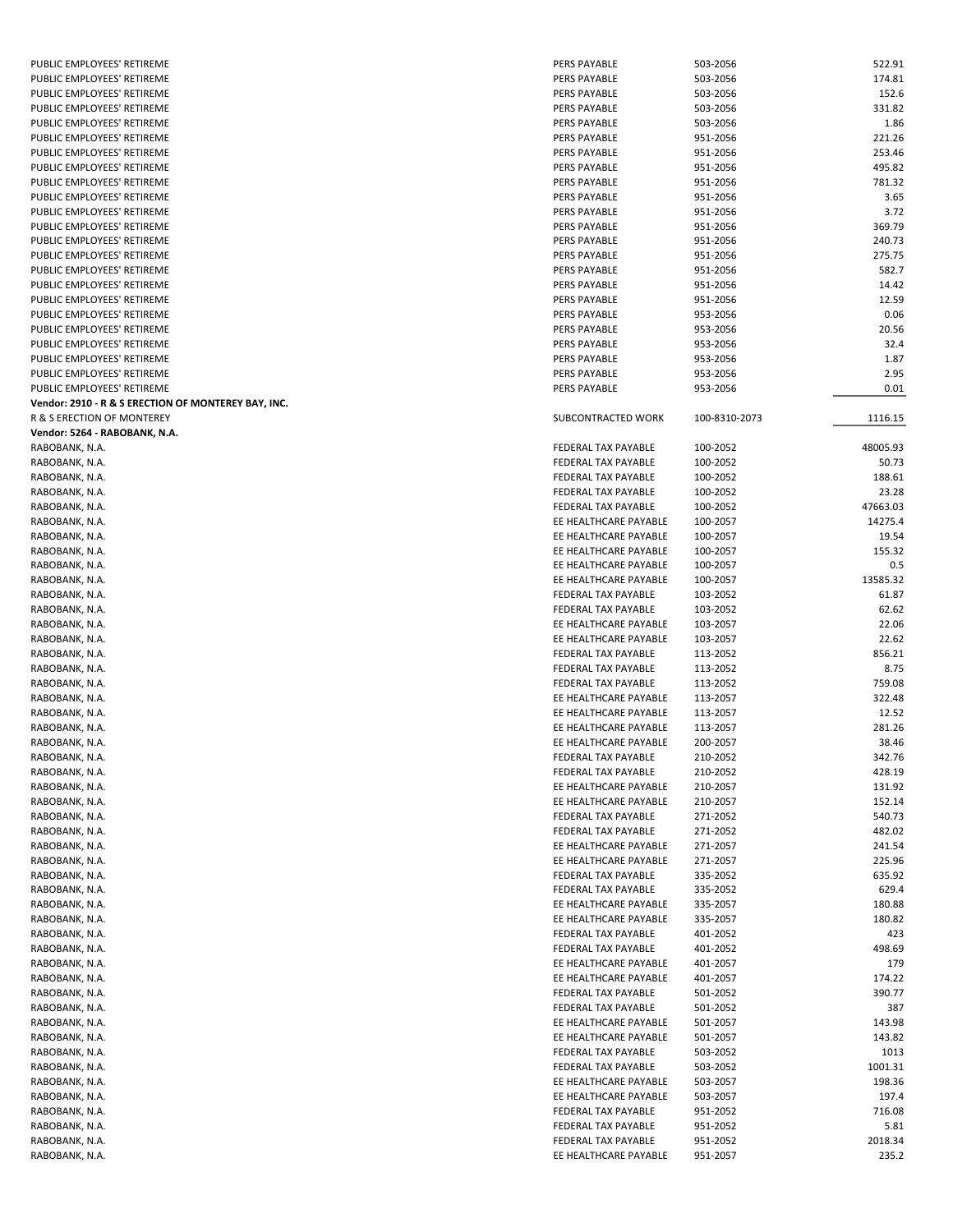| RABOBANK, N.A.                                                  | EE HEALTHCARE PAYABLE                   | 951-2057      | 6.46     |
|-----------------------------------------------------------------|-----------------------------------------|---------------|----------|
| RABOBANK, N.A.                                                  | EE HEALTHCARE PAYABLE                   | 951-2057      | 513      |
| RABOBANK, N.A.                                                  | FEDERAL TAX PAYABLE                     | 953-2052      | 3.42     |
| RABOBANK, N.A.                                                  | <b>FEDERAL TAX PAYABLE</b>              | 953-2052      | 20.34    |
| RABOBANK, N.A.                                                  | EE HEALTHCARE PAYABLE                   | 953-2057      | 0.74     |
| RABOBANK, N.A.                                                  | EE HEALTHCARE PAYABLE                   | 953-2057      | 4.4      |
| Vendor: 8020 - RAIMI & ASSOCIATES, INC.                         |                                         |               |          |
| RAIMI & ASSOCIATES, INC.                                        | CONSULTANT - GENERAL PLAN 100-7310-1035 |               | 2434.25  |
| Vendor: 9511 - RJV INVESTMENTS, LLC.                            |                                         |               |          |
| RJV INVESTMENTS, LLC.                                           | SATELLITE OFFICE                        | 100-9250-4207 | 1530     |
| Vendor: 6477 - ROBERT S. JAQUES                                 |                                         |               |          |
| ROBERT S. JAQUES                                                | <b>CONSULTING COSTS</b>                 | 670-2130-1030 | 4350     |
| Vendor: 3040 - SAFETY-KLEEN SYSTEMS, INC.                       |                                         |               |          |
| SAFETY-KLEEN SYSTEMS, INC.                                      | <b>REFUSE DISPOSAL</b>                  | 501-8520-2068 | 777.15   |
| Vendor: 8886 - SAGE RENEWABLES ENERGY CONSULTING, INC.          |                                         |               |          |
| SAGE RENEWABLES ENERGY CC                                       | <b>SOLAR PANELS</b>                     |               | 2594.07  |
|                                                                 |                                         | 347-8910-9539 |          |
| Vendor: 3307 - SAME DAY SHRED                                   |                                         |               |          |
| SAME DAY SHRED                                                  | DEPARTMENT CONSUMABLES 100-2010-3095    |               | 45       |
| SAME DAY SHRED                                                  | DEPARTMENT CONSUMABLES 100-2010-3095    |               | 45       |
| Vendor: 9348 - SANTA CRUZ WESTSIDE ELECTRIC, INC.               |                                         |               |          |
| SANTA CRUZ WESTSIDE ELECTR                                      | <b>SOLAR PANELS</b>                     | 347-8910-9539 | 55390.34 |
| SANTA CRUZ WESTSIDE ELECTR                                      | <b>SOLAR PANELS</b>                     | 347-8910-9539 | 5542.3   |
| Vendor: 3138 - SEASIDE EMPLOYEES ASSN                           |                                         |               |          |
| SEASIDE EMPLOYEES ASSN                                          | MISC PAYROLL PAYABLES                   | 100-2062      | 94.28    |
| SEASIDE EMPLOYEES ASSN                                          | MISC PAYROLL PAYABLES                   | 100-2062      | 95.07    |
| SEASIDE EMPLOYEES ASSN                                          | MISC PAYROLL PAYABLES                   | 103-2062      | 1.68     |
| SEASIDE EMPLOYEES ASSN                                          | MISC PAYROLL PAYABLES                   | 103-2062      | 1.75     |
| SEASIDE EMPLOYEES ASSN                                          | MISC PAYROLL PAYABLES                   | 113-2062      | 13.07    |
| SEASIDE EMPLOYEES ASSN                                          | MISC PAYROLL PAYABLES                   | 113-2062      | 11.49    |
| SEASIDE EMPLOYEES ASSN                                          | MISC PAYROLL PAYABLES                   | 210-2062      | 7.72     |
| SEASIDE EMPLOYEES ASSN                                          | <b>MISC PAYROLL PAYABLES</b>            | 210-2062      | 8.01     |
| SEASIDE EMPLOYEES ASSN                                          | MISC PAYROLL PAYABLES                   | 271-2062      | 16.04    |
| SEASIDE EMPLOYEES ASSN                                          | MISC PAYROLL PAYABLES                   | 271-2062      | 16.1     |
| SEASIDE EMPLOYEES ASSN                                          | MISC PAYROLL PAYABLES                   | 401-2062      | 9.13     |
| SEASIDE EMPLOYEES ASSN                                          | MISC PAYROLL PAYABLES                   | 401-2062      | 6.14     |
| SEASIDE EMPLOYEES ASSN                                          | MISC PAYROLL PAYABLES                   | 501-2062      | 10       |
| SEASIDE EMPLOYEES ASSN                                          | MISC PAYROLL PAYABLES                   | 501-2062      | 10       |
|                                                                 |                                         |               |          |
| SEASIDE EMPLOYEES ASSN                                          | MISC PAYROLL PAYABLES                   | 951-2062      | 18.08    |
| SEASIDE EMPLOYEES ASSN                                          | MISC PAYROLL PAYABLES                   | 951-2062      | 21.44    |
| Vendor: 3143 - SEASIDE FLORIST                                  |                                         |               |          |
| <b>SEASIDE FLORIST</b>                                          | DEPARTMENT CONSUMABLES 100-1010-3095    |               | 49.16    |
| Vendor: 3153 - SEASIDE MANAGEMENT ASSN                          |                                         |               |          |
| SEASIDE MANAGEMENT ASSN                                         | <b>MISC PAYROLL PAYABLES</b>            | 100-2062      | 15.79    |
| SEASIDE MANAGEMENT ASSN                                         | MISC PAYROLL PAYABLES                   | 100-2062      | 14.03    |
| SEASIDE MANAGEMENT ASSN                                         | MISC PAYROLL PAYABLES                   | 113-2062      | 0.49     |
| SEASIDE MANAGEMENT ASSN                                         | <b>MISC PAYROLL PAYABLES</b>            | 113-2062      | 0.5      |
| SEASIDE MANAGEMENT ASSN                                         | MISC PAYROLL PAYABLES                   | 210-2062      | 0.99     |
| SEASIDE MANAGEMENT ASSN                                         | MISC PAYROLL PAYABLES                   | 210-2062      | 0.99     |
| SEASIDE MANAGEMENT ASSN                                         | MISC PAYROLL PAYABLES                   | 271-2062      | 0.49     |
| SEASIDE MANAGEMENT ASSN                                         | MISC PAYROLL PAYABLES                   | 271-2062      | 0.5      |
| SEASIDE MANAGEMENT ASSN                                         | MISC PAYROLL PAYABLES                   | 401-2062      | 0.68     |
| SEASIDE MANAGEMENT ASSN                                         | MISC PAYROLL PAYABLES                   | 401-2062      | 2        |
| SEASIDE MANAGEMENT ASSN                                         | MISC PAYROLL PAYABLES                   | 501-2062      | 0.49     |
| SEASIDE MANAGEMENT ASSN                                         | MISC PAYROLL PAYABLES                   | 501-2062      | 0.5      |
| SEASIDE MANAGEMENT ASSN                                         | MISC PAYROLL PAYABLES                   | 951-2062      | 1.04     |
| SEASIDE MANAGEMENT ASSN                                         | MISC PAYROLL PAYABLES                   | 951-2062      | 1.3      |
| SEASIDE MANAGEMENT ASSN                                         | MISC PAYROLL PAYABLES                   | 953-2062      | 0.03     |
|                                                                 | MISC PAYROLL PAYABLES                   |               |          |
| SEASIDE MANAGEMENT ASSN                                         |                                         | 953-2062      | 0.18     |
| Vendor: 5267 - SEASIDE POLICE                                   |                                         |               |          |
| SEASIDE POLICE                                                  | MISC PAYROLL PAYABLES                   | 100-2062      | 2047.5   |
| <b>SEASIDE POLICE</b>                                           | MISC PAYROLL PAYABLES                   | 100-2062      | 2047.5   |
| Vendor: 8273 - SMILE BUSINESS PRODUCTS, INC.                    |                                         |               |          |
| SMILE BUSINESS PRODUCTS, IN                                     | <b>COPIER SERVICES</b>                  | 100-8910-2044 | 89.3     |
| Vendor: 3290 - SOCIETY FOR THE PREVENTION OF CRUELTY TO ANIMALS |                                         |               |          |
| SOCIETY FOR THE PREVENTION                                      | SUBCONTRACTED WORK                      | 100-6160-2073 | 2445     |
| Vendor: 8380 - SPORTSENGINE INC.                                |                                         |               |          |
| SPORTSENGINE INC.                                               | PERSONNEL RECRUITMENT                   | 100-2031-2064 | 18.5     |
| SPORTSENGINE INC.                                               | PERSONNEL RECRUITMENT                   | 100-2031-2064 | 18.5     |
| Vendor: 3319 - STAPLES ADVANTAGE                                |                                         |               |          |
| STAPLES ADVANTAGE                                               | <b>STATIONARY SUPPLIES</b>              | 100-2031-3092 | 57.73    |
| STAPLES ADVANTAGE                                               | DEPARTMENT CONSUMABLES 100-5110-3095    |               | 207.56   |
| Vendor: 5144 - STATE OF CALIFORNIA                              |                                         |               |          |
| STATE OF CALIFORNIA                                             |                                         |               |          |
|                                                                 | STATE TAX PAYABLE                       | 100-2053      | 18060.55 |
| STATE OF CALIFORNIA                                             | STATE TAX PAYABLE                       | 100-2053      | 6.24     |
| STATE OF CALIFORNIA                                             | STATE TAX PAYABLE                       | 100-2053      | 47.73    |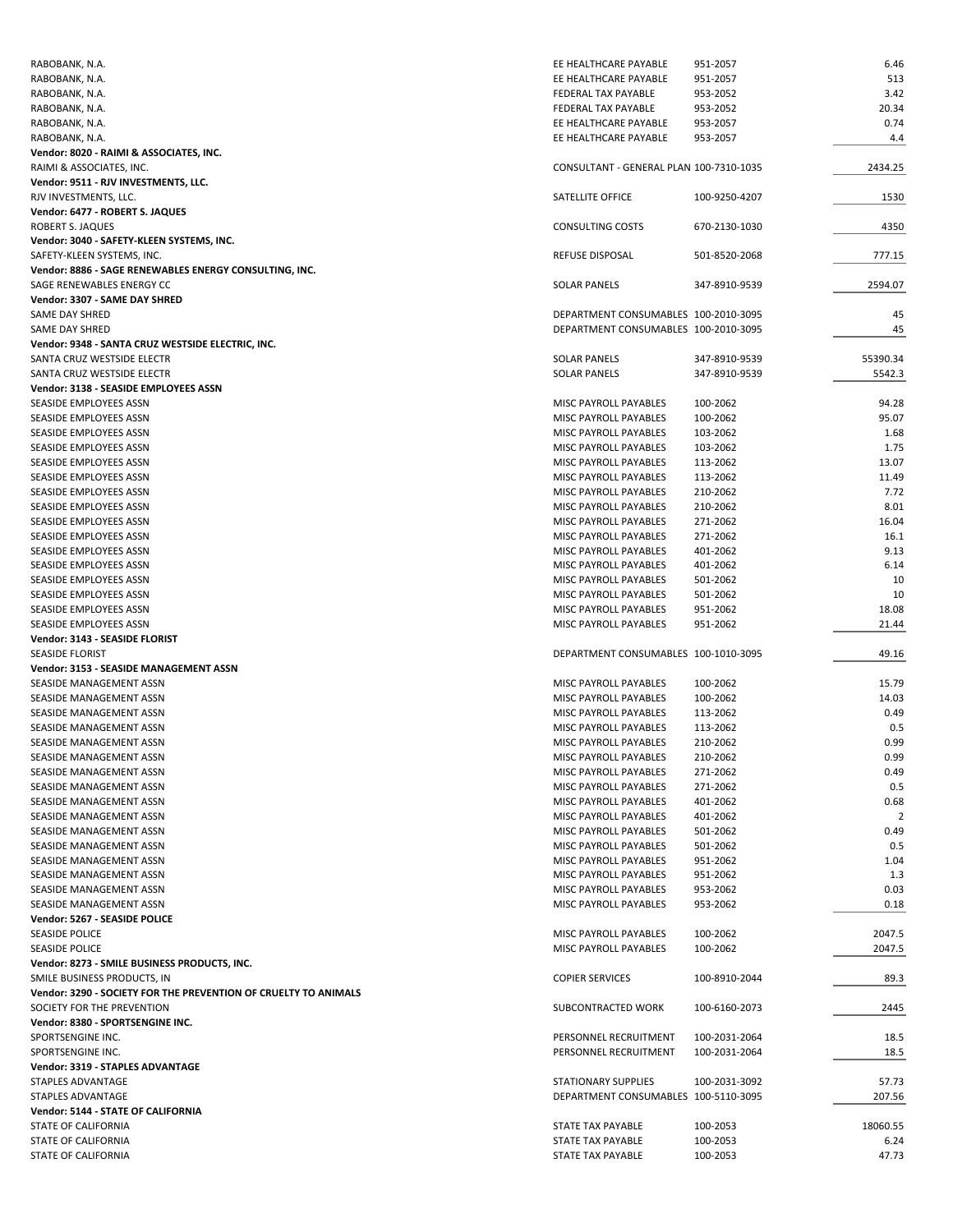| STATE OF CALIFORNIA                                            | STATE TAX PAYABLE           | 100-2053      | 9.33      |
|----------------------------------------------------------------|-----------------------------|---------------|-----------|
| STATE OF CALIFORNIA                                            | STATE TAX PAYABLE           | 100-2053      | 17907.11  |
| STATE OF CALIFORNIA                                            | STATE TAX PAYABLE           | 103-2053      | 21.84     |
| STATE OF CALIFORNIA                                            | STATE TAX PAYABLE           | 103-2053      | 21.94     |
| STATE OF CALIFORNIA                                            | STATE TAX PAYABLE           | 113-2053      | 310.7     |
| <b>STATE OF CALIFORNIA</b>                                     | STATE TAX PAYABLE           | 113-2053      | 265.45    |
| STATE OF CALIFORNIA                                            | STATE TAX PAYABLE           | 200-2053      | 10.49     |
| STATE OF CALIFORNIA                                            | <b>STATE TAX PAYABLE</b>    | 210-2053      | 125.83    |
| STATE OF CALIFORNIA                                            | STATE TAX PAYABLE           | 210-2053      | 150.16    |
| STATE OF CALIFORNIA                                            | STATE TAX PAYABLE           | 271-2053      | 137.7     |
| STATE OF CALIFORNIA                                            | STATE TAX PAYABLE           | 271-2053      | 119       |
| STATE OF CALIFORNIA                                            | STATE TAX PAYABLE           | 335-2053      | 235.07    |
| STATE OF CALIFORNIA                                            | STATE TAX PAYABLE           | 335-2053      | 234.73    |
| STATE OF CALIFORNIA                                            | STATE TAX PAYABLE           | 401-2053      | 109.3     |
|                                                                |                             |               | 159.61    |
| STATE OF CALIFORNIA                                            | STATE TAX PAYABLE           | 401-2053      |           |
| STATE OF CALIFORNIA                                            | STATE TAX PAYABLE           | 501-2053      | 78.71     |
| STATE OF CALIFORNIA                                            | STATE TAX PAYABLE           | 501-2053      | 78.45     |
| STATE OF CALIFORNIA                                            | STATE TAX PAYABLE           | 503-2053      | 201.87    |
| STATE OF CALIFORNIA                                            | STATE TAX PAYABLE           | 503-2053      | 198.47    |
| STATE OF CALIFORNIA                                            | STATE TAX PAYABLE           | 951-2053      | 228.79    |
| STATE OF CALIFORNIA                                            | STATE TAX PAYABLE           | 951-2053      | 755.6     |
| STATE OF CALIFORNIA                                            | <b>STATE TAX PAYABLE</b>    | 953-2053      | 1.28      |
| STATE OF CALIFORNIA                                            | STATE TAX PAYABLE           | 953-2053      | 7.58      |
| Vendor: 9409 - STURDY OIL COMPANY                              |                             |               |           |
| STURDY OIL COMPANY                                             | <b>VEHICLE FUEL</b>         | 501-8520-6145 | 3637.25   |
| Vendor: 3345 - SWRCB ACCOUNTING OFFICE                         |                             |               |           |
| SWRCB ACCOUNTING OFFICE                                        | DUES & MEMBERSHIP           | 401-8610-4122 | 5187.6    |
| Vendor: 9428 - TERMINIX INTERNATIONAL COMPANY LTD. PARTNERSHIP |                             |               |           |
| <b>TERMINIX INTERNATIONAL CON</b>                              | PEST CONTROL                | 100-8310-2057 | 157       |
| Vendor: 9535 - TERRY VIERRA                                    |                             |               |           |
| <b>TERRY VIERRA</b>                                            | <b>ENCROACHMENT BONDS</b>   | 601-2225      | 1000      |
| Vendor: 5475 - TERRYBERRY                                      |                             |               |           |
| TERRYBERRY                                                     | <b>EMPLOYEE RECOGNITION</b> | 100-2031-1037 | 100.22    |
| <b>Vendor: 8378 - THE HARTFORD</b>                             |                             |               |           |
| THE HARTFORD                                                   | LIFE/ AD&D LTD PAYABLE      | 100-2071      | $-8.75$   |
|                                                                |                             |               |           |
| THE HARTFORD                                                   | LIFE/ AD&D LTD PAYABLE      | 100-2071      | $-265.49$ |
| THE HARTFORD                                                   | LIFE/ AD&D LTD PAYABLE      | 100-2071      | 8.69      |
| THE HARTFORD                                                   | LIFE/ AD&D LTD PAYABLE      | 100-2071      | 86.66     |
| THE HARTFORD                                                   | LIFE/ AD&D LTD PAYABLE      | 100-2071      | 1048.38   |
| THE HARTFORD                                                   | LIFE/ AD&D LTD PAYABLE      | 100-2071      | 814.23    |
| THE HARTFORD                                                   | LIFE/ AD&D LTD PAYABLE      | 100-2071      | 679.95    |
| THE HARTFORD                                                   | LIFE/ AD&D LTD PAYABLE      | 100-2071      | 7.17      |
| THE HARTFORD                                                   | LIFE/ AD&D LTD PAYABLE      | 100-2071      | 245       |
| THE HARTFORD                                                   | LIFE/ AD&D LTD PAYABLE      | 100-2071      | 183.75    |
| THE HARTFORD                                                   | LIFE/ AD&D LTD PAYABLE      | 100-2071      | 277.08    |
| THE HARTFORD                                                   | LIFE/ AD&D LTD PAYABLE      | 100-2071      | 805.91    |
| THE HARTFORD                                                   | LIFE/ AD&D LTD PAYABLE      | 100-2071      | 8.73      |
| THE HARTFORD                                                   | LIFE/ AD&D LTD PAYABLE      | 100-2071      | 183.75    |
| THE HARTFORD                                                   | LIFE/ AD&D LTD PAYABLE      | 100-2071      | 245       |
| THE HARTFORD                                                   | LIFE/ AD&D LTD PAYABLE      | 100-2071      | 292.4     |
|                                                                |                             |               |           |
| THE HARTFORD                                                   | LIFE/ AD&D LTD PAYABLE      | 100-2071      | 718.69    |
| THE HARTFORD                                                   | LIFE/ AD&D LTD PAYABLE      | 100-2071      | 1039.51   |
| THE HARTFORD                                                   | LIFE/ AD&D LTD PAYABLE      | 100-2071      | 1043.61   |
| THE HARTFORD                                                   | LIFE/ AD&D LTD PAYABLE      | 100-2071      | 183.75    |
| THE HARTFORD                                                   | LIFE/ AD&D LTD PAYABLE      | 100-2071      | 227.5     |
| THE HARTFORD                                                   | LIFE/ AD&D LTD PAYABLE      | 100-2071      | 285.85    |
| THE HARTFORD                                                   | LIFE/ AD&D LTD PAYABLE      | 100-2071      | 809.77    |
| THE HARTFORD                                                   | LIFE/ AD&D LTD PAYABLE      | 100-2071      | 697.79    |
| THE HARTFORD                                                   | LIFE/ AD&D LTD PAYABLE      | 100-2071      | 6.75      |
| THE HARTFORD                                                   | LIFE/ AD&D LTD PAYABLE      | 103-2071      | 2.11      |
| THE HARTFORD                                                   | LIFE/ AD&D LTD PAYABLE      | 103-2071      | 5.2       |
| THE HARTFORD                                                   | LIFE/ AD&D LTD PAYABLE      | 103-2071      | 3.72      |
| THE HARTFORD                                                   | LIFE/ AD&D LTD PAYABLE      | 103-2071      | 1.49      |
| THE HARTFORD                                                   | LIFE/ AD&D LTD PAYABLE      | 103-2071      | 2.91      |
| THE HARTFORD                                                   | LIFE/ AD&D LTD PAYABLE      | 103-2071      | 7.22      |
| THE HARTFORD                                                   | LIFE/ AD&D LTD PAYABLE      | 113-2071      | 60.27     |
|                                                                |                             |               |           |
| THE HARTFORD                                                   | LIFE/ AD&D LTD PAYABLE      | 113-2071      | 31.34     |
| THE HARTFORD                                                   | LIFE/ AD&D LTD PAYABLE      | 113-2071      | 29.37     |
| THE HARTFORD                                                   | LIFE/ AD&D LTD PAYABLE      | 113-2071      | 24.91     |
| THE HARTFORD                                                   | LIFE/ AD&D LTD PAYABLE      | 113-2071      | 43.93     |
| THE HARTFORD                                                   | LIFE/ AD&D LTD PAYABLE      | 113-2071      | 29.36     |
| THE HARTFORD                                                   | LIFE/ AD&D LTD PAYABLE      | 113-2071      | 17.96     |
| THE HARTFORD                                                   | LIFE/ AD&D LTD PAYABLE      | 113-2071      | 31.36     |
| THE HARTFORD                                                   | LIFE/ AD&D LTD PAYABLE      | 113-2071      | 22.86     |
| THE HARTFORD                                                   | LIFE/ AD&D LTD PAYABLE      | 113-2071      | 55.47     |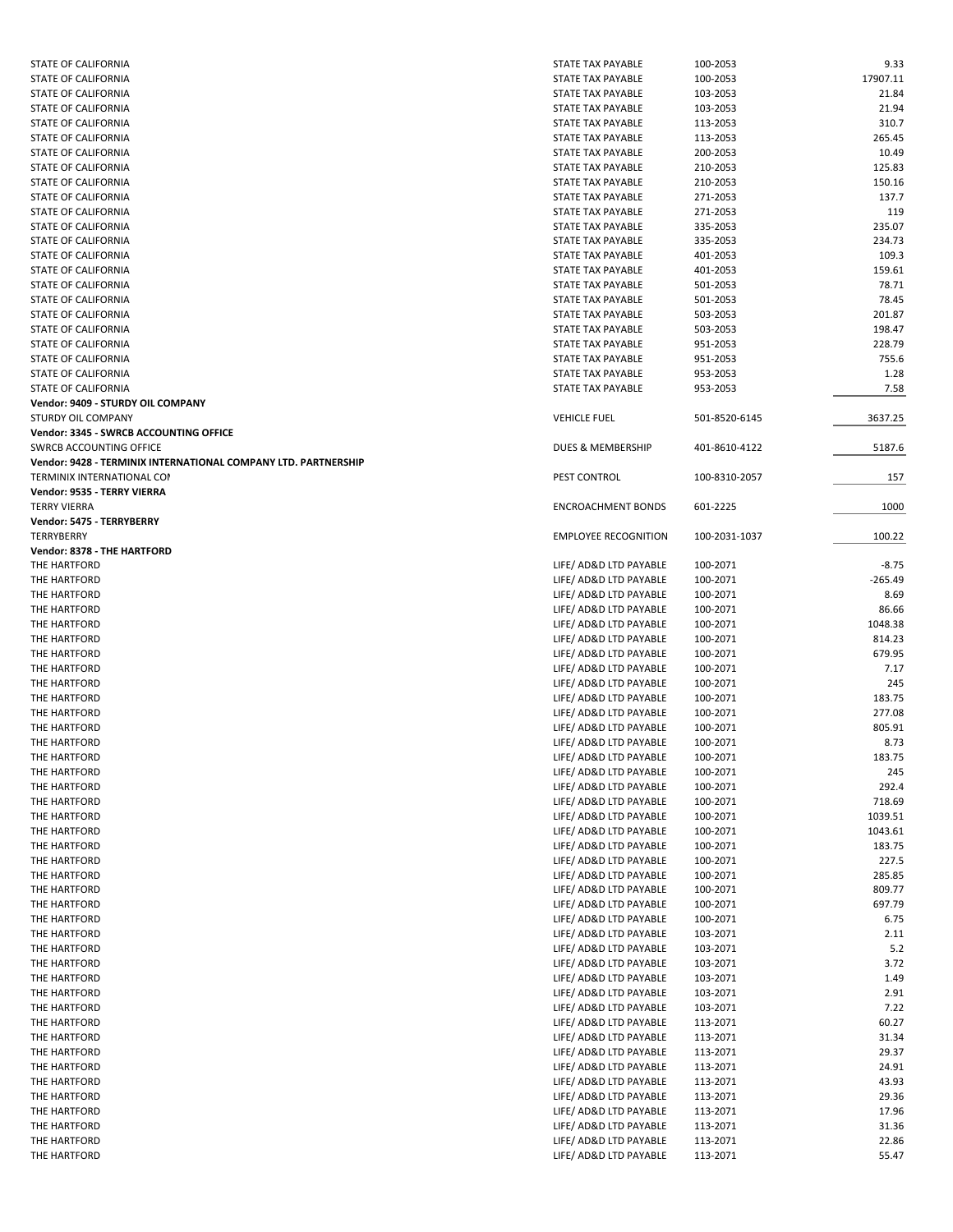| THE HARTFORD | LIFE/ AD&D LTD PAYABLE | 113-2071 | 31.33    |
|--------------|------------------------|----------|----------|
| THE HARTFORD | LIFE/ AD&D LTD PAYABLE | 113-2071 | 29.36    |
| THE HARTFORD | LIFE/ AD&D LTD PAYABLE | 210-2071 | 38.95    |
|              |                        |          |          |
| THE HARTFORD | LIFE/ AD&D LTD PAYABLE | 210-2071 | 9.75     |
| THE HARTFORD | LIFE/ AD&D LTD PAYABLE | 210-2071 | 18.51    |
| THE HARTFORD | LIFE/ AD&D LTD PAYABLE | 210-2071 | 10.42    |
| THE HARTFORD | LIFE/ AD&D LTD PAYABLE | 210-2071 | 41.42    |
| THE HARTFORD | LIFE/ AD&D LTD PAYABLE | 210-2071 | 7.73     |
|              |                        |          | 19.8     |
| THE HARTFORD | LIFE/ AD&D LTD PAYABLE | 210-2071 |          |
| THE HARTFORD | LIFE/ AD&D LTD PAYABLE | 210-2071 | 7.25     |
| THE HARTFORD | LIFE/ AD&D LTD PAYABLE | 210-2071 | 28.2     |
| THE HARTFORD | LIFE/ AD&D LTD PAYABLE | 210-2071 | 8.91     |
| THE HARTFORD | LIFE/ AD&D LTD PAYABLE | 210-2071 | 13.53    |
|              |                        |          |          |
| THE HARTFORD | LIFE/ AD&D LTD PAYABLE | 210-2071 | 8.35     |
| THE HARTFORD | LIFE/AD&D LTD PAYABLE  | 271-2071 | 25.42    |
| THE HARTFORD | LIFE/AD&D LTD PAYABLE  | 271-2071 | 58.8     |
| THE HARTFORD | LIFE/AD&D LTD PAYABLE  | 271-2071 | 6.78     |
| THE HARTFORD | LIFE/AD&D LTD PAYABLE  | 271-2071 | 6.37     |
|              |                        |          |          |
| THE HARTFORD | LIFE/AD&D LTD PAYABLE  | 271-2071 | 23.74    |
| THE HARTFORD | LIFE/AD&D LTD PAYABLE  | 271-2071 | 55.97    |
| THE HARTFORD | LIFE/AD&D LTD PAYABLE  | 271-2071 | 8.15     |
| THE HARTFORD | LIFE/AD&D LTD PAYABLE  | 271-2071 | 7.61     |
| THE HARTFORD | LIFE/AD&D LTD PAYABLE  | 271-2071 | 28.11    |
| THE HARTFORD | LIFE/AD&D LTD PAYABLE  |          |          |
|              |                        | 271-2071 | 8.1      |
| THE HARTFORD | LIFE/AD&D LTD PAYABLE  | 271-2071 | 7.62     |
| THE HARTFORD | LIFE/AD&D LTD PAYABLE  | 271-2071 | 63.95    |
| THE HARTFORD | LIFE/ AD&D LTD PAYABLE | 401-2071 | 8.75     |
| THE HARTFORD | LIFE/ AD&D LTD PAYABLE | 401-2071 | 18.11    |
|              |                        |          | 19.32    |
| THE HARTFORD | LIFE/ AD&D LTD PAYABLE | 401-2071 |          |
| THE HARTFORD | LIFE/ AD&D LTD PAYABLE | 401-2071 | 31.26    |
| THE HARTFORD | LIFE/ AD&D LTD PAYABLE | 401-2071 | 4.21     |
| THE HARTFORD | LIFE/ AD&D LTD PAYABLE | 401-2071 | 2.65     |
| THE HARTFORD | LIFE/ AD&D LTD PAYABLE | 401-2071 | 26.49    |
| THE HARTFORD | LIFE/ AD&D LTD PAYABLE | 401-2071 | 26.32    |
|              |                        |          |          |
| THE HARTFORD | LIFE/ AD&D LTD PAYABLE | 401-2071 | 8.75     |
| THE HARTFORD | LIFE/ AD&D LTD PAYABLE | 401-2071 | 24.8     |
| THE HARTFORD | LIFE/ AD&D LTD PAYABLE | 401-2071 | 8.84     |
| THE HARTFORD | LIFE/ AD&D LTD PAYABLE | 401-2071 | 32.8     |
| THE HARTFORD | LIFE/ AD&D LTD PAYABLE | 401-2071 | 24.83    |
|              |                        |          |          |
| THE HARTFORD | LIFE/ AD&D LTD PAYABLE | 401-2071 | 23.17    |
| THE HARTFORD | LIFE/ AD&D LTD PAYABLE | 401-2071 | 4.63     |
| THE HARTFORD | LIFE/ AD&D LTD PAYABLE | 501-2071 | 16.99    |
| THE HARTFORD | LIFE/ AD&D LTD PAYABLE | 501-2071 | 3.63     |
| THE HARTFORD | LIFE/ AD&D LTD PAYABLE | 501-2071 | 3.86     |
|              |                        |          |          |
| THE HARTFORD | LIFE/ AD&D LTD PAYABLE | 501-2071 | 40       |
| THE HARTFORD | LIFE/ AD&D LTD PAYABLE | 501-2071 | 3.62     |
| THE HARTFORD | LIFE/ AD&D LTD PAYABLE | 501-2071 | 16.99    |
| THE HARTFORD | LIFE/ AD&D LTD PAYABLE | 501-2071 | 40       |
| THE HARTFORD | LIFE/ AD&D LTD PAYABLE | 501-2071 | 3.88     |
|              |                        |          |          |
| THE HARTFORD | LIFE/ AD&D LTD PAYABLE | 501-2071 | 3.62     |
| THE HARTFORD | LIFE/ AD&D LTD PAYABLE | 501-2071 | 3.85     |
| THE HARTFORD | LIFE/ AD&D LTD PAYABLE | 501-2071 | 41.12    |
| THE HARTFORD | LIFE/ AD&D LTD PAYABLE | 501-2071 | 17.5     |
| THE HARTFORD | LIFE/ AD&D LTD PAYABLE | 503-2071 | 39.58    |
| THE HARTFORD |                        | 503-2071 | 18.52    |
|              | LIFE/ AD&D LTD PAYABLE |          |          |
| THE HARTFORD | LIFE/ AD&D LTD PAYABLE | 503-2071 | 8.75     |
| THE HARTFORD | LIFE/ AD&D LTD PAYABLE | 503-2071 | 42.18    |
| THE HARTFORD | LIFE/ AD&D LTD PAYABLE | 503-2071 | 18.52    |
| THE HARTFORD | LIFE/ AD&D LTD PAYABLE | 503-2071 | 42.18    |
| THE HARTFORD | LIFE/ AD&D LTD PAYABLE | 503-2071 | 8.75     |
|              |                        |          |          |
| THE HARTFORD | LIFE/ AD&D LTD PAYABLE | 503-2071 | 39.58    |
| THE HARTFORD | LIFE/ AD&D LTD PAYABLE | 503-2071 | 42.18    |
| THE HARTFORD | LIFE/ AD&D LTD PAYABLE | 503-2071 | 8.75     |
| THE HARTFORD | LIFE/ AD&D LTD PAYABLE | 503-2071 | 39.58    |
| THE HARTFORD | LIFE/ AD&D LTD PAYABLE | 503-2071 | 18.52    |
|              |                        |          |          |
| THE HARTFORD | LIFE/ AD&D LTD PAYABLE | 951-2071 | $-17.5$  |
| THE HARTFORD | LIFE/ AD&D LTD PAYABLE | 951-2071 | $-43.76$ |
| THE HARTFORD | LIFE/ AD&D LTD PAYABLE | 951-2071 | 9.99     |
| THE HARTFORD | LIFE/ AD&D LTD PAYABLE | 951-2071 | 10.72    |
| THE HARTFORD | LIFE/ AD&D LTD PAYABLE | 951-2071 | 37.48    |
|              |                        |          |          |
| THE HARTFORD | LIFE/ AD&D LTD PAYABLE | 951-2071 | 84.85    |
| THE HARTFORD | LIFE/ AD&D LTD PAYABLE | 951-2071 | 10.96    |
| THE HARTFORD | LIFE/ AD&D LTD PAYABLE | 951-2071 | 10.33    |
| THE HARTFORD | LIFE/ AD&D LTD PAYABLE | 951-2071 | 69.23    |
| THE HARTFORD | LIFE/ AD&D LTD PAYABLE | 951-2071 | 30.12    |
|              |                        |          |          |

THE HARTFORD<br>THE HARTFORD THE HARTFORD THE HARTFORD THE HARTFORD THE HARTFORD THE HARTFORD THE HARTFORD<br>THE HARTFORD THE HARTFORD THE HARTFORD THE HARTFORD<br>THE HARTFORD THE HARTFORD<br>THE HARTFORD THE HARTFORD THE HARTFORD THE HARTFORD THE HARTFORD THE HARTFORD THE HARTFORD<br>THE HARTFORD THE HARTFORD THE HARTFORD THE HARTFORD THE HARTFORD THE HARTFORD THE HARTFORD THE HARTFORD THE HARTFORD THE HARTFORD<br>THE HARTFORD THE HARTFORD THE HARTFORD THE HARTFORD THE HARTFORD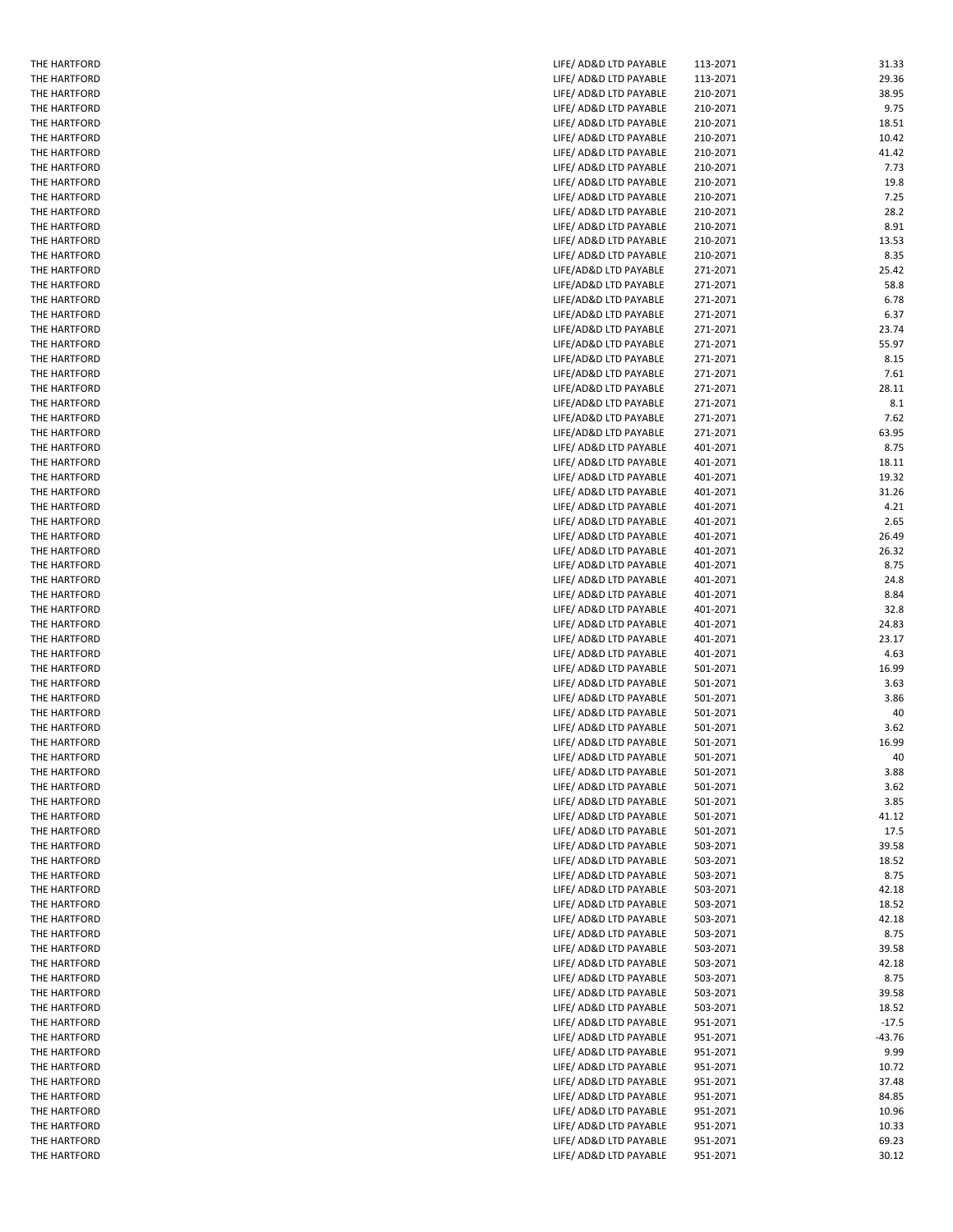| THE HARTFORD                                       | LIFE/ AD&D LTD PAYABLE                 | 951-2071                       | 31.65        |
|----------------------------------------------------|----------------------------------------|--------------------------------|--------------|
| THE HARTFORD                                       | LIFE/ AD&D LTD PAYABLE                 | 951-2071                       | 11.23        |
|                                                    |                                        |                                |              |
| THE HARTFORD                                       | LIFE/ AD&D LTD PAYABLE                 | 951-2071                       | 72.73        |
| THE HARTFORD                                       | LIFE/ AD&D LTD PAYABLE                 | 951-2071                       | 11.97        |
| THE HARTFORD                                       | LIFE/ AD&D LTD PAYABLE                 | 953-2071                       | 1.89         |
| THE HARTFORD                                       | LIFE/ AD&D LTD PAYABLE                 | 953-2071                       | 2.02         |
| THE HARTFORD                                       | LIFE/ AD&D LTD PAYABLE                 | 953-2071                       | 4.46         |
|                                                    |                                        |                                |              |
| THE HARTFORD                                       | LIFE/ AD&D LTD PAYABLE                 | 953-2071                       | 4.76         |
| THE HARTFORD                                       | LIFE/ AD&D LTD PAYABLE                 | 953-2071                       | 0.22         |
| THE HARTFORD                                       | LIFE/ AD&D LTD PAYABLE                 | 953-2071                       | 0.24         |
| Vendor: 4670 - TREASURER -- COUNTY OF MONTEREY     |                                        |                                |              |
|                                                    |                                        |                                |              |
| TREASURER -- COUNTY OF MOI                         | <b>LEGAL SERVICES</b>                  | 951-8810-1022                  | 968          |
| Vendor: 8755 - TRUST TWO - CORONA 1997 TRUST       |                                        |                                |              |
| TRUST TWO - CORONA 1997 TR                         | SATELLITE OFFICE                       | 100-7410-4207                  | 2730         |
| Vendor: 6197 - U.S. BANK EQUIPMENT FINANCE         |                                        |                                |              |
| U.S. BANK EQUIPMENT FINANC                         | <b>COPIER SERVICES</b>                 | 100-7410-2044                  | 126.39       |
|                                                    |                                        |                                |              |
| U.S. BANK EQUIPMENT FINANC                         | SATELLITE OFFICE                       | 100-7410-4207                  | 70.92        |
| Vendor: 7124 - U.S. BANK N.A. - PARS ARS 457 & SRP |                                        |                                |              |
| U.S. BANK N.A. - PARS ARS 457                      | PARS-ARS 457 PAYABLE                   | 100-2063                       | 2053.45      |
| U.S. BANK N.A. - PARS ARS 457                      | PARS-ARS 457 PAYABLE                   | 100-2063                       | 343.55       |
|                                                    |                                        |                                |              |
| U.S. BANK N.A. - PARS ARS 457                      | PARS-ARS 457 PAYABLE                   | 100-2063                       | 50.55        |
| U.S. BANK N.A. - PARS ARS 457                      | PARS-ARS 457 PAYABLE                   | 100-2063                       | 2125.84      |
| U.S. BANK N.A. - PARS ARS 457                      | PARS-ARS 457 PAYABLE                   | 100-2063                       | 326.46       |
| U.S. BANK N.A. - PARS ARS 457                      | <b>PARS PENSION</b>                    | 100-7110-0032                  | -4020        |
| U.S. BANK N.A. - PARS ARS 457                      | PARS-ARS 457 PAYABLE                   | 113-2063                       | 30.9         |
|                                                    |                                        |                                |              |
| U.S. BANK N.A. - PARS ARS 457                      | PARS-ARS 457 PAYABLE                   | 113-2063                       | 31.08        |
| U.S. BANK N.A. - PARS ARS 457                      | PARS-ARS 457 PAYABLE                   | 210-2063                       | 61.81        |
| U.S. BANK N.A. - PARS ARS 457                      | PARS-ARS 457 PAYABLE                   | 210-2063                       | 62.17        |
| U.S. BANK N.A. - PARS ARS 457                      | PARS-ARS 457 PAYABLE                   | 210-2063                       | 36.7         |
|                                                    |                                        |                                |              |
| U.S. BANK N.A. - PARS ARS 457                      | PARS-ARS 457 PAYABLE                   | 271-2063                       | 30.9         |
| U.S. BANK N.A. - PARS ARS 457                      | PARS-ARS 457 PAYABLE                   | 271-2063                       | 31.08        |
| U.S. BANK N.A. - PARS ARS 457                      | PARS-ARS 457 PAYABLE                   | 401-2063                       | 23.04        |
| U.S. BANK N.A. - PARS ARS 457                      | PARS-ARS 457 PAYABLE                   | 401-2063                       | 38.35        |
|                                                    |                                        |                                |              |
| U.S. BANK N.A. - PARS ARS 457                      | PARS-ARS 457 PAYABLE                   | 501-2063                       | 30.9         |
| U.S. BANK N.A. - PARS ARS 457                      | PARS-ARS 457 PAYABLE                   | 501-2063                       | 31.08        |
| U.S. BANK N.A. - PARS ARS 457                      | PARS-ARS 457 PAYABLE                   | 503-2063                       | 337.51       |
| U.S. BANK N.A. - PARS ARS 457                      | PARS-ARS 457 PAYABLE                   | 503-2063                       | 337.51       |
|                                                    |                                        |                                | 61.37        |
| U.S. BANK N.A. - PARS ARS 457                      | PARS-ARS 457 PAYABLE                   | 951-2063                       |              |
| U.S. BANK N.A. - PARS ARS 457                      | PARS-ARS 457 PAYABLE                   | 951-2063                       | 80.51        |
| U.S. BANK N.A. - PARS ARS 457                      | PARS-ARS 457 PAYABLE                   | 953-2063                       | 1.9          |
| U.S. BANK N.A. - PARS ARS 457                      | PARS-ARS 457 PAYABLE                   | 953-2063                       | 11.4         |
| Vendor: 3574 - U.S. BANK-CALCARD                   |                                        |                                |              |
|                                                    |                                        |                                |              |
|                                                    | DEPARTMENT CONSUMABLES 100-1010-3095   |                                | 42.4         |
| U.S. BANK-CALCARD                                  |                                        |                                |              |
| U.S. BANK-CALCARD                                  | DEPARTMENT CONSUMABLES 100-1010-3095   |                                | 42.4         |
| U.S. BANK-CALCARD                                  | DEPARTMENT CONSUMABLES 100-1010-3095   |                                | 16.35        |
|                                                    |                                        |                                |              |
| U.S. BANK-CALCARD                                  | TRAVEL - JONES/KISPERSKY               | 100-1010-4114                  | 250          |
| U.S. BANK-CALCARD                                  | TRAVEL - RUBIO/OGLESBY                 | 100-1010-4115                  | 61.48        |
| U.S. BANK-CALCARD                                  | TRAVEL - RUBIO/OGLESBY                 | 100-1010-4115                  | 50           |
| U.S. BANK-CALCARD                                  | OUTSIDE PRINTING SERVICE 100-1350-2053 |                                | 97.77        |
|                                                    |                                        |                                |              |
| U.S. BANK-CALCARD                                  | DEPARTMENT CONSUMABLES 100-1350-3095   |                                | 156.46       |
| U.S. BANK-CALCARD                                  | DEPARTMENT CONSUMABLES 100-2010-3095   |                                | 41.5         |
| U.S. BANK-CALCARD                                  | DEPARTMENT CONSUMABLES 100-2021-3095   |                                | 294.75       |
| U.S. BANK-CALCARD                                  | DEPARTMENT CONSUMABLES 100-2021-3095   |                                | 142.87       |
| U.S. BANK-CALCARD                                  | DEPARTMENT CONSUMABLES 100-2021-3095   |                                | 352.53       |
|                                                    |                                        |                                |              |
| U.S. BANK-CALCARD                                  | DUES AND MEMBERSHIPS                   | 100-2021-4122                  | 65.31        |
| U.S. BANK-CALCARD                                  | TEMPORARY CONTRACT SERVI(100-2022-2043 |                                | 61.11        |
| U.S. BANK-CALCARD                                  | CONSULTANT                             | 100-2031-1030                  | 51.5         |
| U.S. BANK-CALCARD                                  | <b>EMPLOYEE RECOGNITION</b>            | 100-2031-1037                  | 434.82       |
| U.S. BANK-CALCARD                                  | <b>EMPLOYEE RECOGNITION</b>            | 100-2031-1037                  | 69.68        |
|                                                    |                                        |                                |              |
| U.S. BANK-CALCARD                                  | PERSONNEL RECRUITMENT                  | 100-2031-2064                  | 842.61       |
| U.S. BANK-CALCARD                                  | <b>MAIL SERVICES</b>                   | 100-2031-4124                  | 26.07        |
| U.S. BANK-CALCARD                                  | <b>LADIES FIRST</b>                    | 100-2042-7204                  | -83.26       |
| U.S. BANK-CALCARD                                  | <b>EQUIPMENT</b>                       | 100-2042-8187                  | 5729.45      |
|                                                    |                                        |                                |              |
| U.S. BANK-CALCARD                                  | DEPARTMENT CONSUMABLES 100-3010-3095   |                                | 100.38       |
| U.S. BANK-CALCARD                                  | DUES & MEMBERSHIP                      | 100-3010-4122                  | 250          |
| U.S. BANK-CALCARD                                  | TRAINING & EDUCATION                   | 100-5110-1029                  | 135          |
| U.S. BANK-CALCARD                                  | DUES & MEMBERSHIP                      | 100-5110-4122                  | 250          |
| U.S. BANK-CALCARD                                  | <b>COMMUNITY RELATIONS</b>             | 100-6110-1024                  | 39.1         |
|                                                    |                                        |                                |              |
| U.S. BANK-CALCARD                                  | <b>COMMUNITY RELATIONS</b>             | 100-6110-1024                  | 38.21        |
| U.S. BANK-CALCARD                                  | <b>COMMUNITY RELATIONS</b>             | 100-6110-1024                  | 86.51        |
| U.S. BANK-CALCARD                                  | <b>OUTSIDE PRINTING SERVICE</b>        | 100-6110-2053                  | 65.51        |
| U.S. BANK-CALCARD                                  | <b>OUTSIDE PRINTING SERVICE</b>        | 100-6110-2053                  | 16.37        |
|                                                    |                                        |                                |              |
| U.S. BANK-CALCARD                                  | OTHER EXPENSE                          | 100-6110-2078                  | 1378.22      |
| U.S. BANK-CALCARD<br>U.S. BANK-CALCARD             | OTHER EXPENSE<br>STATIONARY SUPPLIES   | 100-6110-2078<br>100-6110-3092 | 540<br>84.58 |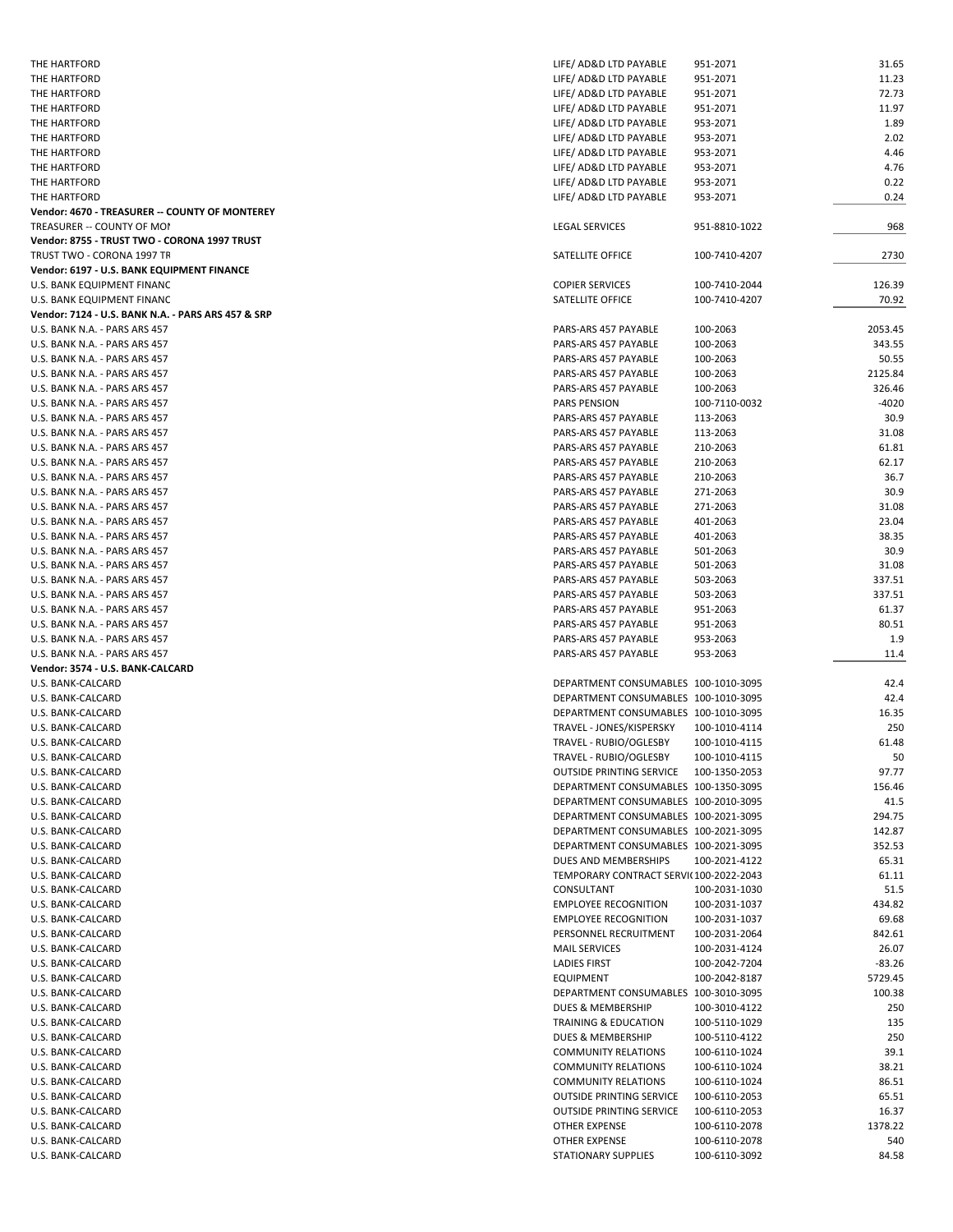| U.S. BANK-CALCARD                      | DEPARTMENT CONSUMABLES 100-6110-3095      |               | 429.75  |
|----------------------------------------|-------------------------------------------|---------------|---------|
| U.S. BANK-CALCARD                      | DEPARTMENT CONSUMABLES 100-6110-3095      |               | 166.5   |
| U.S. BANK-CALCARD                      | DEPARTMENT CONSUMABLES 100-6110-3095      |               | 795.31  |
| U.S. BANK-CALCARD                      | COMPUTER SUPPLIES/SOFTWA 100-6110-3102    |               | 150     |
| U.S. BANK-CALCARD                      | COMPUTER SUPPLIES/SOFTWA 100-6110-3102    |               | 150     |
| U.S. BANK-CALCARD                      | COMPUTER SUPPLIES/SOFTWA 100-6110-3102    |               | 150     |
| U.S. BANK-CALCARD                      | <b>DUES &amp; MEMBERSHIP</b>              | 100-6110-4122 | 108.82  |
| U.S. BANK-CALCARD                      | <b>DUES &amp; MEMBERSHIP</b>              | 100-6110-4122 | 249.72  |
|                                        |                                           |               |         |
| U.S. BANK-CALCARD                      | DUES & MEMBERSHIP                         | 100-6110-4122 | 57.92   |
| U.S. BANK-CALCARD                      | <b>MAIL SERVICES</b>                      | 100-6110-4124 | 55      |
| U.S. BANK-CALCARD                      | <b>TRAINING &amp; EDUCATIONS</b>          | 100-6120-1029 | 66.18   |
| U.S. BANK-CALCARD                      | <b>TRAINING &amp; EDUCATIONS</b>          | 100-6120-1029 | 250     |
| U.S. BANK-CALCARD                      | PRISONER MEALS                            | 100-6120-2061 | 37.28   |
| U.S. BANK-CALCARD                      | CANINE MAINTENANCE                        | 100-6120-3091 | 218.06  |
| U.S. BANK-CALCARD                      | CANINE MAINTENANCE                        | 100-6120-3091 | 490.06  |
| U.S. BANK-CALCARD                      | <b>CANINE MAINTENANCE</b>                 | 100-6120-3091 | 266.4   |
| U.S. BANK-CALCARD                      | CSA74 APPROVED MEDICAL SU 100-6120-3096   |               | 9.17    |
| U.S. BANK-CALCARD                      | CSA74 APPROVED MEDICAL SU 100-6120-3096   |               | 473.28  |
| U.S. BANK-CALCARD                      | SAFETY EQUIPMENT                          | 100-6120-3097 | 345.91  |
|                                        |                                           |               | 1145.19 |
| U.S. BANK-CALCARD                      | DEPARTMENT EQUIPMENT                      | 100-6120-8187 |         |
| U.S. BANK-CALCARD                      | DEPARTMENT EQUIPMENT                      | 100-6120-8187 | 21.8    |
| U.S. BANK-CALCARD                      | DEPARTMENT EQUIPMENT                      | 100-6120-8187 | 450.89  |
| U.S. BANK-CALCARD                      | <b>VEHICLE MAINTENANCE</b>                | 100-6120-9395 | 19.65   |
| U.S. BANK-CALCARD                      | <b>EQUIPMENT</b>                          | 100-6130-8187 | 451.16  |
| U.S. BANK-CALCARD                      | DEPARTMENT CONSUMABLES 100-6610-3095      |               | 41.98   |
| U.S. BANK-CALCARD                      | DEPARTMENT CONSUMABLES 100-6610-3095      |               | 33.86   |
| U.S. BANK-CALCARD                      | DEPARTMENT CONSUMABLES 100-6610-3095      |               | 221.86  |
| U.S. BANK-CALCARD                      | <b>OUTSIDE PRINTING SERVICE</b>           | 100-6620-2053 | 324.95  |
| U.S. BANK-CALCARD                      | <b>TRAINING &amp; EDUCATION</b>           | 100-6630-1029 | 199     |
| U.S. BANK-CALCARD                      | DEPARTMENT CONSUMABLES 100-6630-3095      |               | 74.95   |
| U.S. BANK-CALCARD                      | DEPARTMENT CONSUMABLES 100-6640-3095      |               | 180.61  |
| U.S. BANK-CALCARD                      | DEPARTMENT CONSUMABLES 100-6640-3095      |               | 212.96  |
|                                        | DEPARTMENT CONSUMABLES 100-6640-3095      |               | 42.87   |
| U.S. BANK-CALCARD                      |                                           |               |         |
| U.S. BANK-CALCARD                      | <b>CSA 74 PURCHASES</b>                   | 100-6640-3096 | 192.06  |
| U.S. BANK-CALCARD                      | <b>CSA 74 PURCHASES</b>                   | 100-6640-3096 | 307     |
| U.S. BANK-CALCARD                      | DEPARTMENT CONSUMABLES 100-6650-3095      |               | 1225.79 |
| U.S. BANK-CALCARD                      | <b>COMPUTER SUPPLIES</b>                  | 100-7110-3102 | 2160.59 |
| U.S. BANK-CALCARD                      | <b>TRAINING &amp; EDUCATION</b>           | 100-7210-1029 | 285     |
| U.S. BANK-CALCARD                      | DEPARTMENT CONSUMABLES 100-7210-3095      |               | 411.04  |
| U.S. BANK-CALCARD                      | DEPARTMENT CONSUMABLES 100-7210-3095      |               | -377.76 |
| U.S. BANK-CALCARD                      | DEPARTMENT CONSUMABLES 100-7210-3095      |               | 308.59  |
| U.S. BANK-CALCARD                      | DUES & MEMBERSHIP                         | 100-7210-4122 | 150     |
| U.S. BANK-CALCARD                      | DEPARTMENT EQUIPMENT                      | 100-7210-8187 | 16.68   |
| U.S. BANK-CALCARD                      | TRAINING AND EDUCATION                    | 100-7220-1029 | 250     |
| U.S. BANK-CALCARD                      | DEPARTMENT CONSUMBABLES 100-7220-3095     |               | 47.51   |
| U.S. BANK-CALCARD                      | <b>MARKETING MATERIALS</b>                | 100-7310-2040 | 45      |
|                                        |                                           |               |         |
| U.S. BANK-CALCARD                      | PUBLISHING & LEGAL ADVERTI! 100-7310-2063 |               | 52.5    |
| U.S. BANK-CALCARD                      | DEPARTMENT CONSUMABLES 100-7310-3095      |               | 29.49   |
| U.S. BANK-CALCARD                      | SATELLITE OFFICE                          | 100-7310-4207 | 207.56  |
| U.S. BANK-CALCARD                      | SATELLITE OFFICE                          | 100-7310-4207 | 877.28  |
| U.S. BANK-CALCARD                      | TRAINING AND EDUCATION                    | 100-7410-1029 | 78.19   |
| U.S. BANK-CALCARD                      | TRAINING AND EDUCATION                    | 100-7410-1029 | 101.25  |
| U.S. BANK-CALCARD                      | DEPARTMENT CONSUMABLES 100-7410-3095      |               | 72.68   |
| U.S. BANK-CALCARD                      | SUBCONTRACTED WORK - CV R 100-8110-2073   |               | 1898    |
| U.S. BANK-CALCARD                      | DEPT CONSUMABLES - CV RESI 100-8110-3095  |               | 1670.9  |
| U.S. BANK-CALCARD                      | DEPT CONSUMABLES - CV RESI 100-8110-3095  |               | 468.4   |
| U.S. BANK-CALCARD                      | DEPT CONSUMABLES - CV RESI 100-8110-3095  |               | 1168.8  |
| U.S. BANK-CALCARD                      | DEPT EQUIPMENT - CV RESPON 100-8110-8187  |               | 106.17  |
| U.S. BANK-CALCARD                      | DEPT EQUIPMENT - CV RESPON 100-8110-8187  |               | 65.52   |
|                                        |                                           |               |         |
| U.S. BANK-CALCARD                      | SUBCONTRACTED WORK                        | 100-8310-2073 | 217.39  |
| U.S. BANK-CALCARD                      | SUBCONTRACTED WORK                        | 100-8310-2073 | 632.21  |
| U.S. BANK-CALCARD                      | SUBCONTRACTED WORK                        | 100-8310-2073 | 703.89  |
| U.S. BANK-CALCARD                      | SUBCONTRACTED WORK                        | 100-8310-2073 | 22.8    |
| U.S. BANK-CALCARD                      | DEPARTMENT CONSUMABLES 100-8310-3095      |               | 1054.75 |
| U.S. BANK-CALCARD                      | DEPARTMENT CONSUMABLES 100-8310-3095      |               | 768.56  |
| U.S. BANK-CALCARD                      | DEPARTMENT CONSUMABLES 100-8310-3095      |               | 1587.86 |
| U.S. BANK-CALCARD                      | SAFETY EQUIPMENT                          | 100-8310-3097 | 54.6    |
| U.S. BANK-CALCARD                      | CHEMICALS                                 | 100-8310-3099 | 248.33  |
| U.S. BANK-CALCARD                      | TRAINING & EDUCATION                      | 100-8410-1029 | 160     |
| U.S. BANK-CALCARD                      | DEPARTMENT CONSUMABLES 100-8410-3095      |               | 41.85   |
| U.S. BANK-CALCARD                      | <b>TRAINING &amp; EDUCATION</b>           | 100-8420-1029 | 280     |
|                                        |                                           |               |         |
| U.S. BANK-CALCARD                      | DEPARTMENT CONSUMABLES 100-8420-3095      |               | 335.94  |
| U.S. BANK-CALCARD                      | DEPARTMENT CONSUMABLES 100-8420-3095      |               | 29.09   |
| U.S. BANK-CALCARD<br>U.S. BANK-CALCARD | <b>TOOLS</b>                              | 100-8420-3107 | 213.64  |
|                                        | DUES & MEMBERSHIPS                        | 100-8420-4122 | 25      |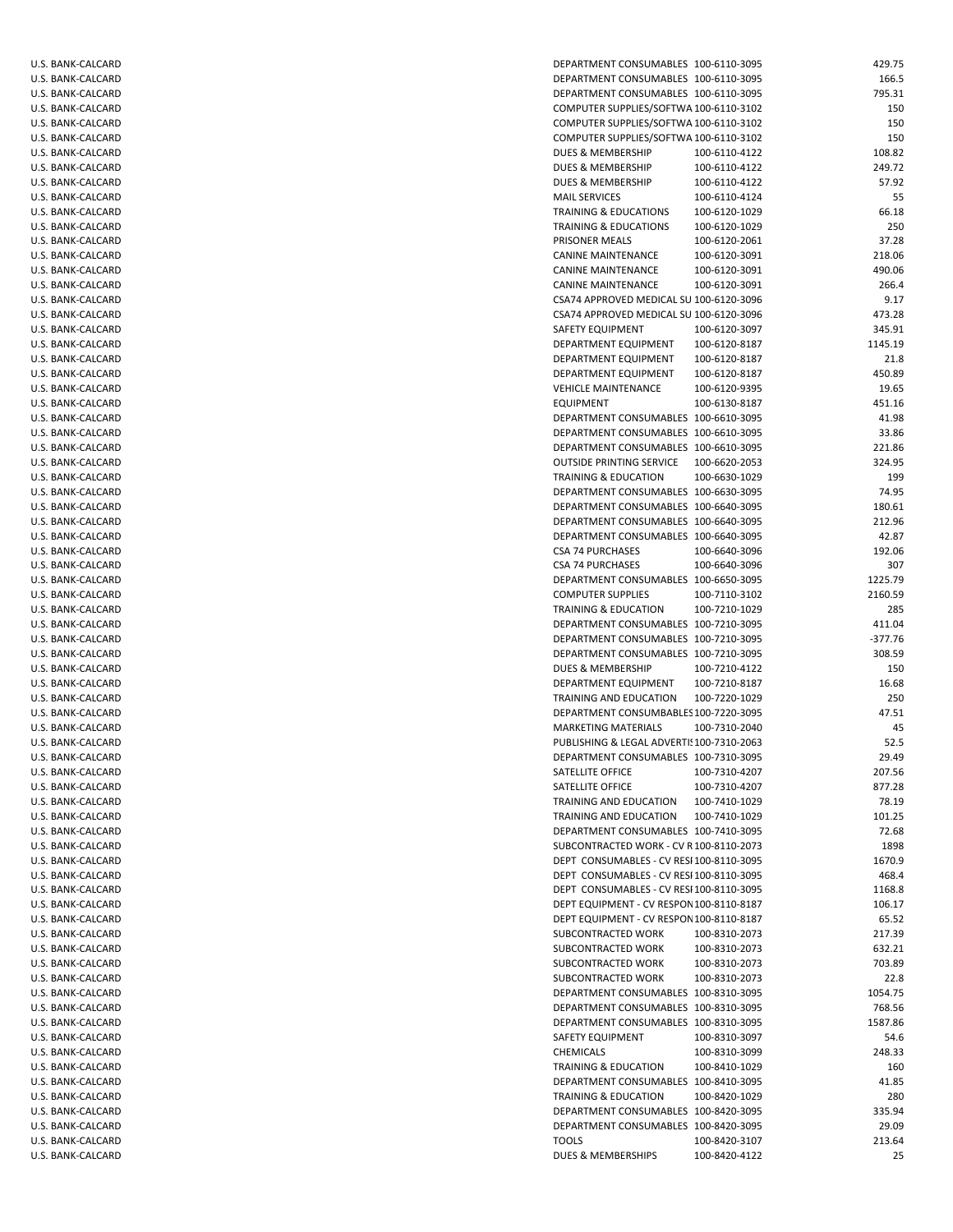| U.S. BANK-CALCARD | DEPARTMENT CONSUMABLES 100-8430-3095     |               | 626.17  |
|-------------------|------------------------------------------|---------------|---------|
| U.S. BANK-CALCARD | SUBCONTRACTED WORK                       | 100-8440-2073 | 114.13  |
| U.S. BANK-CALCARD | <b>OUTSIDE PRINTING SERVICE</b>          | 100-8910-2053 | 29.5    |
| U.S. BANK-CALCARD | DEPARTMENT CONSUMABLES 100-8910-3095     |               | 80.61   |
| U.S. BANK-CALCARD | DEPARTMENT CONSUMABLES 100-9100-3095     |               | 26.28   |
| U.S. BANK-CALCARD | DEPARTMENT CONSUMABLES 100-9100-3095     |               | 161.97  |
| U.S. BANK-CALCARD | <b>COMPUTER SOFTWARE</b>                 | 100-9100-3104 | 79.99   |
| U.S. BANK-CALCARD | <b>COMPUTER SOFTWARE</b>                 | 100-9100-3104 | 229.89  |
| U.S. BANK-CALCARD | JANITORIAL SUPPLIES                      | 100-9105-3093 | 207.03  |
| U.S. BANK-CALCARD | JANITORIAL SUPPLIES                      | 100-9105-3093 | 113.27  |
| U.S. BANK-CALCARD | JANITORIAL SUPPLIES                      | 100-9105-3093 | 152.26  |
| U.S. BANK-CALCARD | JANITORIAL SUPPLIES                      | 100-9105-3093 | 848.9   |
| U.S. BANK-CALCARD | STATIONARY SUPPLIES                      | 100-9200-3092 | 815.26  |
| U.S. BANK-CALCARD | DEPARTMENT CONSUMABLES 100-9200-3095     |               | 8.47    |
| U.S. BANK-CALCARD | DEPARTMENT CONSUMABLES 100-9200-3095     |               | 0.19    |
| U.S. BANK-CALCARD | DEPARTMENT CONSUMABLES 100-9200-3095     |               | 127.92  |
| U.S. BANK-CALCARD | DEPARTMENT CONSUMABLES 100-9200-3095     |               | 170.78  |
| U.S. BANK-CALCARD | <b>CITY BIRTHDAY</b>                     | 100-9200-7172 | 99.18   |
| U.S. BANK-CALCARD | <b>HALLOWEEN PARTY</b>                   | 100-9200-7181 | 1079.92 |
|                   |                                          |               | 1948.7  |
| U.S. BANK-CALCARD | <b>HALLOWEEN PARTY</b>                   | 100-9200-7181 |         |
| U.S. BANK-CALCARD | HOLIDAY SNOW FESTIVAL                    | 100-9200-7182 | 378.03  |
| U.S. BANK-CALCARD | <b>HOLIDAY SNOW FESTIVAL</b>             | 100-9200-7182 | 1058.57 |
| U.S. BANK-CALCARD | JAZZ ART                                 | 100-9200-7185 | 31.66   |
| U.S. BANK-CALCARD | DEPARTMENT CONSUMABLES 100-9310-3095     |               | 203.45  |
| U.S. BANK-CALCARD | DEPARTMENT CONSUMABLES 100-9310-3095     |               | 258.72  |
| U.S. BANK-CALCARD | DEPARTMENT CONSUMABLES 100-9310-3095     |               | 550.83  |
| U.S. BANK-CALCARD | COMPUTER SUPPLIES/SOFTWA 100-9310-3102   |               | 330.27  |
| U.S. BANK-CALCARD | DEPARTMENT CONSUMABLES 100-9330-3095     |               | 478.43  |
| U.S. BANK-CALCARD | DEPARTMENT CONSUMABLES 100-9340-3095     |               | 36.56   |
| U.S. BANK-CALCARD | DEPARTMENT CONSUMABLES 100-9350-3095     |               | 100     |
| U.S. BANK-CALCARD | TRAINING & EDUCATION                     | 100-9400-1029 | 152     |
| U.S. BANK-CALCARD | DEPARTMENT CONSUMABLES 113-8730-3095     |               | 62.94   |
| U.S. BANK-CALCARD | DEPARTMENT CONSUMABLES 113-8730-3095     |               | 480.56  |
| U.S. BANK-CALCARD | DEPARTMENT CONSUMABLES 113-8730-3095     |               | 12.99   |
| U.S. BANK-CALCARD | DEPARTMENT CONSUMABLES 113-8730-3095     |               | 94      |
| U.S. BANK-CALCARD | DEPARTMENT CONSUMABLES 113-8730-3095     |               | 22.66   |
| U.S. BANK-CALCARD | <b>COMPUTER SUPPLIES</b>                 | 113-8730-3102 | 637.64  |
| U.S. BANK-CALCARD | TOOLS & EQUIP - NOT BILLED 113-8730-3107 |               | 88.64   |
| U.S. BANK-CALCARD | STATIONARY SUPPLIES                      | 210-8110-3092 | 36.58   |
| U.S. BANK-CALCARD | DEPARTMENT CONSUMABLES 210-8110-3095     |               | 2703.94 |
| U.S. BANK-CALCARD | DEPARTMENT CONSUMABLES 210-8110-3095     |               | 137.62  |
| U.S. BANK-CALCARD | SENIOR ACTIVITIES                        | 251-9500-7125 | 2101.51 |
| U.S. BANK-CALCARD | <b>SENIOR ACTIVITIES</b>                 | 251-9500-7125 | 1006.28 |
| U.S. BANK-CALCARD | SENIOR ACTIVITIES                        | 251-9500-7125 | 240.06  |
| U.S. BANK-CALCARD | SENIOR ACTIVITIES                        | 251-9500-7125 | 302.27  |
| U.S. BANK-CALCARD | <b>OTHER EXPENSE</b>                     | 297-7993-2078 | 18      |
| U.S. BANK-CALCARD | OTHER EXPENSE                            | 297-7993-2078 | 56      |
| U.S. BANK-CALCARD | DEPARTMENT EQUIPMENT                     | 297-7993-8187 | 877.9   |
| U.S. BANK-CALCARD | STATE AND AGENCY FEES                    | 401-8610-1045 | 119     |
| U.S. BANK-CALCARD | <b>WATER SAMPLING</b>                    | 401-8620-2072 | 210.87  |
| U.S. BANK-CALCARD | DEPARTMENT CONSUMABLES 401-8620-3095     |               | 73.07   |
| U.S. BANK-CALCARD | DEPARTMENT CONSUMABLES 401-8620-3095     |               | 5.39    |
| U.S. BANK-CALCARD | TOOLS                                    | 401-8620-3107 | 823.01  |
| U.S. BANK-CALCARD | <b>TOOLS</b>                             | 401-8620-3107 | 128.28  |
|                   |                                          |               | 52.04   |
| U.S. BANK-CALCARD | DEPARTMENT EQUIPMENT                     | 401-8620-8187 |         |
| U.S. BANK-CALCARD | <b>WATER TANK RECOATING</b>              | 401-8910-9556 | 114.94  |
| U.S. BANK-CALCARD | STATIONARY SUPPLIES                      | 501-8510-3092 | 29.65   |
| U.S. BANK-CALCARD | STATIONARY SUPPLIES                      | 501-8510-3092 | 25.09   |
| U.S. BANK-CALCARD | <b>BOOKS &amp; PERIODICALS</b>           | 501-8510-4123 | 188     |
| U.S. BANK-CALCARD | <b>BOOKS &amp; PERIODICALS</b>           | 501-8510-4123 | 19      |
| U.S. BANK-CALCARD | <b>BOOKS &amp; PERIODICALS</b>           | 501-8510-4123 | 357     |
| U.S. BANK-CALCARD | REFUSE DISPOSAL                          | 501-8520-2068 | 22.5    |
| U.S. BANK-CALCARD | DEPARTMENT CONSUMABLES 501-8520-3095     |               | 100.23  |
| U.S. BANK-CALCARD | <b>VEHICLE PARTS</b>                     | 501-8520-6144 | 604     |
| U.S. BANK-CALCARD | <b>VEHICLE PARTS</b>                     | 501-8520-6144 | 7.53    |
| U.S. BANK-CALCARD | <b>VEHICLE PARTS</b>                     | 501-8520-6144 | 27.23   |
| U.S. BANK-CALCARD | <b>VEHICLE PARTS</b>                     | 501-8520-6144 | 585.3   |
| U.S. BANK-CALCARD | <b>OUTSIDE REPAIRS</b>                   | 501-8520-6148 | 432.75  |
| U.S. BANK-CALCARD | TRAINING AND EDUCATION                   | 502-5120-1029 | 149     |
| U.S. BANK-CALCARD | DEPARTMENT CONSUMABLES 503-4010-3095     |               | 26.71   |
| U.S. BANK-CALCARD | DEPARTMENT CONSUMABLES 503-4010-3095     |               | 27.29   |
| U.S. BANK-CALCARD | COMPUTER SUPPLIES/SOFTWA 503-4010-3102   |               | 42.95   |
| U.S. BANK-CALCARD | COMPUTER SUPPLIES/SOFTWA 503-4010-3102   |               | 55.8    |
| U.S. BANK-CALCARD | COMPUTER SUPPLIES/SOFTWA 503-4010-3102   |               | 238.02  |
| U.S. BANK-CALCARD | COMPUTER SUPPLIES/SOFTWA 503-4010-3102   |               | 310.75  |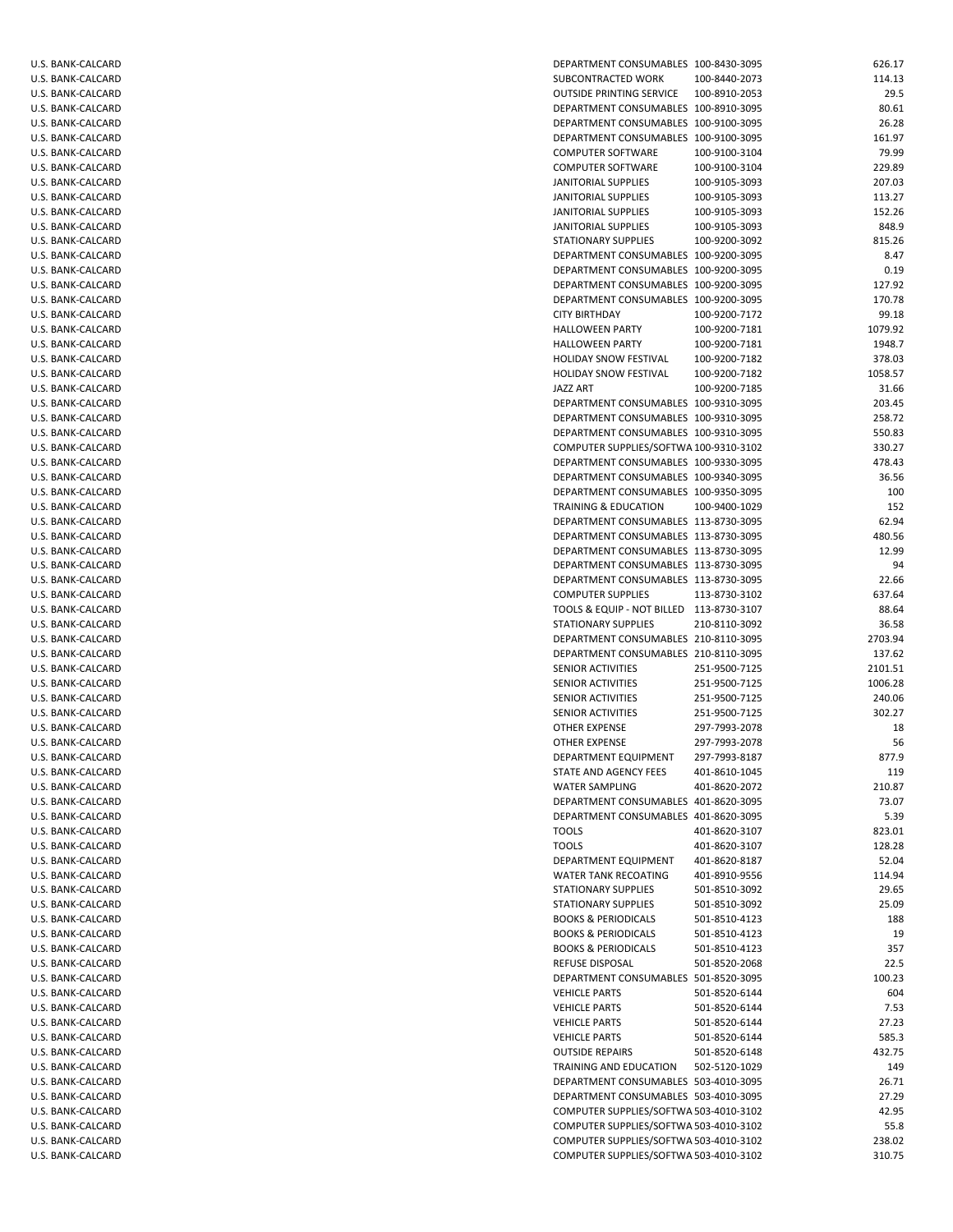| U.S. BANK-CALCARD                                       | COMPUTER EQUIPMENT                      | 503-4010-8182 | 1258.45 |
|---------------------------------------------------------|-----------------------------------------|---------------|---------|
| U.S. BANK-CALCARD                                       | <b>COMPUTER EQUIPMENT</b>               | 503-4010-8182 | 244.91  |
| U.S. BANK-CALCARD                                       | DEPARTMENT EQUIPMENT                    | 503-4010-8187 | 112.06  |
| U.S. BANK-CALCARD                                       | STATIONARY SUPPLIES                     | 951-8810-3092 | 6.95    |
| U.S. BANK-CALCARD                                       | DEPARTMENT CONSUMABLES 951-8810-3095    |               | 183     |
| U.S. BANK-CALCARD                                       | DUES AND MEMBERSHIPS                    | 951-8810-4122 | 564     |
| U.S. BANK-CALCARD                                       | DUES AND MEMBERSHIPS                    | 951-8820-4122 | 92.5    |
| Vendor: 5873 - UNITED SITE SERVICES OF CALIFORNIA, INC. |                                         |               |         |
| UNITED SITE SERVICES OF CALIF                           | SUBCONTRACTED WORK - CV R 100-8110-2073 |               | 189.68  |
| UNITED SITE SERVICES OF CALIF                           | <b>EQUIPMENT RENTAL</b>                 | 100-8420-2087 | 49.66   |
| Vendor: 3560 - UNITED WAY OF MONTEREY PENINSULA         |                                         |               |         |
| UNITED WAY OF MONTEREY PE                               | MISC PAYROLL PAYABLES                   | 100-2062      | 30      |
| UNITED WAY OF MONTEREY PE                               | MISC PAYROLL PAYABLES                   | 100-2062      | 30.15   |
| UNITED WAY OF MONTEREY PE                               | <b>MISC PAYROLL PAYABLES</b>            | 100-2062      | 30.49   |
| UNITED WAY OF MONTEREY PE                               | MISC PAYROLL PAYABLES                   | 100-2062      | 30      |
| UNITED WAY OF MONTEREY PE                               | MISC PAYROLL PAYABLES                   | 100-2062      | 30      |
| UNITED WAY OF MONTEREY PE                               | MISC PAYROLL PAYABLES                   | 210-2062      | 1.72    |
| UNITED WAY OF MONTEREY PE                               | MISC PAYROLL PAYABLES                   | 210-2062      | 2.2     |
| UNITED WAY OF MONTEREY PE                               | MISC PAYROLL PAYABLES                   | 210-2062      | 1.55    |
| UNITED WAY OF MONTEREY PE                               | MISC PAYROLL PAYABLES                   | 210-2062      | 0.44    |
| UNITED WAY OF MONTEREY PE                               | MISC PAYROLL PAYABLES                   |               | 1.33    |
| UNITED WAY OF MONTEREY PE                               | MISC PAYROLL PAYABLES                   | 210-2062      | 1.28    |
|                                                         |                                         | 271-2062      |         |
| UNITED WAY OF MONTEREY PE                               | MISC PAYROLL PAYABLES                   | 271-2062      | 0.65    |
| UNITED WAY OF MONTEREY PE                               | MISC PAYROLL PAYABLES                   | 271-2062      | 0.96    |
| UNITED WAY OF MONTEREY PE                               | MISC PAYROLL PAYABLES                   | 271-2062      | 2.56    |
| UNITED WAY OF MONTEREY PE                               | MISC PAYROLL PAYABLES                   | 271-2062      | 1.67    |
| Vendor: 7370 - UPEC, LOCAL 792                          |                                         |               |         |
| UPEC, LOCAL 792                                         | MISC PAYROLL PAYABLES                   | 100-2062      | 473.87  |
| UPEC, LOCAL 792                                         | MISC PAYROLL PAYABLES                   | 100-2062      | 424.32  |
| UPEC, LOCAL 792                                         | MISC PAYROLL PAYABLES                   | 100-2062      | 447.81  |
| UPEC, LOCAL 792                                         | MISC PAYROLL PAYABLES                   | 100-2062      | 451.48  |
| UPEC, LOCAL 792                                         | MISC PAYROLL PAYABLES                   | 103-2062      | 4.01    |
| UPEC, LOCAL 792                                         | MISC PAYROLL PAYABLES                   | 103-2062      | 1.38    |
| UPEC, LOCAL 792                                         | MISC PAYROLL PAYABLES                   | 103-2062      | 7.83    |
| UPEC, LOCAL 792                                         | MISC PAYROLL PAYABLES                   | 103-2062      | 8.13    |
| UPEC, LOCAL 792                                         | MISC PAYROLL PAYABLES                   | 113-2062      | 48.71   |
| UPEC, LOCAL 792                                         | MISC PAYROLL PAYABLES                   | 113-2062      | 76.62   |
| UPEC, LOCAL 792                                         | MISC PAYROLL PAYABLES                   | 113-2062      | 62.08   |
| UPEC, LOCAL 792                                         | MISC PAYROLL PAYABLES                   | 113-2062      | 54.57   |
| UPEC, LOCAL 792                                         | MISC PAYROLL PAYABLES                   | 210-2062      | 53.83   |
| UPEC, LOCAL 792                                         | MISC PAYROLL PAYABLES                   | 210-2062      | 54.68   |
| UPEC, LOCAL 792                                         | MISC PAYROLL PAYABLES                   | 210-2062      | 36.8    |
| UPEC, LOCAL 792                                         | MISC PAYROLL PAYABLES                   | 210-2062      | 38.21   |
| UPEC, LOCAL 792                                         | MISC PAYROLL PAYABLES                   | 271-2062      | 64.44   |
| UPEC, LOCAL 792                                         | MISC PAYROLL PAYABLES                   | 271-2062      | 71.92   |
| UPEC, LOCAL 792                                         | MISC PAYROLL PAYABLES                   | 271-2062      | 76.22   |
| UPEC, LOCAL 792                                         | MISC PAYROLL PAYABLES                   | 271-2062      | 76.52   |
| UPEC, LOCAL 792                                         | MISC PAYROLL PAYABLES                   | 401-2062      | 34.8    |
| UPEC, LOCAL 792                                         | MISC PAYROLL PAYABLES                   | 401-2062      | 41.59   |
| UPEC, LOCAL 792                                         | MISC PAYROLL PAYABLES                   | 401-2062      | 43.35   |
| UPEC, LOCAL 792                                         | MISC PAYROLL PAYABLES                   | 401-2062      | 29.2    |
| UPEC, LOCAL 792                                         | MISC PAYROLL PAYABLES                   | 501-2062      | 46.13   |
| UPEC, LOCAL 792                                         | MISC PAYROLL PAYABLES                   | 501-2062      | 47.5    |
| UPEC, LOCAL 792                                         | MISC PAYROLL PAYABLES                   | 501-2062      | 47.5    |
| UPEC, LOCAL 792                                         | MISC PAYROLL PAYABLES                   | 501-2062      | 47.5    |
| UPEC, LOCAL 792                                         | MISC PAYROLL PAYABLES                   | 951-2062      | 81.71   |
| UPEC, LOCAL 792                                         | MISC PAYROLL PAYABLES                   | 951-2062      | 89.49   |
| UPEC, LOCAL 792                                         | MISC PAYROLL PAYABLES                   | 951-2062      | 85.91   |
| UPEC, LOCAL 792                                         |                                         |               |         |
|                                                         | MISC PAYROLL PAYABLES                   | 951-2062      | 101.89  |
| Vendor: 9247 - VERIZON CONNECT NWF INC.                 |                                         |               |         |
| VERIZON CONNECT NWF INC.                                | <b>OUTSIDE REPAIRS</b>                  | 501-8520-6148 | 349.63  |
| VERIZON CONNECT NWF INC.                                | <b>OUTSIDE REPAIRS</b>                  | 501-8520-6148 | 1838.01 |
| VERIZON CONNECT NWF INC.                                | <b>OUTSIDE REPAIRS</b>                  | 501-8520-6148 | 1869.71 |
| Vendor: 6671 - VERIZON WIRELESS                         |                                         |               |         |
| <b>VERIZON WIRELESS</b>                                 | MOBILE COMMUNICATIONS                   | 100-6640-5135 | 650.79  |
| <b>VERIZON WIRELESS</b>                                 | MOBILE COMMUNICATIONS 100-6640-5135     |               | 531.9   |
| <b>VERIZON WIRELESS</b>                                 | DEPARTMENT CONSUMABLES 100-6670-3095    |               | 38.01   |
| <b>VERIZON WIRELESS</b>                                 | DEPARTMENT CONSUMABLES 113-8730-3095    |               | 38.01   |
| Vendor: 1388 - W.W.GRAINGER, INC.                       |                                         |               |         |
| W.W.GRAINGER, INC.                                      | DEPARTMENT CONSUMABLES 100-8310-3095    |               | 442.07  |
| W.W.GRAINGER, INC.                                      | DEPARTMENT CONSUMABLES 100-8310-3095    |               | 98.46   |
| W.W.GRAINGER, INC.                                      | DEPARTMENT CONSUMABLES 100-8310-3095    |               | 118.52  |
| W.W.GRAINGER, INC.                                      | DEPARTMENT CONSUMABLES 100-8310-3095    |               | 118.52  |
| W.W.GRAINGER, INC.                                      | DEPARTMENT CONSUMABLES 100-8310-3095    |               | 730.74  |
| W.W.GRAINGER, INC.                                      | DEPARTMENT CONSUMABLES 100-8310-3095    |               | 98.46   |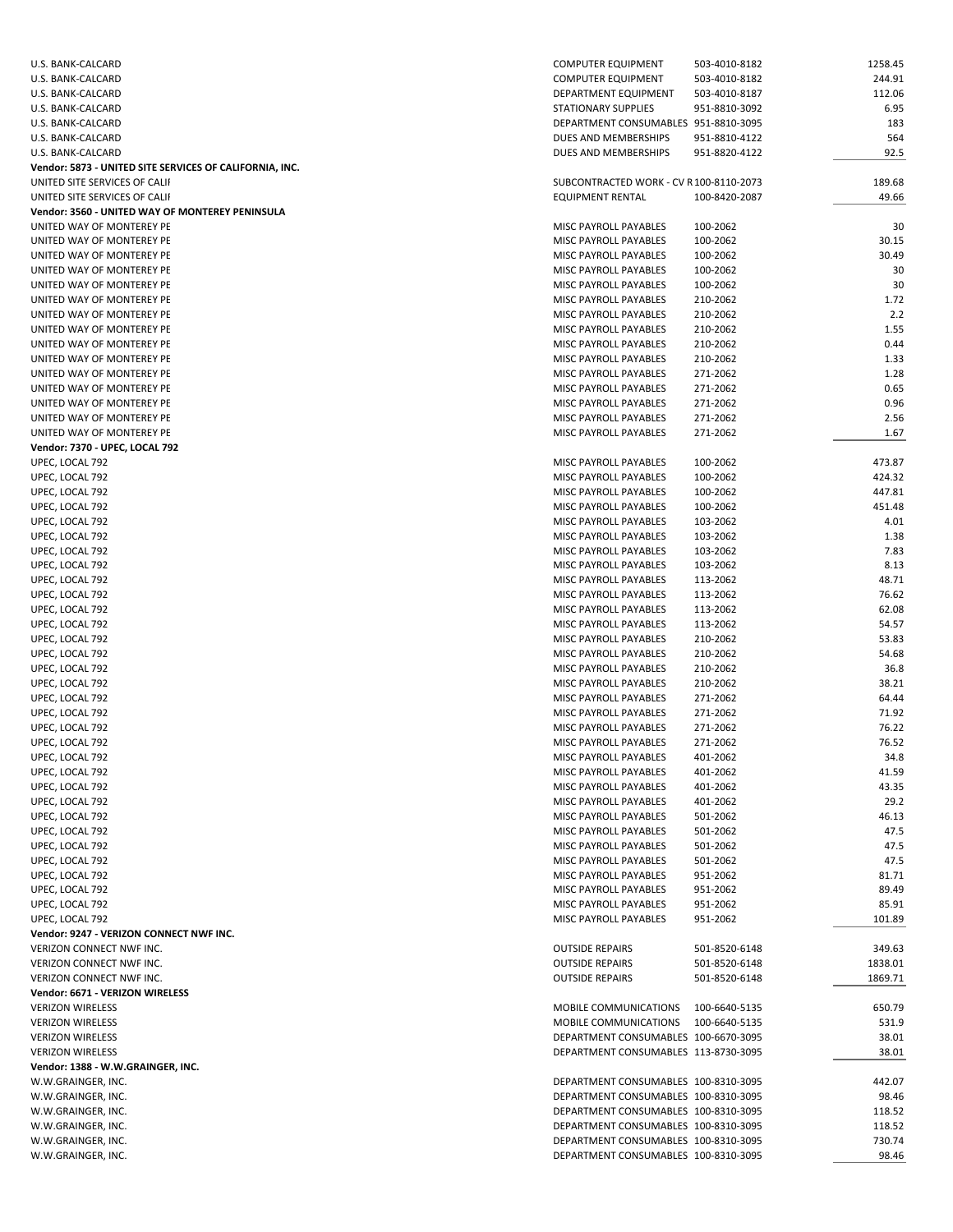| Vendor: 2328 - WALLACE GROUP                        |                                         |               |                       |
|-----------------------------------------------------|-----------------------------------------|---------------|-----------------------|
| <b>WALLACE GROUP</b>                                | CONSULTANT                              | 100-8910-1030 | 320                   |
| <b>WALLACE GROUP</b>                                | FREMONT BL SEWR MAIN UPG 953-8820-9207  |               | 33595.83              |
| Vendor: 9212 - WEX BANK                             |                                         |               |                       |
| <b>WEX BANK</b>                                     | <b>VEHICLE FUEL</b>                     | 501-8520-6145 | 58.18                 |
| <b>Vendor: 4970 - WHITSON ENGINEERS</b>             |                                         |               |                       |
| <b>WHITSON ENGINEERS</b>                            | HIGHLAND OTIS PARK IMPROVI342-8910-9544 |               | 1392                  |
| Vendor: 9536 - WILLIAM A. THAYER CONSTRUCTION, INC. |                                         |               |                       |
| WILLIAM A. THAYER CONSTRUC                          | <b>ENCROACHMENT BONDS</b>               | 601-2225      | 1000                  |
| Vendor: 9355 - ZetX. INC.                           |                                         |               |                       |
| ZetX, INC.                                          | DEPARTMENT CONSUMABLES 243-6110-3095    |               | 2380                  |
|                                                     |                                         |               | <b>Report Summary</b> |

### **Fund Summary**

| Fund                                                             |                                                              | <b>Payment Amount</b> |
|------------------------------------------------------------------|--------------------------------------------------------------|-----------------------|
| 100 - GENERAL FUND                                               |                                                              | 687633.19             |
| 103 - LAGUNA GRANDE PKG FUND                                     |                                                              | 713.2                 |
| 113 - POMA & DMDC FUND                                           |                                                              | 20556.58              |
| 200 - CDBG FUND                                                  |                                                              | 48.95                 |
| 210 - STREETS FUND                                               |                                                              | 67340.66              |
|                                                                  | 211 - LOCAL TRANSPORTATION AUTHORITY & IMPROVEMENT ACT       | 1500                  |
| 212 - TRANSPORTATION CAPITAL PROJECTS                            |                                                              | 1126988.02            |
| 243 - PRVNT                                                      |                                                              | 2380                  |
| 251 - SENIOR PROGRAMS                                            |                                                              | 3650.12               |
| 271 - STORMWATER FUND                                            |                                                              | 7156.27               |
| 297 - HS - MERGED HOUSING                                        |                                                              | 1101.9                |
| 335 - ESCA (FORA)                                                |                                                              | 3746.68               |
| 342 - PARKS-PLAYGROUND IMPRVMNT                                  |                                                              | 5498.89               |
| 347 - SOLAR PANELS                                               |                                                              | 63526.71              |
| 401 - WATER FUND                                                 |                                                              | 12232.09              |
| 501 - EQUIPMT MAINT FUND                                         |                                                              | 17330.72              |
| 502 - PROP/CASUALTY INS FUND                                     |                                                              | 149                   |
| 503 - MIS FUND                                                   |                                                              | 10909.57              |
| 601 - EXPEND TRUST FUND                                          |                                                              | 3000                  |
| 670 - WATERMASTER FUND                                           |                                                              | 11686.7               |
| 951 - SAN. DISTRICT GEN. FUND<br>952 - SAN. DISTRICT CAP. OUTLAY |                                                              | 21047.48<br>1610.7    |
| 953 - SAN. DISTRICT CAP. IMPROV                                  |                                                              | 151293.94             |
| 971 - SA MERGED CAPITAL PROJ                                     |                                                              | 55.39                 |
| 973 - SA MERGED - LMIHF                                          |                                                              | 249.94                |
|                                                                  |                                                              |                       |
|                                                                  | <b>Account Summary</b>                                       |                       |
| <b>Account Number</b>                                            | <b>Account Name</b>                                          | <b>Payment Amount</b> |
| 100-1010-3095                                                    | DEPARTMENT CONSUMABLES                                       | 150.31                |
| 100-1010-4114                                                    | TRAVEL - JONES/KISPERSKY                                     | 250                   |
| 100-1010-4115                                                    | TRAVEL - RUBIO/OGLESBY                                       | 111.48<br>40          |
| 100-1010-4116<br>100-1350-2053                                   | TRAVEL - ALEXANDER/WIZARD<br><b>OUTSIDE PRINTING SERVICE</b> | 97.77                 |
| 100-1350-3095                                                    | DEPARTMENT CONSUMABLES                                       | 156.46                |
| 100-2010                                                         | <b>TID ASSESSMENT</b>                                        | 11392.92              |
| 100-2010-3095                                                    | DEPARTMENT CONSUMABLES                                       | 131.5                 |
| 100-2021-2063                                                    | PUBLISHING & LEGAL ADVERTISING                               | 712.71                |
| 100-2021-3095                                                    | DEPARTMENT CONSUMABLES                                       | 790.15                |
| 100-2021-4122                                                    | DUES AND MEMBERSHIPS                                         | 65.31                 |
| 100-2022-2043                                                    | TEMPORARY CONTRACT SERVICES                                  | 61.11                 |
| 100-2031-1028                                                    | <b>TRAINING (CITYWIDE)</b>                                   | 3525                  |
| 100-2031-1030                                                    | CONSULTANT                                                   | 8739                  |
| 100-2031-1037                                                    | <b>EMPLOYEE RECOGNITION</b>                                  | 604.72                |
| 100-2031-1038                                                    | EMPLOYEE ASSISTANCE PROGRAM                                  | 679.25                |
| 100-2031-2064                                                    | PERSONNEL RECRUITMENT                                        | 978.61                |
| 100-2031-3092                                                    | <b>STATIONARY SUPPLIES</b>                                   | 57.73                 |
| 100-2031-4124                                                    | <b>MAIL SERVICES</b>                                         | 26.07                 |
| 100-2042-1039                                                    | JAN ROEHL CONSULTING                                         | 1625                  |
| 100-2042-7204                                                    | <b>LADIES FIRST</b>                                          | $-83.26$              |
| 100-2042-8187                                                    | EQUIPMENT                                                    | 5729.45               |
| 100-2052                                                         | FEDERAL TAX PAYABLE                                          | 95931.58              |
| 100-2053                                                         | STATE TAX PAYABLE                                            | 36030.96              |
| 100-2056                                                         | PERS PAYABLE                                                 | 225158.92             |
| 100-2057                                                         | EE HEALTHCARE PAYABLE                                        | 62236.96              |
| 100-2059                                                         | <b>GARNISHMENT PAYABLE</b>                                   | 1506.9                |
| 100-2060                                                         | DEFERRED COMP PAYABLE                                        | 27838.5               |
|                                                                  | <b>Account Summary</b>                                       |                       |
| <b>Account Number</b>                                            | <b>Account Name</b>                                          | <b>Payment Amount</b> |
| 100-2062                                                         | MISC PAYROLL PAYABLES                                        | 10027.29              |
| 100-2063                                                         | PARS-ARS 457 PAYABLE                                         | 4899.85               |
| 100-2071                                                         | LIFE/ AD&D LTD PAYABLE                                       | 9625.68               |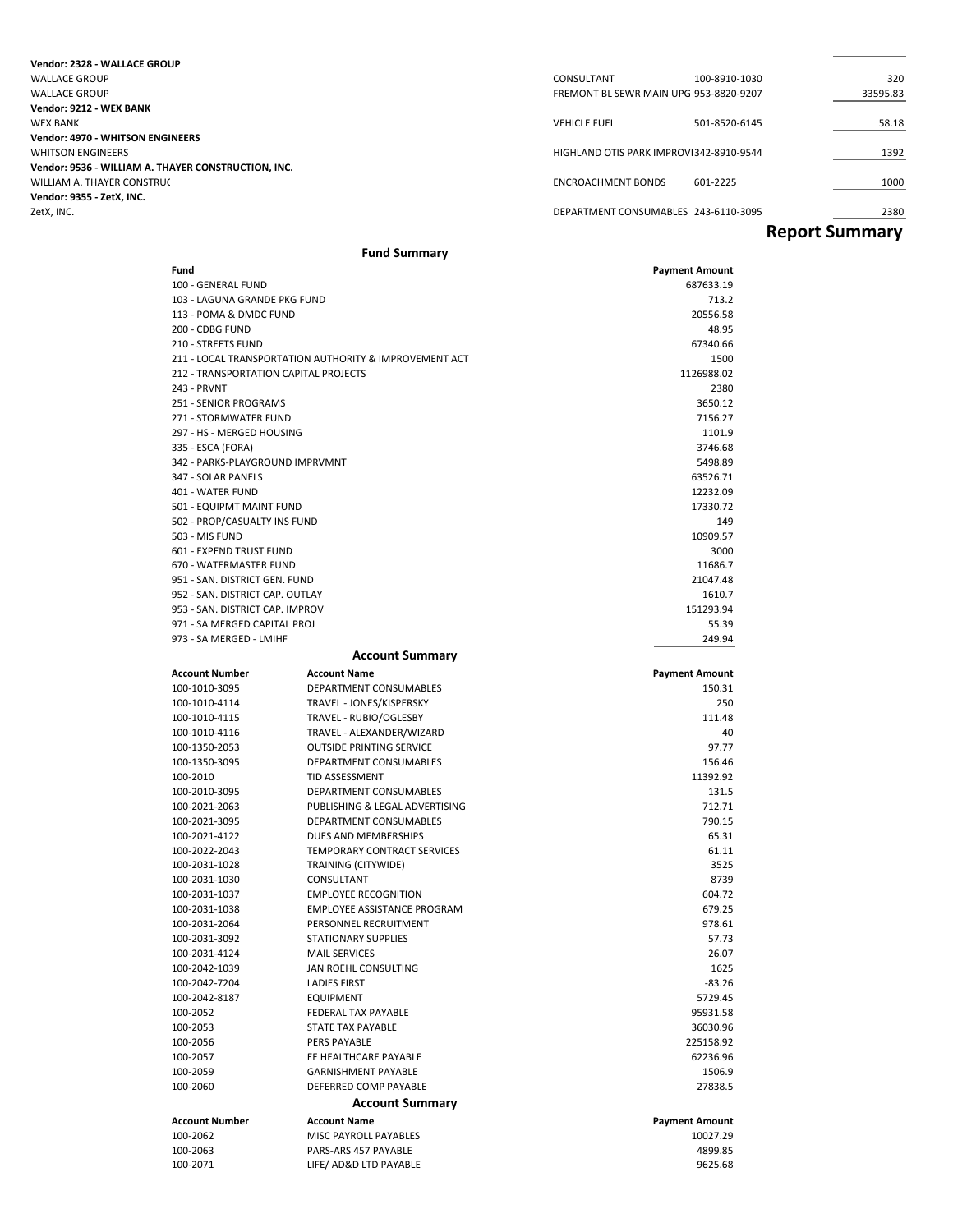| 100-3010-1023         | LEGAL SERVICES - SPECIAL         | 158.5                 |
|-----------------------|----------------------------------|-----------------------|
| 100-3010-3095         | DEPARTMENT CONSUMABLES           | 100.38                |
| 100-3010-4122         | DUES & MEMBERSHIP                | 250                   |
| 100-3664              | PLANNING APPLICATION REVIEW      | 14111                 |
| 100-5110-1025         | <b>CITY AUDIT</b>                | 8365                  |
| 100-5110-1029         | <b>TRAINING &amp; EDUCATION</b>  | 135                   |
| 100-5110-2044         | <b>COPIER SERVICES</b>           | 518.35                |
| 100-5110-3095         | DEPARTMENT CONSUMABLES           | 207.56                |
| 100-5110-4122         | DUES & MEMBERSHIP                | 250                   |
| 100-6110-1024         | <b>COMMUNITY RELATIONS</b>       | 163.82                |
|                       |                                  |                       |
| 100-6110-1026         | <b>MEDICAL EXAMS</b>             | 300                   |
| 100-6110-1027         | BACKGROUND INVESTIGATION         | 400                   |
| 100-6110-2044         | <b>COPIER SERVICES</b>           | 1299.69               |
| 100-6110-2053         | <b>OUTSIDE PRINTING SERVICE</b>  | 81.88                 |
| 100-6110-2078         | <b>OTHER EXPENSE</b>             | 1964.22               |
| 100-6110-3092         | <b>STATIONARY SUPPLIES</b>       | 84.58                 |
| 100-6110-3095         | DEPARTMENT CONSUMABLES           | 1391.56               |
| 100-6110-3102         | COMPUTER SUPPLIES/SOFTWARE       | 3150.54               |
| 100-6110-4122         | DUES & MEMBERSHIP                | 541.46                |
| 100-6110-4124         | <b>MAIL SERVICES</b>             | 55                    |
| 100-6120-1029         | <b>TRAINING &amp; EDUCATIONS</b> | 316.18                |
| 100-6120-2061         | PRISONER MEALS                   | 37.28                 |
| 100-6120-3091         | <b>CANINE MAINTENANCE</b>        | 974.52                |
| 100-6120-3096         | CSA74 APPROVED MEDICAL SUPP      | 482.45                |
| 100-6120-3097         | SAFETY EQUIPMENT                 | 345.91                |
| 100-6120-8187         | DEPARTMENT EQUIPMENT             | 1617.88               |
| 100-6120-9395         | <b>VEHICLE MAINTENANCE</b>       | 19.65                 |
| 100-6130-4125         |                                  |                       |
|                       | <b>INVESTIGATION EXPENSE</b>     | 500                   |
| 100-6130-8187         | <b>EQUIPMENT</b>                 | 451.16                |
| 100-6160-2073         | SUBCONTRACTED WORK               | 2445                  |
| 100-6610-2041         | <b>COUNTY COMMUNICATIONS</b>     | 447.12                |
| 100-6610-3095         | DEPARTMENT CONSUMABLES           | 297.7                 |
| 100-6620-2053         | <b>OUTSIDE PRINTING SERVICE</b>  | 324.95                |
| 100-6630-1029         | <b>TRAINING &amp; EDUCATION</b>  | 199                   |
| 100-6630-3095         | DEPARTMENT CONSUMABLES           | 74.95                 |
| 100-6640-3095         | DEPARTMENT CONSUMABLES           | 436.44                |
| 100-6640-3096         | <b>CSA 74 PURCHASES</b>          | 499.06                |
| 100-6640-5135         | MOBILE COMMUNICATIONS            | 1182.69               |
| 100-6650-3095         | DEPARTMENT CONSUMABLES           | 1225.79               |
| 100-6670-3095         | DEPARTMENT CONSUMABLES           | 38.01                 |
| 100-7110-0032         | <b>PARS PENSION</b>              | -4020                 |
| 100-7110-3102         | <b>COMPUTER SUPPLIES</b>         | 2160.59               |
| 100-7210-1029         | <b>TRAINING &amp; EDUCATION</b>  | 285                   |
| 100-7210-3095         | DEPARTMENT CONSUMABLES           | 341.87                |
| 100-7210-4122         | DUES & MEMBERSHIP                | 150                   |
| 100-7210-8187         | DEPARTMENT EQUIPMENT             | 16.68                 |
| 100-7220-1029         |                                  | 250                   |
|                       | TRAINING AND EDUCATION           |                       |
| 100-7220-3095         | DEPARTMENT CONSUMBABLES          | 47.51                 |
| 100-7310-1035         | CONSULTANT - GENERAL PLAN        | 2434.25               |
| 100-7310-2040         | <b>MARKETING MATERIALS</b>       | 45                    |
| 100-7310-2063         | PUBLISHING & LEGAL ADVERTISIN    | 52.5                  |
| 100-7310-3095         | DEPARTMENT CONSUMABLES           | 29.49                 |
| 100-7310-4207         | SATELLITE OFFICE                 | 1084.84               |
| 100-7410-1029         | TRAINING AND EDUCATION           | 179.44                |
| 100-7410-2044         | <b>COPIER SERVICES</b>           | 126.39                |
|                       | <b>Account Summary</b>           |                       |
| <b>Account Number</b> | <b>Account Name</b>              | <b>Payment Amount</b> |
| 100-7410-3095         | DEPARTMENT CONSUMABLES           | 72.68                 |
| 100-7410-4202         |                                  |                       |
|                       | RENTAL ASSISTANCE PRGM           | 2600                  |
| 100-7410-4207         | SATELLITE OFFICE                 | 2800.92               |
| 100-8110-1030         | CONSULTANT - CV RESPONSE         | 1454                  |
| 100-8110-2073         | SUBCONTRACTED WORK - CV RESPONSE | 4554.63               |
| 100-8110-3095         | DEPT CONSUMABLES - CV RESPONSE   | 67436.74              |
| 100-8110-8187         | DEPT EQUIPMENT - CV RESPONSE     | 171.69                |
| 100-8310-2044         | <b>COPIER SERVICES</b>           | 107.36                |
| 100-8310-2049         | UNIFORM SERVICE / LAUNDRY        | 110.2                 |
| 100-8310-2057         | PEST CONTROL                     | 277                   |
| 100-8310-2070         | <b>ALARM SERVICE</b>             | 70                    |
| 100-8310-2073         | SUBCONTRACTED WORK               | 3243.44               |
| 100-8310-3095         | DEPARTMENT CONSUMABLES           | 5262.19               |
| 100-8310-3097         | SAFETY EQUIPMENT                 | 54.6                  |
| 100-8310-3099         | CHEMICALS                        | 248.33                |
| 100-8310-5131         | <b>GAS &amp; ELECTRIC</b>        | 3489.93               |
| 100-8310-5133         | WATER                            | 4706.21               |
|                       | TRAINING & EDUCATION             | 160                   |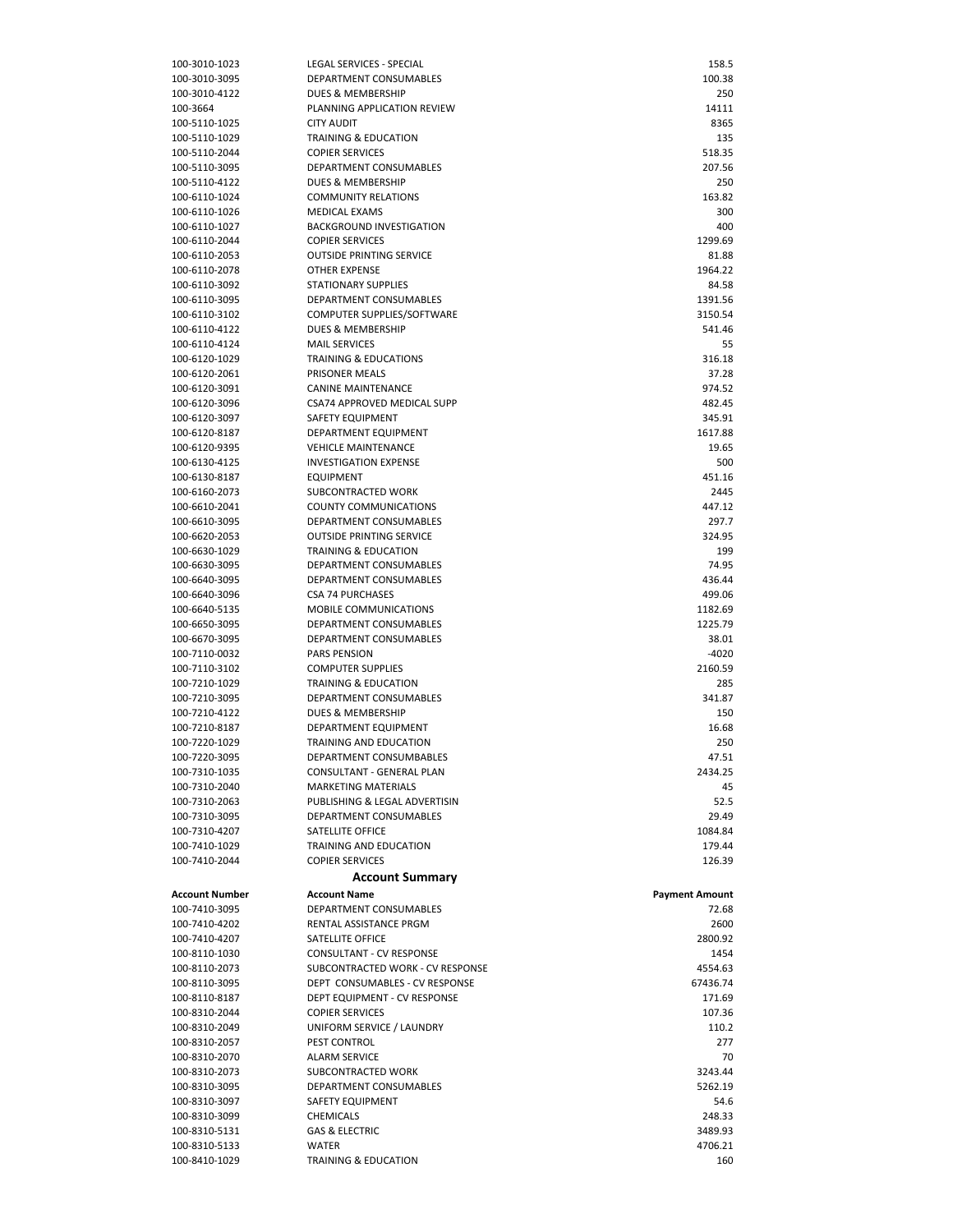| 100-8410-2049         | UNIFORM SERVICE/LAUNDRY         | 35.28                 |
|-----------------------|---------------------------------|-----------------------|
| 100-8410-3095         | DEPARTMENT CONSUMABLES          | 41.85                 |
| 100-8420-1029         | <b>TRAINING &amp; EDUCATION</b> | 280                   |
| 100-8420-2049         | UNIFORM SERVICE/LAUNDRY         | 110.2                 |
| 100-8420-2073         | SUBCONTRACTED WORK              | 4176.9                |
|                       |                                 |                       |
| 100-8420-2087         | <b>EQUIPMENT RENTAL</b>         | 49.66                 |
| 100-8420-3095         | DEPARTMENT CONSUMABLES          | 756.73                |
| 100-8420-3106         | ROCK/SAND/GRAVEL                | 97.27                 |
| 100-8420-3107         | <b>TOOLS</b>                    | 256.82                |
| 100-8420-4122         | DUES & MEMBERSHIPS              | 25                    |
| 100-8420-5131         | <b>GAS &amp; ELECTRIC</b>       | 847.26                |
| 100-8430-3095         | DEPARTMENT CONSUMABLES          | 626.17                |
|                       |                                 |                       |
| 100-8440-2049         | UNIFORM SERVICE / LAUNDRY       | 88.14                 |
| 100-8440-2073         | <b>SUBCONTRACTED WORK</b>       | 114.13                |
| 100-8440-5133         | <b>WATER</b>                    | 11413.39              |
| 100-8450-2049         | UNIFORM SERVICE / LAUNDRY       | 35.28                 |
| 100-8910-1030         | CONSULTANT                      | 320                   |
| 100-8910-2044         | <b>COPIER SERVICES</b>          | 89.3                  |
| 100-8910-2053         | <b>OUTSIDE PRINTING SERVICE</b> | 29.5                  |
|                       | DEPARTMENT CONSUMABLES          | 80.61                 |
| 100-8910-3095         |                                 |                       |
| 100-9100-2043         | TEMPORARY CONTRACT SERVICES     | 205.25                |
| 100-9100-3095         | <b>DEPARTMENT CONSUMABLES</b>   | 188.25                |
| 100-9100-3104         | <b>COMPUTER SOFTWARE</b>        | 309.88                |
| 100-9105-2049         | UNIFORM SERVICE/LAUNDRY         | 410.48                |
| 100-9105-3093         | <b>JANITORIAL SUPPLIES</b>      | 1321.46               |
| 100-9200-2070         | <b>ALARM SERVICE</b>            | 105                   |
| 100-9200-3092         | <b>STATIONARY SUPPLIES</b>      | 815.26                |
|                       |                                 |                       |
| 100-9200-3095         | DEPARTMENT CONSUMABLES          | 2022.11               |
| 100-9200-7172         | <b>CITY BIRTHDAY</b>            | 99.18                 |
| 100-9200-7181         | <b>HALLOWEEN PARTY</b>          | 3028.62               |
| 100-9200-7182         | <b>HOLIDAY SNOW FESTIVAL</b>    | 1436.6                |
| 100-9200-7185         | <b>JAZZ ART</b>                 | 31.66                 |
| 100-9250-4207         | SATELLITE OFFICE                | 1530                  |
| 100-9310-3095         | DEPARTMENT CONSUMABLES          | 1013                  |
|                       |                                 |                       |
| 100-9310-3102         | COMPUTER SUPPLIES/SOFTWARE      | 330.27                |
| 100-9330-3095         | DEPARTMENT CONSUMABLES          | 478.43                |
| 100-9340-3095         | DEPARTMENT CONSUMABLES          | 36.56                 |
|                       |                                 |                       |
| 100-9350-3095         | DEPARTMENT CONSUMABLES          | 100                   |
| 100-9400-1029         | <b>TRAINING &amp; EDUCATION</b> | 152                   |
| 103-2052              | FEDERAL TAX PAYABLE             | 124.49                |
|                       |                                 |                       |
|                       | <b>Account Summary</b>          |                       |
| <b>Account Number</b> | <b>Account Name</b>             | <b>Payment Amount</b> |
| 103-2053              | <b>STATE TAX PAYABLE</b>        | 43.78                 |
| 103-2056              | <b>PERS PAYABLE</b>             | 277.86                |
| 103-2057              | EE HEALTHCARE PAYABLE           | 161.43                |
|                       |                                 |                       |
| 103-2060              | DEFERRED COMP PAYABLE           | 58.21                 |
| 103-2062              | MISC PAYROLL PAYABLES           | 24.78                 |
| 103-2071              | LIFE/ AD&D LTD PAYABLE          | 22.65                 |
| 113-2052              | FEDERAL TAX PAYABLE             | 1624.04               |
| 113-2053              | STATE TAX PAYABLE               | 576.15                |
| 113-2056              | PERS PAYABLE                    | 3148.81               |
| 113-2057              | EE HEALTHCARE PAYABLE           | 1144.01               |
| 113-2060              |                                 | 395.35                |
|                       | DEFERRED COMP PAYABLE           |                       |
| 113-2062              | MISC PAYROLL PAYABLES           | 267.53                |
| 113-2063              | PARS-ARS 457 PAYABLE            | 61.98                 |
| 113-2071              | LIFE/ AD&D LTD PAYABLE          | 407.52                |
| 113-8730-2049         | UNIFORM SERVICE / LAUNDRY       | 224.04                |
| 113-8730-2073         | SUBCONTRACTED WORK              | 9022.04               |
| 113-8730-3095         | DEPARTMENT CONSUMABLES          | 2958.83               |
| 113-8730-3102         | <b>COMPUTER SUPPLIES</b>        | 637.64                |
|                       |                                 |                       |
| 113-8730-3107         | TOOLS & EQUIP - NOT BILLED      | 88.64                 |
| 200-2053              | STATE TAX PAYABLE               | 10.49                 |
| 200-2057              | EE HEALTHCARE PAYABLE           | 38.46                 |
| 210-2052              | FEDERAL TAX PAYABLE             | 770.95                |
| 210-2053              | STATE TAX PAYABLE               | 275.99                |
| 210-2056              | PERS PAYABLE                    | 1975.49               |
| 210-2057              | EE HEALTHCARE PAYABLE           | 615.86                |
| 210-2060              | DEFERRED COMP PAYABLE           | 411.93                |
|                       |                                 |                       |
| 210-2062              | MISC PAYROLL PAYABLES           | 208.47                |
| 210-2063              | PARS-ARS 457 PAYABLE            | 160.68                |
| 210-2071              | LIFE/ AD&D LTD PAYABLE          | 212.82                |
| 210-8110-2049         | UNIFORM SERVICE/LAUNDRY         | 88.14                 |
| 210-8110-2068         | REFUSE DISPOSAL                 | 119                   |
| 210-8110-3092         | STATIONARY SUPPLIES             | 36.58                 |
| 210-8110-3095         | DEPARTMENT CONSUMABLES          | 4800.19               |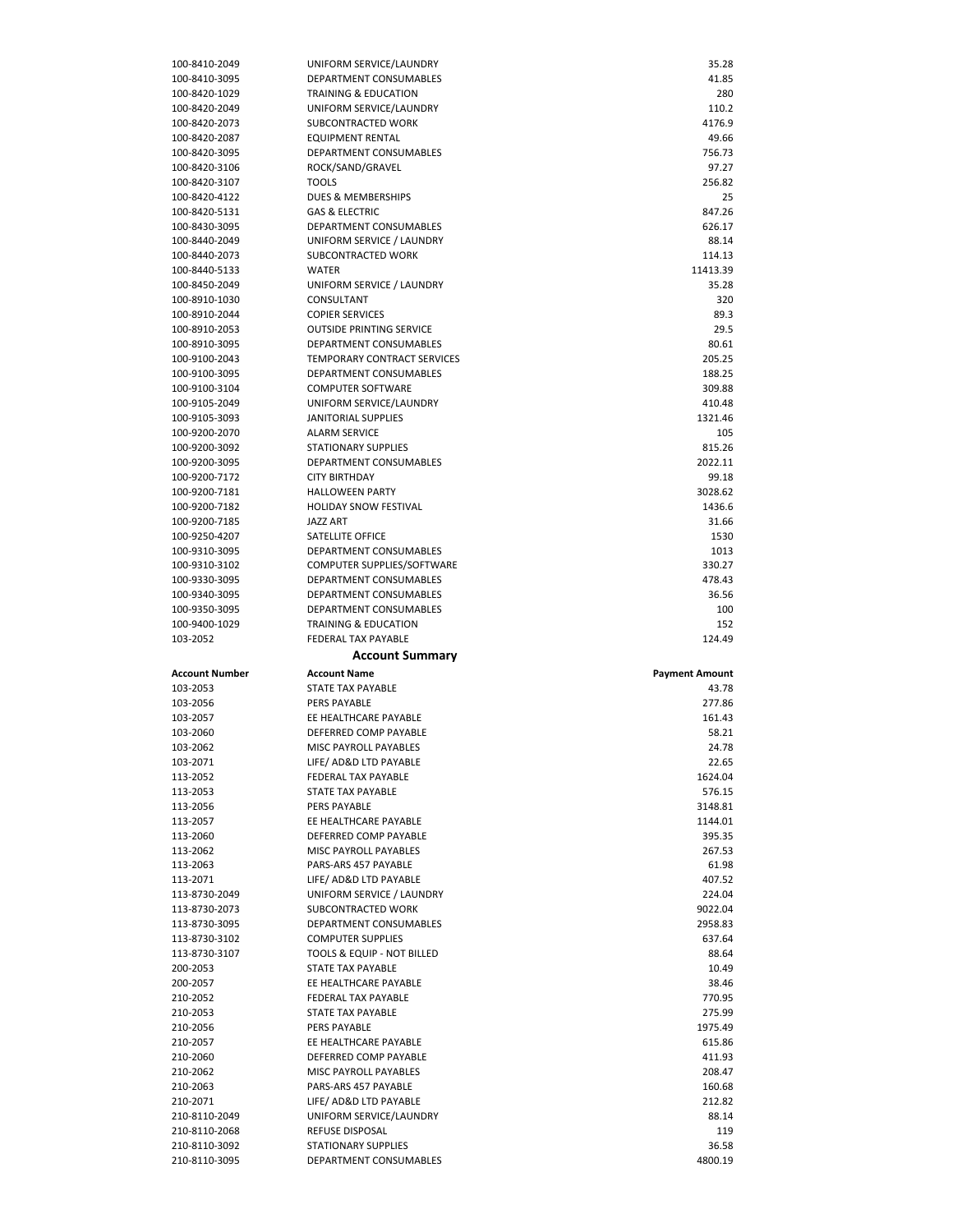| 210-8210-2059                  | <b>STREET LIGHTINGS</b>                          | 9746.47               |
|--------------------------------|--------------------------------------------------|-----------------------|
| 210-8210-2077                  | TRAFFIC SIGNAL MAINTENANCE                       | 4530                  |
| 210-8210-9577                  | <b>SB1 CAPITAL PROJECTS</b>                      | 34359.62              |
| 210-8420-2049                  | UNIFORM SERVICE/LAUNDRY                          | 22.05                 |
| 210-8420-2093                  | SUBCONTRACTED WORK                               | 1225                  |
| 210-8420-5131<br>210-8420-5133 | <b>GAS &amp; ELECTRIC</b><br><b>WATER</b>        | 509.42<br>7272        |
| 211-8110-1025                  | <b>AUDIT</b>                                     | 1500                  |
| 212-8920-9600                  | CONSTRUCTION IN PROGRESS-RESURFACING             | 1126988.02            |
| 243-6110-3095                  | DEPARTMENT CONSUMABLES                           | 2380                  |
| 251-9500-7125                  | <b>SENIOR ACTIVITIES</b>                         | 3650.12               |
| 271-2052                       | FEDERAL TAX PAYABLE                              | 1022.75               |
| 271-2053                       | <b>STATE TAX PAYABLE</b>                         | 256.7                 |
| 271-2056                       | <b>PERS PAYABLE</b>                              | 3020.06               |
| 271-2057                       | EE HEALTHCARE PAYABLE                            | 1470.93               |
| 271-2060                       | DEFERRED COMP PAYABLE                            | 605.74                |
| 271-2062                       | MISC PAYROLL PAYABLES                            | 329.35                |
| 271-2063                       | PARS-ARS 457 PAYABLE                             | 61.98                 |
| 271-2071                       | LIFE/AD&D LTD PAYABLE                            | 300.62                |
| 271-8110-2049                  | UNIFORM SERVICE/LAUNDRY                          | 88.14                 |
| 297-7993-2078                  | <b>OTHER EXPENSE</b>                             | 224                   |
| 297-7993-8187                  | DEPARTMENT EQUIPMENT                             | 877.9                 |
| 335-2052                       | FEDERAL TAX PAYABLE                              | 1265.32               |
| 335-2053                       | STATE TAX PAYABLE                                | 469.8                 |
| 335-2056                       | <b>PERS PAYABLE</b>                              | 1649.86               |
|                                | <b>Account Summary</b>                           |                       |
| <b>Account Number</b>          | <b>Account Name</b>                              | <b>Payment Amount</b> |
| 335-2057                       | EE HEALTHCARE PAYABLE                            | 361.7                 |
| 342-8910-9544                  | <b>HIGHLAND OTIS PARK IMPROVEMENT</b>            | 1392                  |
| 342-8910-9570                  | <b>PARKS IMPROVEMENTS</b>                        | 4106.89               |
| 347-8910-9539                  | <b>SOLAR PANELS</b>                              | 63526.71              |
| 401-2052                       | <b>FEDERAL TAX PAYABLE</b>                       | 921.69                |
| 401-2053                       | <b>STATE TAX PAYABLE</b>                         | 268.91                |
| 401-2056                       | <b>PERS PAYABLE</b>                              | 2358.38               |
| 401-2057                       | EE HEALTHCARE PAYABLE                            | 790.28                |
| 401-2060                       | DEFERRED COMP PAYABLE                            | 415.28                |
| 401-2062                       | MISC PAYROLL PAYABLES                            | 166.89                |
| 401-2063                       | PARS-ARS 457 PAYABLE                             | 61.39                 |
| 401-2071                       | LIFE/ AD&D LTD PAYABLE                           | 264.93                |
| 401-8610-1045                  | STATE AND AGENCY FEES                            | 119                   |
| 401-8610-4122                  | DUES & MEMBERSHIP<br>UNIFORM SERVICE/LAUNDRY     | 5187.6                |
| 401-8620-2049<br>401-8620-2072 | <b>WATER SAMPLING</b>                            | 88.14<br>392.87       |
| 401-8620-3095                  | DEPARTMENT CONSUMABLES                           | 78.46                 |
| 401-8620-3107                  | <b>TOOLS</b>                                     | 951.29                |
| 401-8620-8187                  | DEPARTMENT EQUIPMENT                             | 52.04                 |
| 401-8910-9556                  | <b>WATER TANK RECOATING</b>                      | 114.94                |
| 501-2052                       | FEDERAL TAX PAYABLE                              | 777.77                |
| 501-2053                       | STATE TAX PAYABLE                                | 157.16                |
| 501-2056                       | PERS PAYABLE                                     | 1812.36               |
| 501-2057                       | EE HEALTHCARE PAYABLE                            | 787.85                |
| 501-2060                       | DEFERRED COMP PAYABLE                            | 318.91                |
| 501-2062                       | MISC PAYROLL PAYABLES                            | 209.62                |
| 501-2063                       | PARS-ARS 457 PAYABLE                             | 61.98                 |
| 501-2071                       | LIFE/ AD&D LTD PAYABLE                           | 195.06                |
| 501-8510-2078                  | <b>OTHER EXPENSE</b>                             | 20                    |
| 501-8510-3092                  | STATIONARY SUPPLIES                              | 54.74                 |
| 501-8510-4123                  | <b>BOOKS &amp; PERIODICALS</b>                   | 564                   |
| 501-8520-2049                  | UNIFORM SERVICE/LAUNDRY                          | 88.14                 |
| 501-8520-2068                  | <b>REFUSE DISPOSAL</b>                           | 799.65                |
| 501-8520-3095                  | DEPARTMENT CONSUMABLES                           | 100.23                |
| 501-8520-6144                  |                                                  |                       |
| 501-8520-6145                  | <b>VEHICLE PARTS</b>                             | 2274.08               |
|                                | <b>VEHICLE FUEL</b>                              | 3695.43               |
| 501-8520-6147                  | <b>TIRES</b>                                     | 873.23                |
| 501-8520-6148                  | <b>OUTSIDE REPAIRS</b>                           | 4540.51               |
| 502-5120-1029                  | TRAINING AND EDUCATION                           | 149                   |
| 503-2052                       | FEDERAL TAX PAYABLE                              | 2014.31               |
| 503-2053                       | STATE TAX PAYABLE                                | 400.34                |
| 503-2056                       | PERS PAYABLE                                     | 2368.01               |
| 503-2057                       | EE HEALTHCARE PAYABLE                            | 837.42                |
| 503-2060                       | DEFERRED COMP PAYABLE                            | 1699.57               |
| 503-2063                       | PARS-ARS 457 PAYABLE                             | 675.02                |
| 503-2071<br>503-4010-3095      | LIFE/ AD&D LTD PAYABLE<br>DEPARTMENT CONSUMABLES | 327.09<br>54          |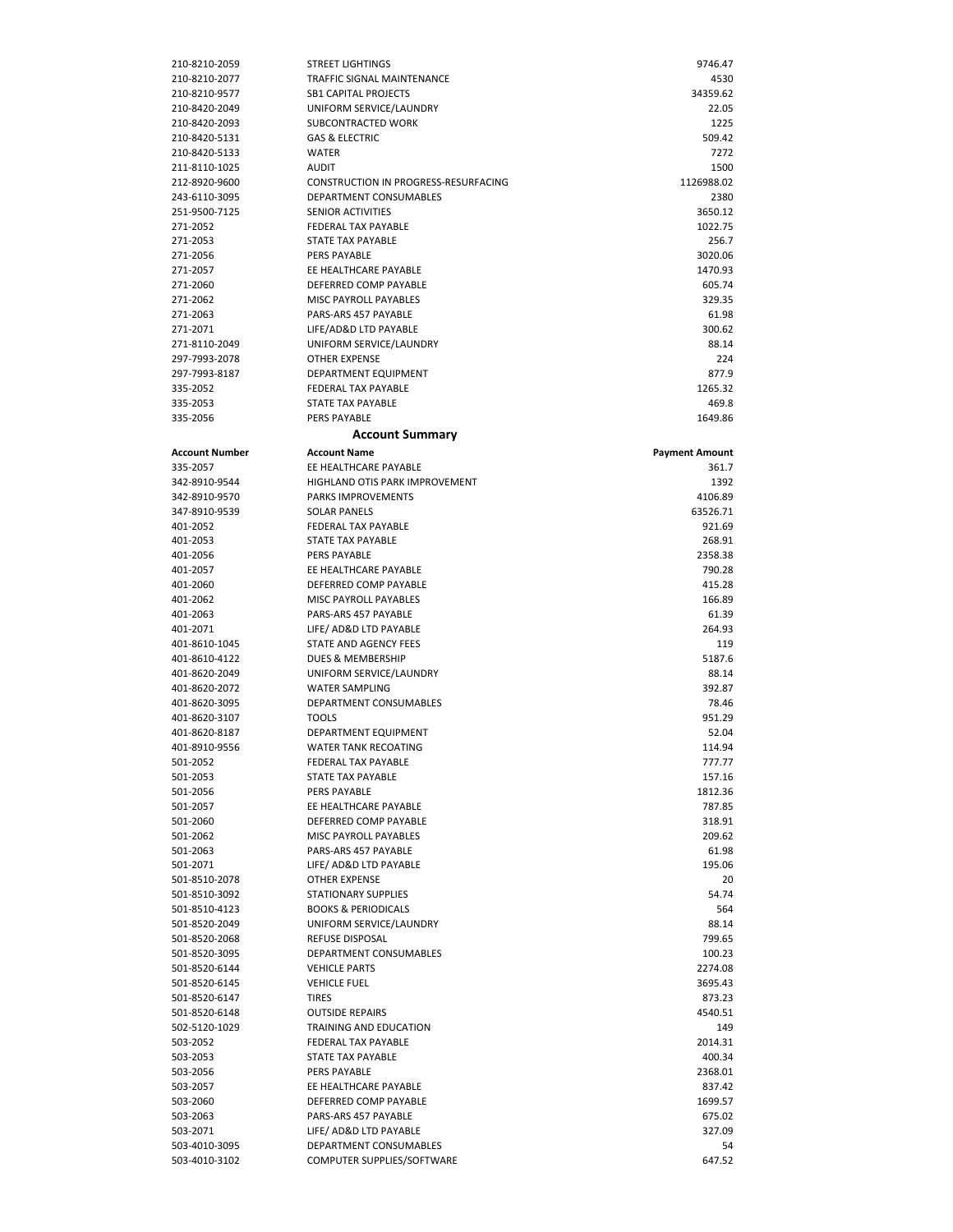| 503-4010-5138              | DATA COMMUNICATION             | 270.87                |
|----------------------------|--------------------------------|-----------------------|
| 503-4010-8182              | <b>COMPUTER EQUIPMENT</b>      | 1503.36               |
| 503-4010-8187              | DEPARTMENT EQUIPMENT           | 112.06                |
| 601-2225                   | <b>ENCROACHMENT BONDS</b>      | 3000                  |
| 670-2120-1030              | CONSULTANT                     | 5116.7                |
| 670-2130-1030              | <b>CONSULTING COSTS</b>        | 6570                  |
| 951-2052                   | FEDERAL TAX PAYABLE            | 2740.23               |
| 951-2053                   | <b>STATE TAX PAYABLE</b>       | 984.39                |
| 951-2056                   | PERS PAYABLE                   | 3255.21               |
| 951-2057                   | EE HEALTHCARE PAYABLE          | 1394.34               |
|                            | <b>Account Summary</b>         |                       |
| <b>Account Number</b>      | <b>Account Name</b>            | <b>Payment Amount</b> |
| 951-2060                   | DEFERRED COMP PAYABLE          | 700.93                |
| 951-2062                   | MISC PAYROLL PAYABLES          | 400.86                |
| 951-2063                   | PARS-ARS 457 PAYABLE           | 141.88                |
| 951-2071                   | LIFE/ AD&D LTD PAYABLE         | 330                   |
| 951-8810-1022              | <b>LEGAL SERVICES</b>          | 968                   |
| 951-8810-1025              | <b>CITY AUDIT</b>              | 5000                  |
| 951-8810-2078              | <b>OTHER EXPENSE</b>           | 180                   |
| 951-8810-3092              | <b>STATIONARY SUPPLIES</b>     | 6.95                  |
| 951-8810-3095              | DEPARTMENT CONSUMABLES         | 183                   |
| 951-8810-4122              | DUES AND MEMBERSHIPS           | 564                   |
| 951-8810-5132              | <b>TELEPHONE</b>               | 184.56                |
| 951-8820-2049              | UNIFORM SERVICE / LAUNDRY      | 88.16                 |
| 951-8820-2073              | SUBCONTRACTED WORK             | 444.4                 |
| 951-8820-4121              | <b>MEETINGS AND TRAVEL</b>     | 900                   |
| 951-8820-4122              | DUES AND MEMBERSHIPS           | 92.5                  |
| 951-8820-5131              | <b>GAS AND ELECTRIC</b>        | 2488.07               |
| 952-8820-8194              | SEWER SYSTEM MNGT PLAN UPDATE  | 1610.7                |
| 953-2052                   | FEDERAL TAX PAYABLE            | 23.76                 |
| 953-2053                   | STATE TAX PAYABLE              | 8.86                  |
| 953-2056                   | PERS PAYABLE                   | 57.85                 |
| 953-2057                   | EE HEALTHCARE PAYABLE          | 5.14                  |
| 953-2060                   | DEFERRED COMP PAYABLE          | 9.15                  |
| 953-2062                   | MISC PAYROLL PAYABLES          | 0.21                  |
| 953-2063                   | PARS-ARS 457 PAYABLE           | 13.3                  |
| 953-2071                   | LIFE/ AD&D LTD PAYABLE         | 13.59                 |
| 953-8820-9204              | <b>LIFT STATION UPGRADES</b>   | 5757.5                |
| 953-8820-9207              | FREMONT BL SEWR MAIN UPGRADE   | 83389.33              |
| 953-8820-9214              | DEL MONTE SWR MAIN REPLACEMENT | 59452.75              |
| 953-8820-9218              | SEWER LINE REPLACEMENTS        | 2562.5                |
| 971-9710-9599              | RENTAL PROPERTY EXP & MAINT    | 55.39                 |
| 973-9710-9526              | <b>AFFORDABLE HOUSING</b>      | 249.94                |
|                            | Project Account Summary        |                       |
| <b>Project Account Key</b> |                                | <b>Payment Amount</b> |
| **None**                   |                                | 2208360.57            |
| 115EMP                     |                                | 114.94                |
| 5005009 AA                 |                                | 6295.91               |
| 5005010 AA                 |                                | 445.44                |
| 5005011 AA                 |                                | 1658                  |
| 5005012 AA                 |                                | 543.5                 |
| 5005014 AA                 |                                | 826.27                |
| 5005015 AA                 |                                | 2262.38               |
| 5005060 AA                 |                                | 262.05                |
| 5005061 NB                 |                                | 637.64                |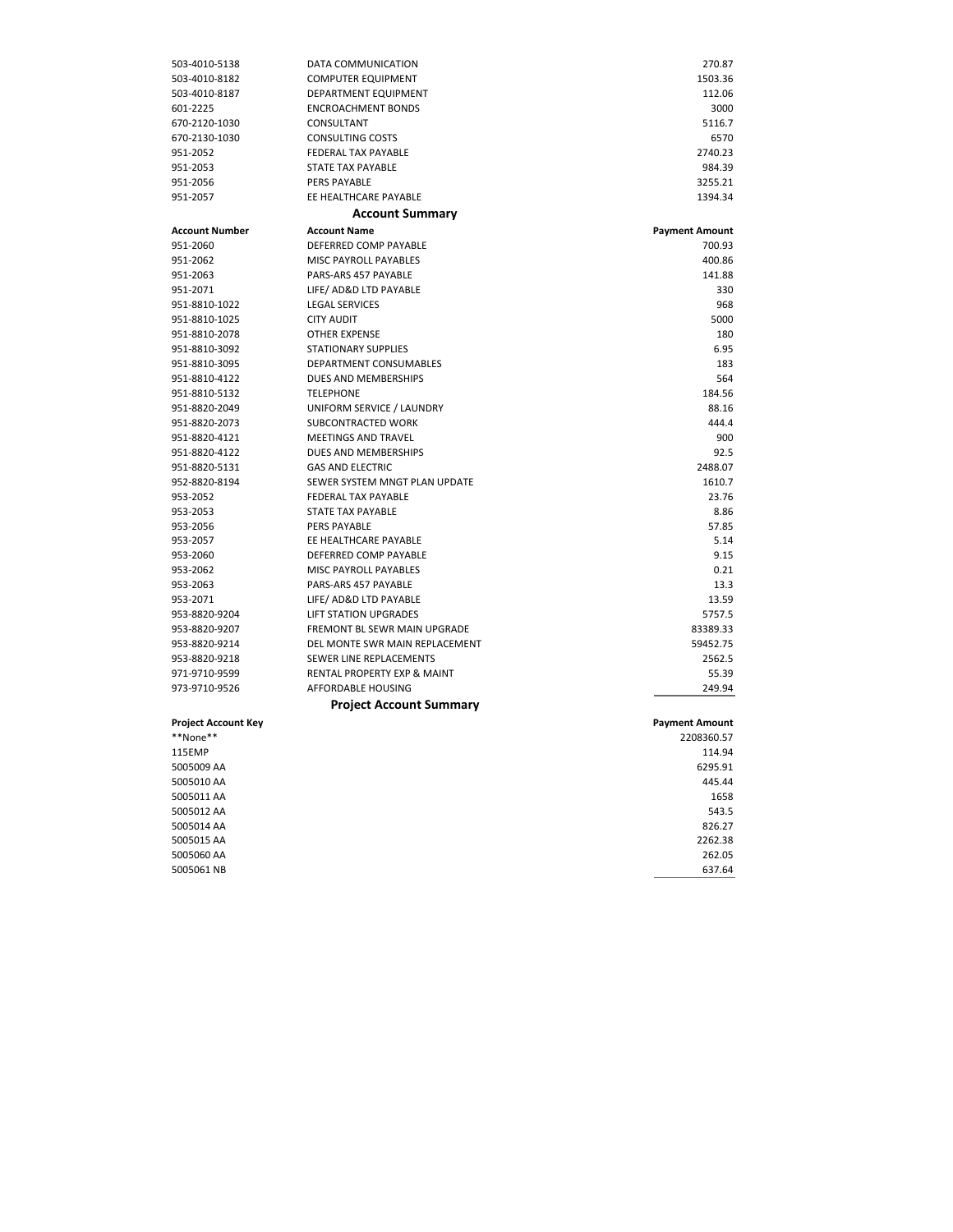

**Fund: 100 - GENERAL FUND**

# **Distribution Report**

Seaside, CA Payroll Set: 01 Expense Range - Payment Range 01/23/2021-02/05/2021

| 100-2010-0001 | SALARIES                  | 11,507.90  |
|---------------|---------------------------|------------|
| 100-2010-0018 | <b>AUTO ALLOWANCE</b>     | 200.00     |
| 100-2021-0001 | SALARIES                  | 6,977.47   |
| 100-2031-0001 | SALARIES                  | 12,139.58  |
| 100-2031-1033 | <b>FITNESS PROGRAM</b>    | 90.00      |
| 100-2042-0020 | PART-TIME HOURLY WAGES    | 3,900.54   |
| 100-3010-0001 | <b>SALARIES</b>           | 6,646.16   |
| 100-3010-0020 | PART-TIME HOURLY WAGES    | 2,059.02   |
| 100-5110-0001 | SALARIES                  | 16,234.22  |
| 100-5110-0020 | PART-TIME HOURLY          | 1,854.87   |
| 100-5110-0041 | <b>MEDICAL INSURANCE</b>  | 46.15      |
| 100-6110-0001 | <b>SALARIES</b>           | 32,060.30  |
| 100-6110-0003 | <b>HOLIDAY OVERTIME</b>   | 983.71     |
| 100-6110-0004 | UNIFORM ALLOWANCE         | 361.38     |
| 100-6110-0099 | TUITION REIMBURSEMENTS    | 440.00     |
| 100-6110-1033 | <b>FITNESS PROGRAM</b>    | 45.00      |
| 100-6120-0001 | SALARIES                  | 112,565.26 |
| 100-6120-0002 | <b>OVERTIME</b>           | 4,522.47   |
| 100-6120-0004 | UNIFORM ALLOWANCE         | 112.14     |
| 100-6120-0020 | PART-TIME HOURLY WAGES    | 5,117.92   |
| 100-6120-1033 | <b>FITNESS PROGRAM</b>    | 134.96     |
| 100-6130-0001 | SALARIES                  | 30,612.01  |
| 100-6130-0002 | <b>OVERTIME</b>           | 3,255.78   |
| 100-6130-0004 | UNIFORM ALLOWANCE         | 74.76      |
| 100-6130-0020 | PART-TIME HOURLY WAGES    | 2,479.02   |
| 100-6150-0001 | SALARIES                  | 3,297.31   |
| 100-6150-0004 | UNIFORM ALLOWANCE         | 36.00      |
| 100-6160-0001 | SALARIES                  | 2,518.28   |
| 100-6160-0004 | UNIFORM ALLOWANCE         | 36.00      |
| 100-6160-0041 | MEDICAL INSURANCE         | 46.15      |
| 100-6610-0001 | <b>SALARIES</b>           | 7,654.05   |
| 100-6610-0004 | UNIFORM ALLOWANCE         | 34.62      |
| 100-6610-0010 | MANAGMENT LEAVE PAYOFF    | 3,152.56   |
| 100-6610-0012 | VACATION\COMP TIME PAYOFF | 18,736.45  |
| 100-6640-0001 | SALARIES                  | 114,981.41 |
| 100-6640-0002 | <b>OVERTIME</b>           | 15,505.66  |
| 100-6640-0004 | <b>UNIFORM ALLOWANCE</b>  | 103.86     |
| 100-7110-0001 | SALARIES                  | 2,248.21   |
| 100-7210-0001 | SALARIES                  | 11,681.05  |
| 100-7220-0001 | SALARIES                  | 2,819.08   |
| 100-7310-0001 | SALARIES                  | 3,199.05   |
| 100-7310-0020 | PART-TIME HOURLY WAGES    | 213.27     |
| 100-7410-0001 | SALARIES                  | 4,545.84   |
| 100-7410-0020 | PART-TIME HOURLY          | 588.60     |
| 100-8310-0001 | SALARIES                  | 4,239.52   |
| 100-8310-0020 | PART-TIME HOURLY WAGES    | 886.67     |
| 100-8310-0097 | UNALLOCATED PAGER         | 1,997.82   |
| 100-8410-0001 | SALARIES                  | 868.02     |
| 100-8420-0001 | SALARIES                  | 5,504.90   |
| 100-8430-0001 | SALARIES                  | 6,121.49   |
| 100-8430-0002 | <b>OVERTIME</b>           | 232.30     |
| 100-8430-0020 | PART-TIME HOURLY WAGES    | 2,367.65   |
| 100-8440-0001 | SALARIES                  | 1,099.54   |
|               |                           |            |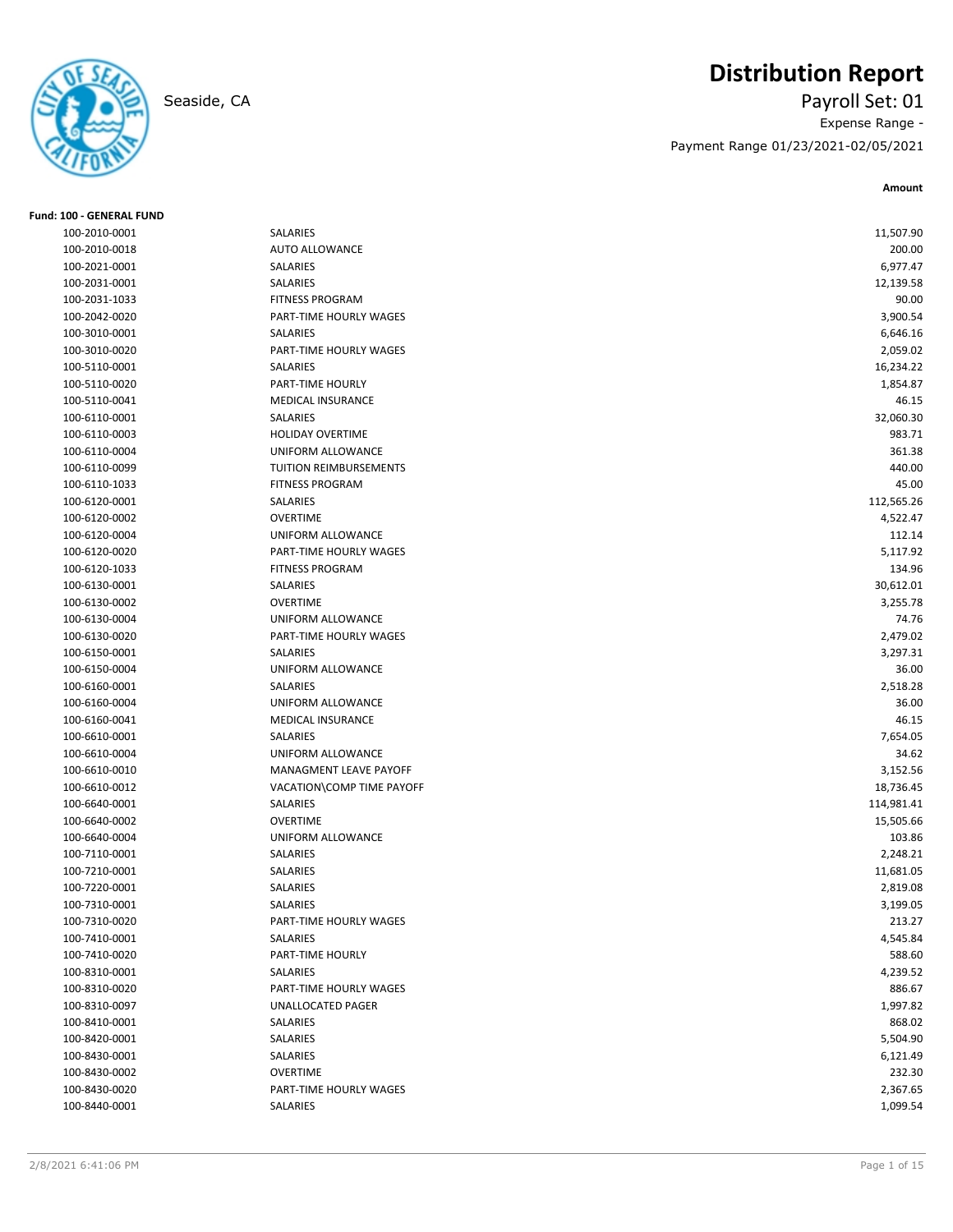#### **Distribution Report Expense Range: - Payment Range: 01/23/2021-02/05/2021**

| 100-8450-0001 | <b>SALARIES</b>        |                                          | 906.48     |
|---------------|------------------------|------------------------------------------|------------|
| 100-8450-0002 | <b>OVERTIME</b>        |                                          | 187.34     |
| 100-8910-0001 | <b>SALARIES</b>        |                                          | 18,194.10  |
| 100-9100-0001 | SALARIES               |                                          | 5,372.24   |
| 100-9100-0020 | PART-TIME HOURLY WAGES |                                          | 2,392.17   |
| 100-9105-0001 | SALARIES               |                                          | 2,028.04   |
| 100-9105-0020 | PART-TIME HOURLY WAGES |                                          | 2,623.92   |
| 100-9200-0020 | PART-TIME HOURLY WAGES |                                          | 648.96     |
| 100-9250-0001 | SALARIES               |                                          | 1,051.74   |
| 100-9310-0001 | SALARIES               |                                          | 5,516.45   |
| 100-9310-0020 | PART-TIME HOURLY WAGES |                                          | 2,395.30   |
| 100-9320-0020 | PART-TIME HOURLY WAGES |                                          | 741.32     |
| 100-9340-0020 | PART-TIME HOURLY WAGES |                                          | 894.40     |
| 100-9400-0020 | PART-TIME HOURLY WAGES |                                          | 1,291.66   |
| 100-9500-0020 | PART-TIME HOURLY WAGES |                                          | 831.48     |
|               |                        | Fund 100 - GENERAL FUND Total: 10,691.23 | 514,211.58 |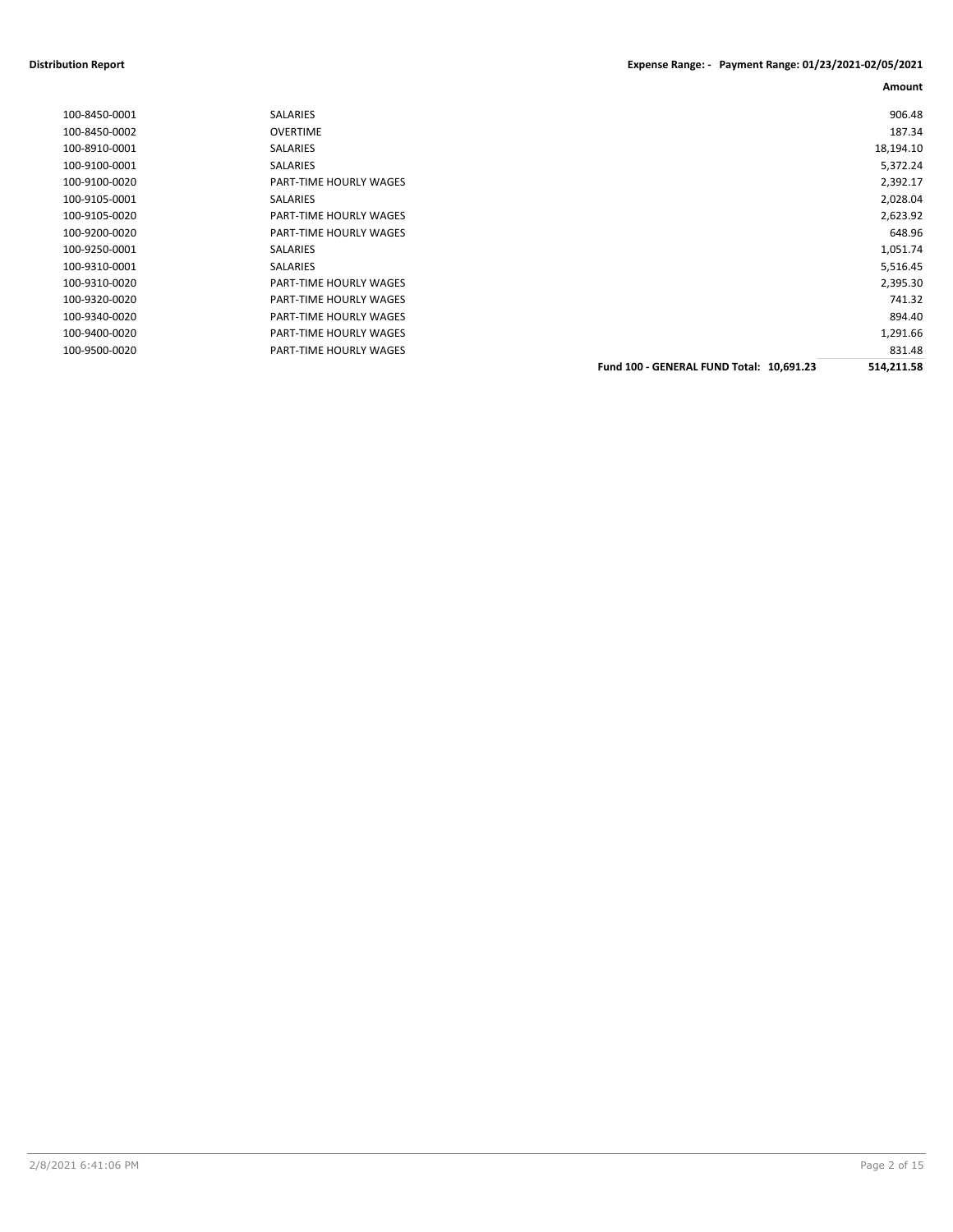|  | Fund: 103 - LAGUNA GRANDE PKG FUND |
|--|------------------------------------|
|  |                                    |

103-8710-0001 SALARIES 323.10 103-8710-0020 PART-TIME HOURLY WAGES 639.08

**Fund 103 - LAGUNA GRANDE PKG FUND Total: 23.50 962.18**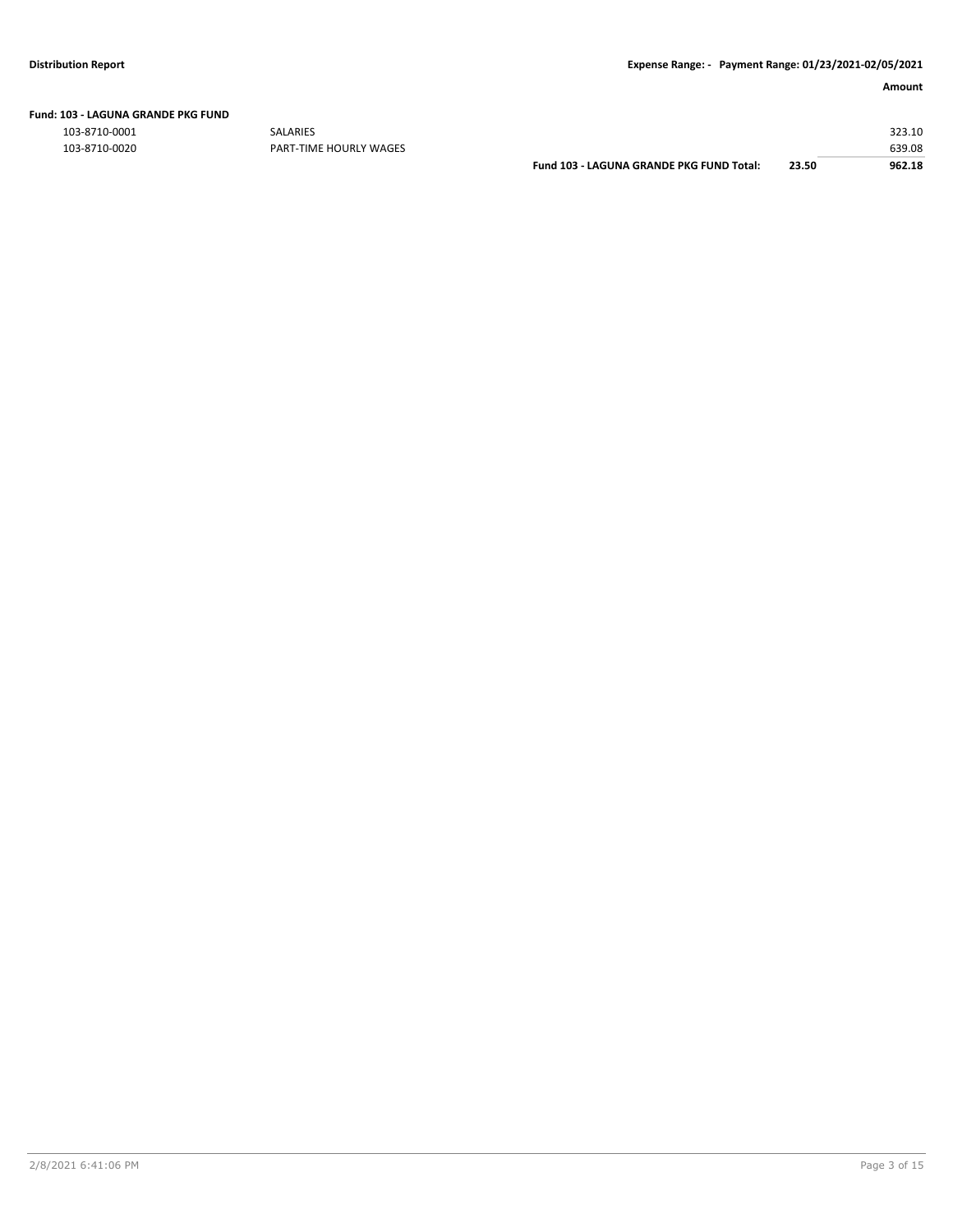| Fund: 113 - POMA & DMDC FUND |  |
|------------------------------|--|
| 112 0720 0001                |  |

| 113-8730-0001 |
|---------------|
| 113-8730-0002 |
| 113-8730-0041 |

| . 19 - 1 0 IVIA G. DIVIDC I 0 IVD |                   |                                    |        |          |
|-----------------------------------|-------------------|------------------------------------|--------|----------|
| 113-8730-0001                     | SALARIES          |                                    |        | 9,681.01 |
| 113-8730-0002                     | OVERTIME          |                                    |        | 193.96   |
| 113-8730-0041                     | MEDICAL INSURANCE |                                    |        | 46.15    |
|                                   |                   | Fund 113 - POMA & DMDC FUND Total: | 264.50 | 9.921.12 |
|                                   |                   |                                    |        |          |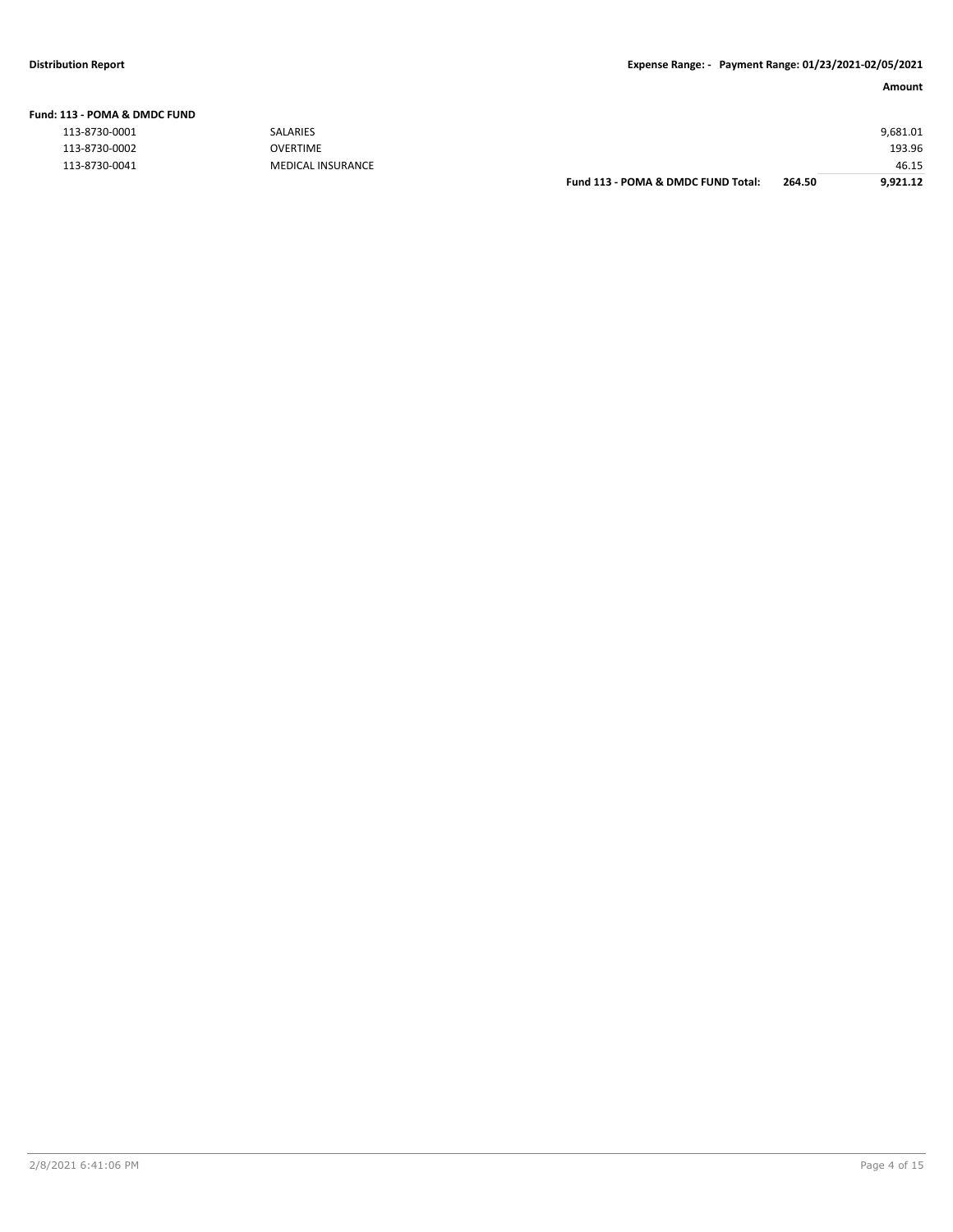**Fund: 200 - CDBG FUND**

200-5410-0001 SALARIES 1,326.11 **Fund 200 - CDBG FUND Total: 32.00 1,326.11**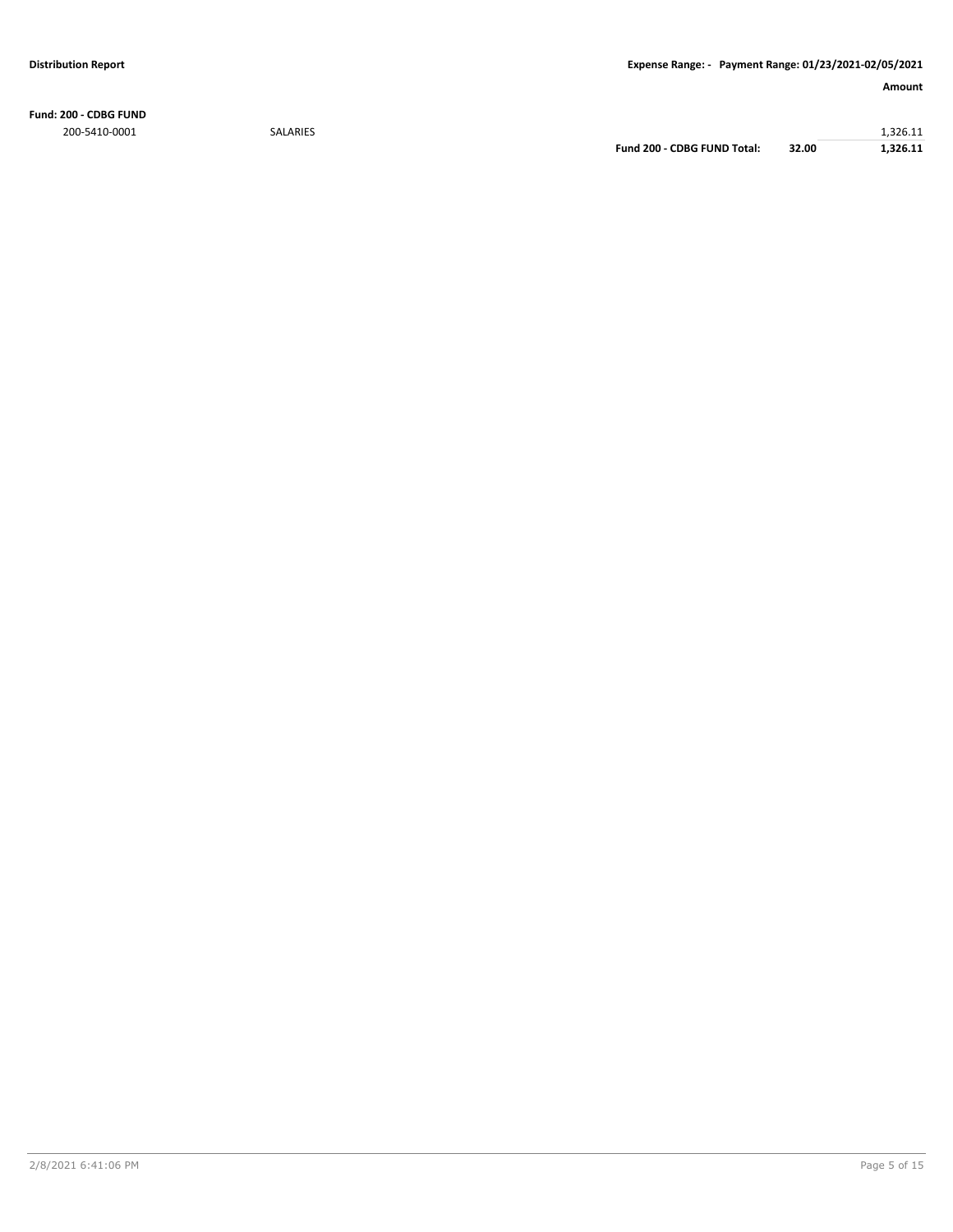**Fund: 210 - STREETS FUND**

| <b>210 - STREETS FUND</b> |                        |                                       |        |          |
|---------------------------|------------------------|---------------------------------------|--------|----------|
| 210-8110-0001             | SALARIES               |                                       |        | 4,221.76 |
| 210-8110-0020             | PART-TIME HOURLY WAGES |                                       |        | 489.29   |
| 210-8420-0001             | SALARIES               |                                       |        | 323.06   |
| 210-8420-0020             | PART-TIME HOURLY WAGES |                                       |        | 639.08   |
|                           |                        | <b>Fund 210 - STREETS FUND Total:</b> | 171.50 | 5.673.19 |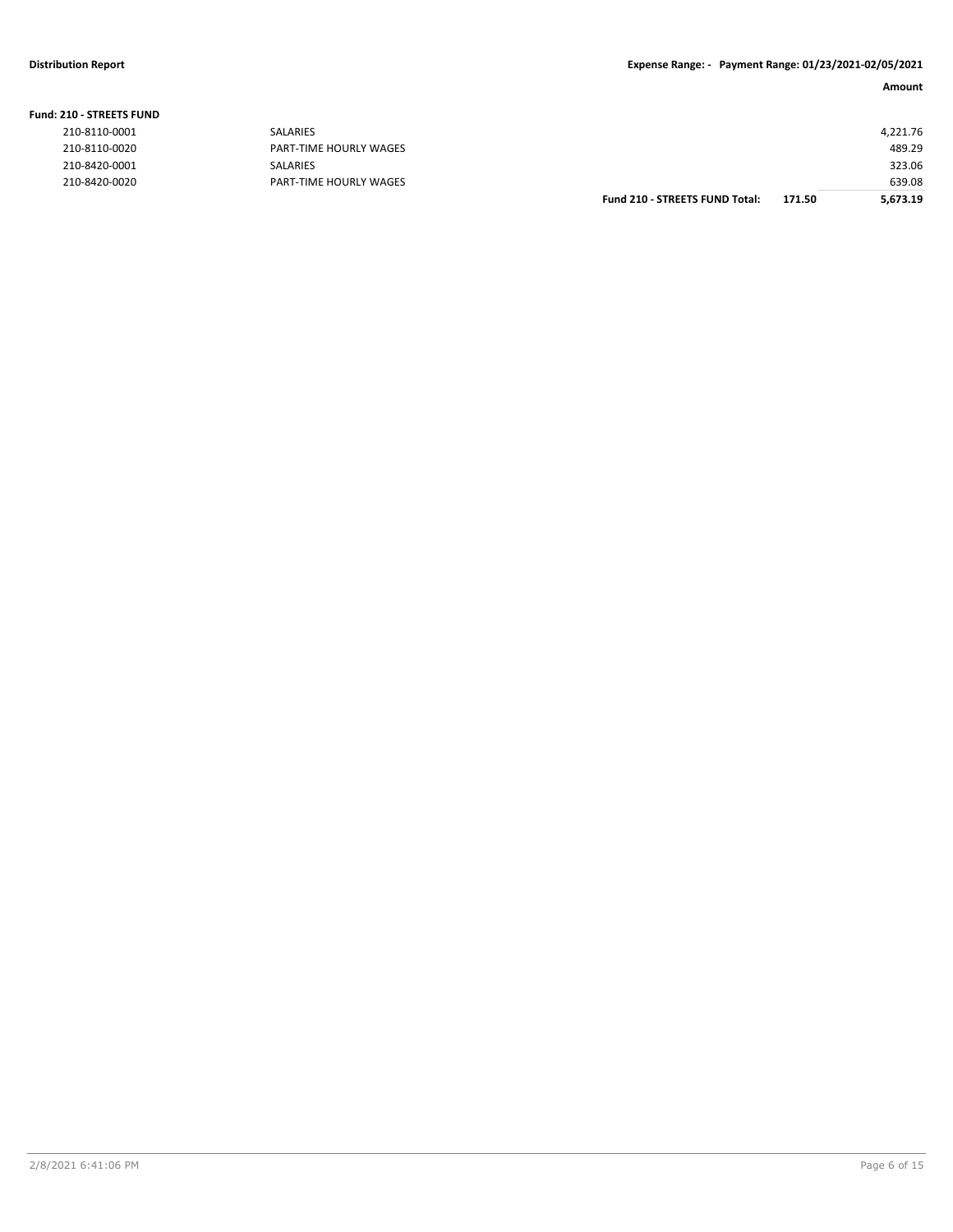| <b>Fund: 271 - STORMWATER FUND</b> |  |
|------------------------------------|--|
|------------------------------------|--|

271-8110-0001 SALARIES 7,763.82

958.62 958.62<br>PART-TIME HOURLY WAGES **Fund 271 - STORMWATER FUND Total:** 247.85 958.62 958.62 **Fund 271 - STORMWATER FUND Total:**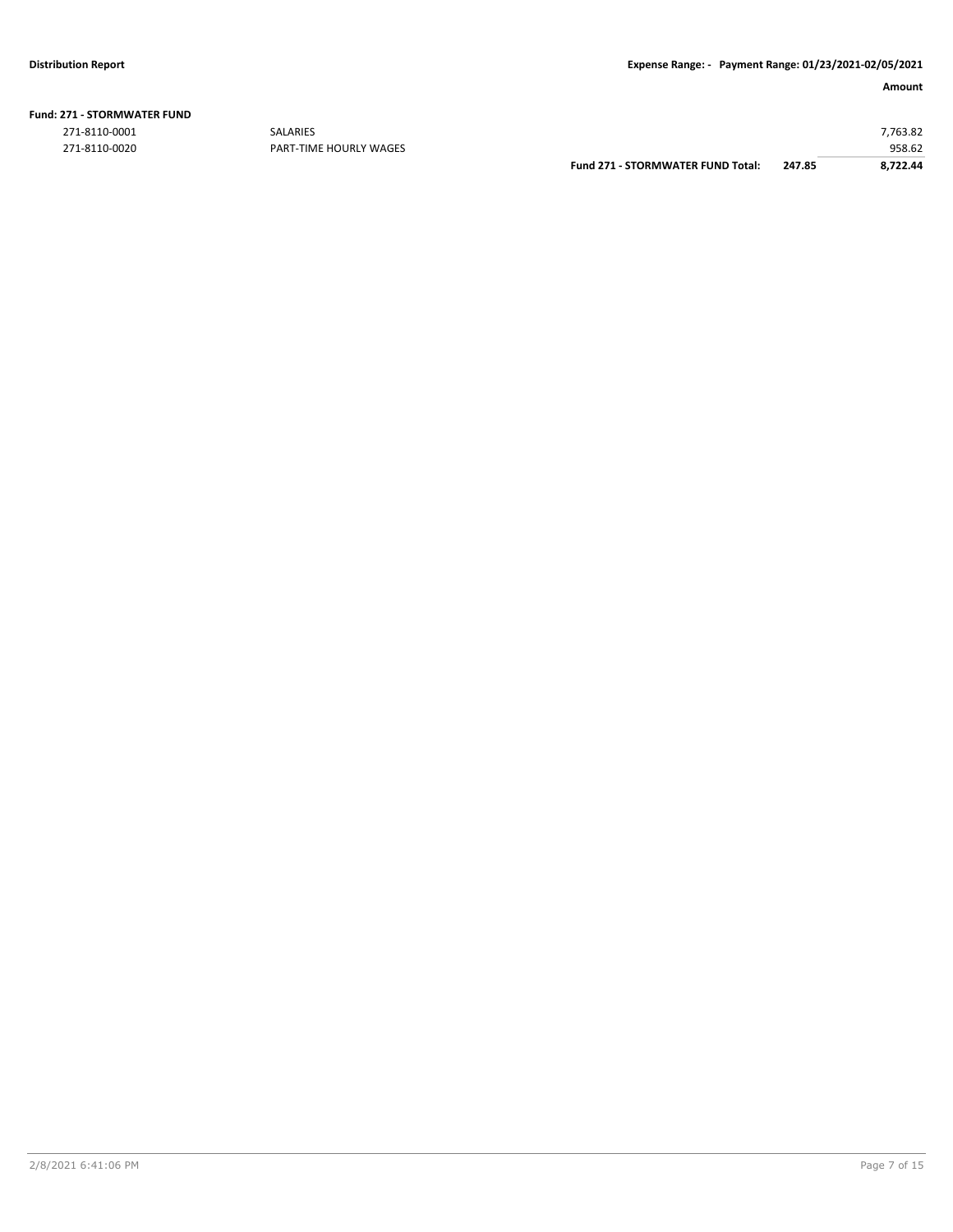**Fund: 297 - HS - MERGED HOUSING**

297-7993-9599 RENTAL PROPERTY EXP & MAINT 844.61

**Fund 297 - HS - MERGED HOUSING Total: 844.61**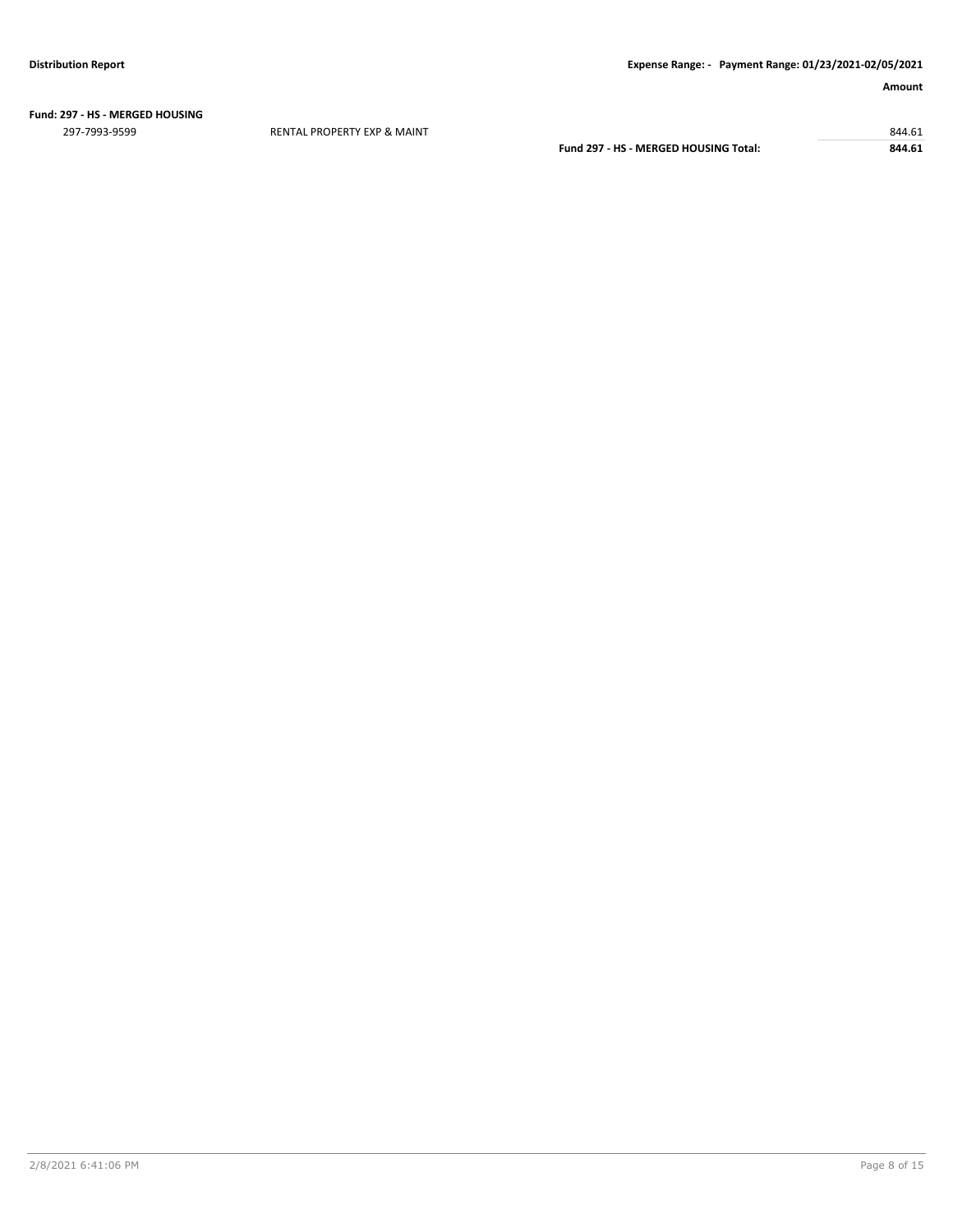**Fund: 335 - ESCA (FORA)** 335-2010-0001 SALARIES 6,314.88

**Fund 335 - ESCA (FORA) Total: 160.00 6,314.88**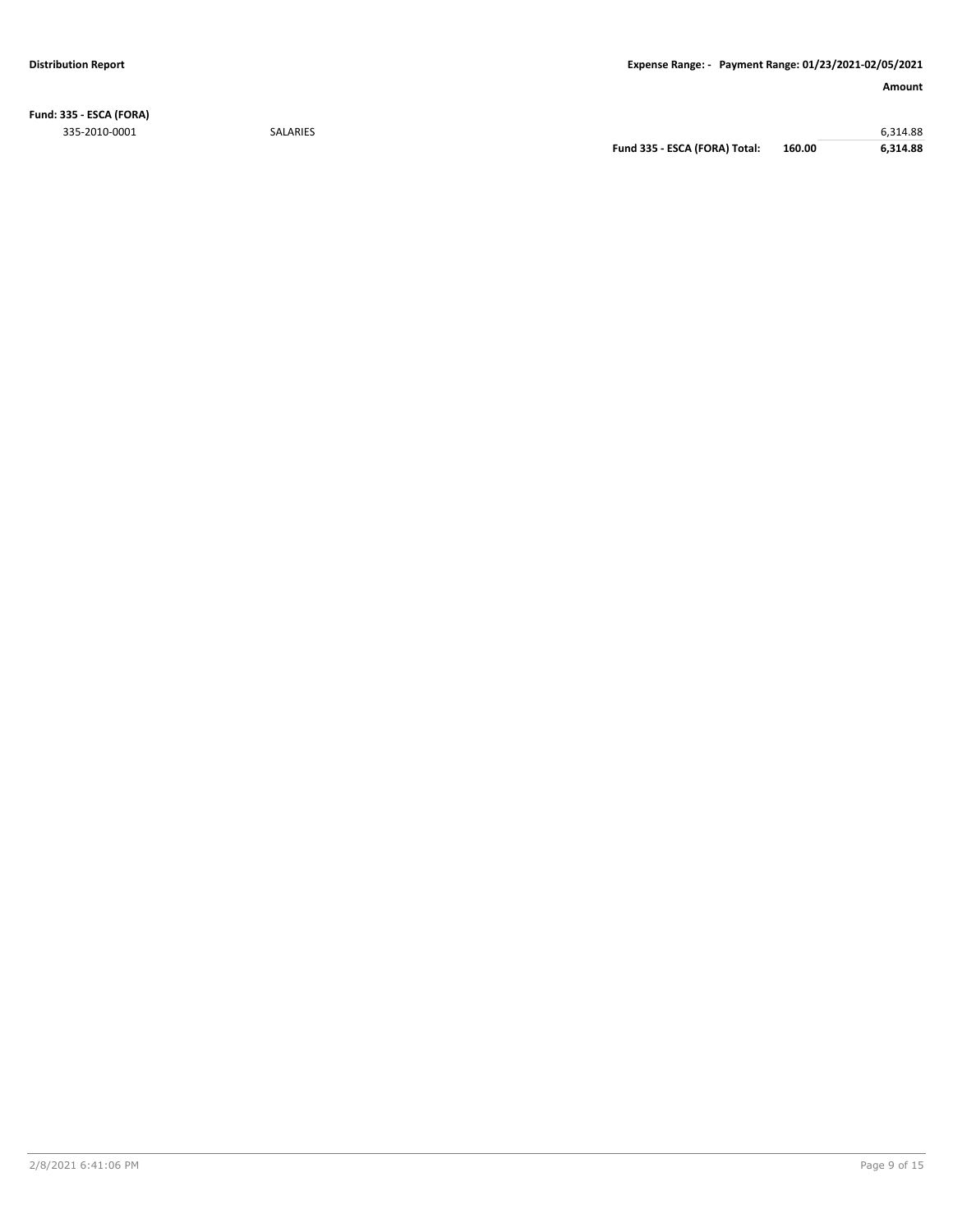#### **Fund: 401 - WATER FUND**

| 401-8610-0001 | <b>SALARIES</b> |                                     |        | 217.00   |
|---------------|-----------------|-------------------------------------|--------|----------|
| 401-8620-0001 | SALARIES        |                                     |        | 6,510.36 |
| 401-8620-0002 | <b>OVERTIME</b> |                                     |        | 121.53   |
|               |                 | <b>Fund 401 - WATER FUND Total:</b> | 179.30 | 6,848.89 |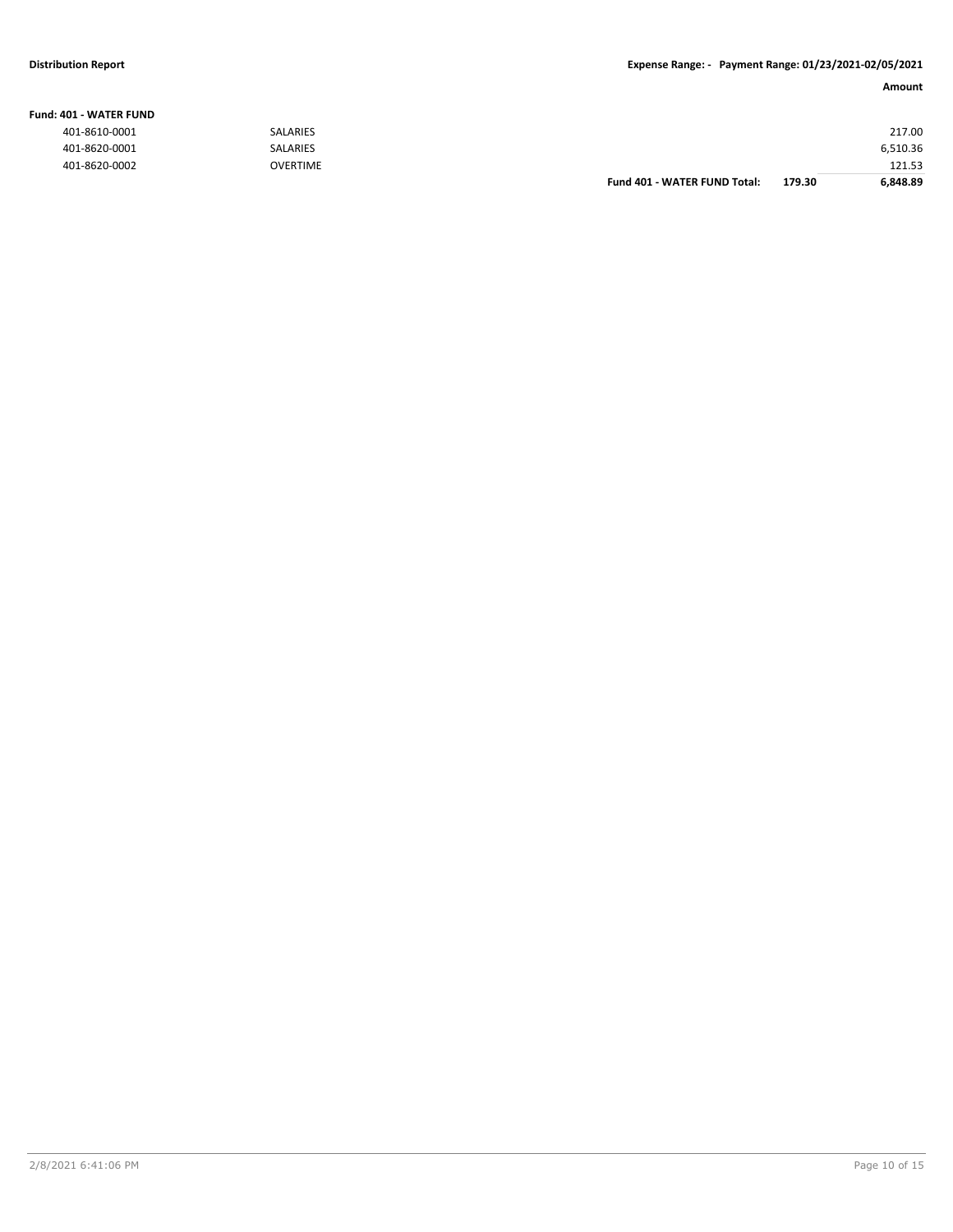|  | Fund: 501 - EQUIPMT MAINT FUND |  |
|--|--------------------------------|--|
|--|--------------------------------|--|

|               |                 | <b>Fund 501 - EQUIPMT MAINT FUND Total:</b> | 152.00 | 5.430.42 |
|---------------|-----------------|---------------------------------------------|--------|----------|
| 501-8520-0001 | <b>SALARIES</b> |                                             |        | 4.996.40 |
| 501-8510-0001 | <b>SALARIES</b> |                                             |        | 434.02   |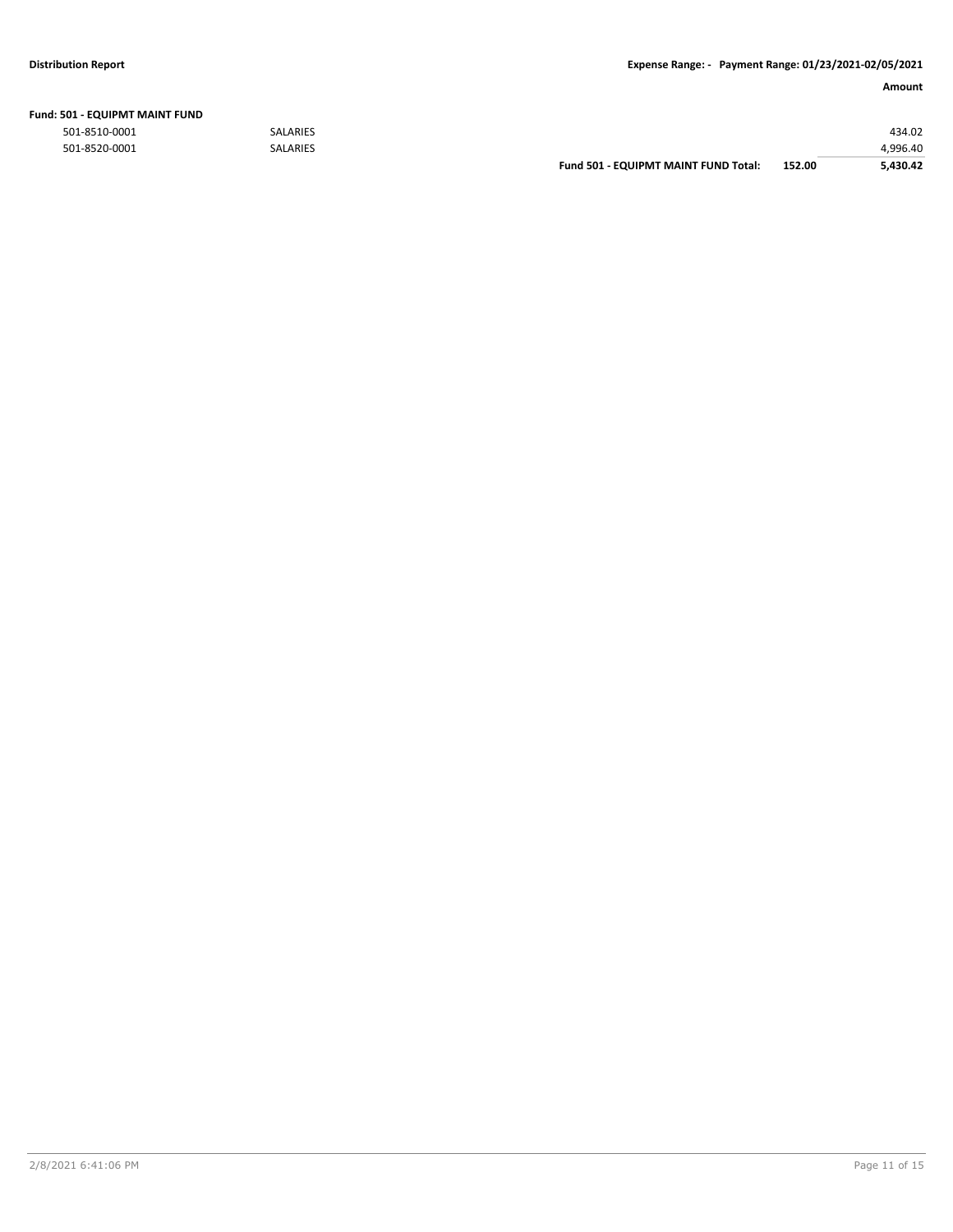**Fund: 503 - MIS FUND**

| 46.15    |
|----------|
| 7,001.16 |
|          |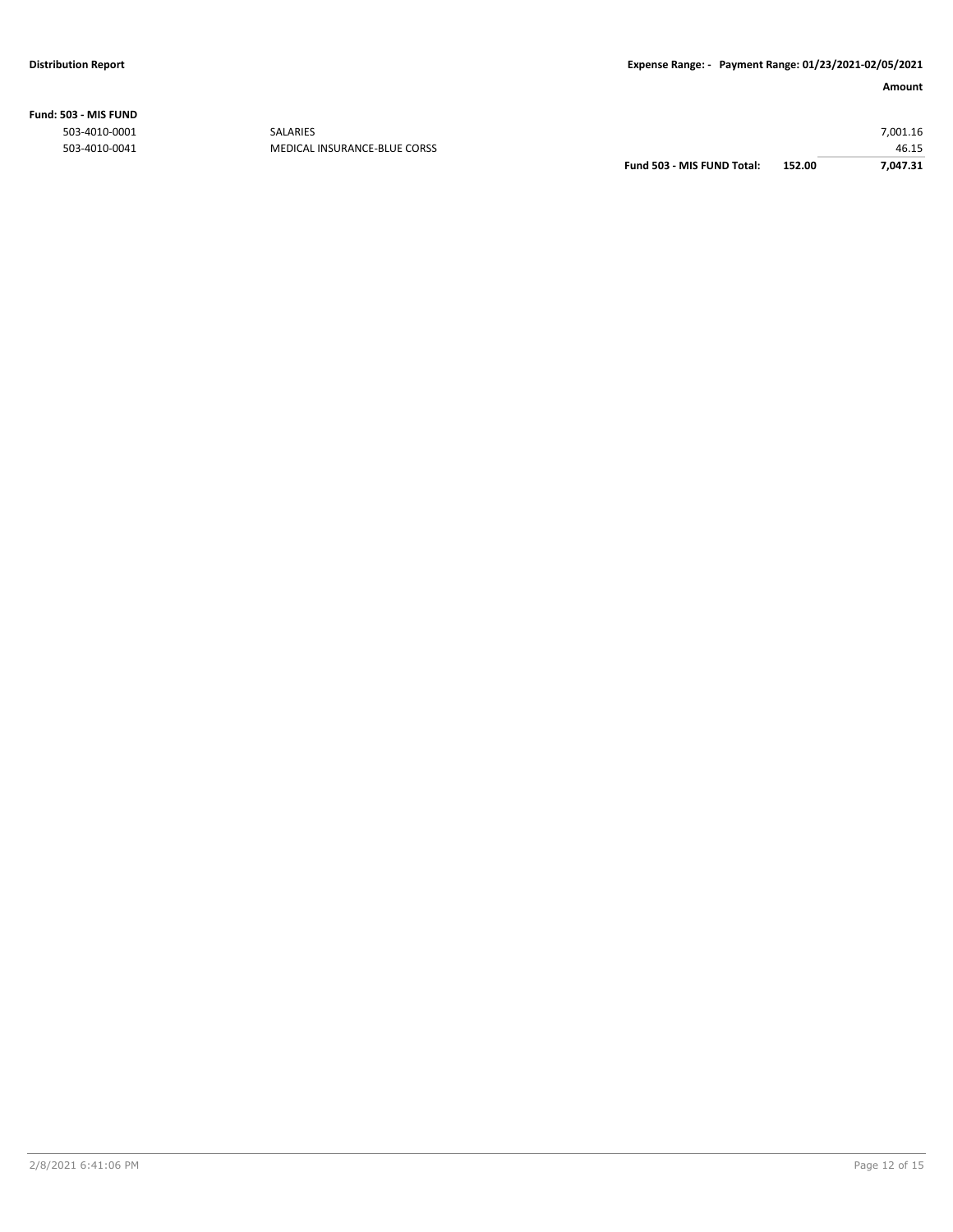| Fund: 951 - SAN, DISTRICT GEN, FUND |                           |                                           |        |           |
|-------------------------------------|---------------------------|-------------------------------------------|--------|-----------|
| 951-8810-0001                       | <b>SALARIES</b>           |                                           |        | 433.98    |
| 951-8820-0001                       | <b>SALARIES</b>           |                                           |        | 11,061.46 |
| 951-8820-0002                       | OVERTIME                  |                                           |        | 317.89    |
| 951-8820-0012                       | VACATION\COMP TIME PAYOFF |                                           |        | 5.641.74  |
|                                     |                           | Fund 951 - SAN, DISTRICT GEN, FUND Total: | 495.31 | 17.455.07 |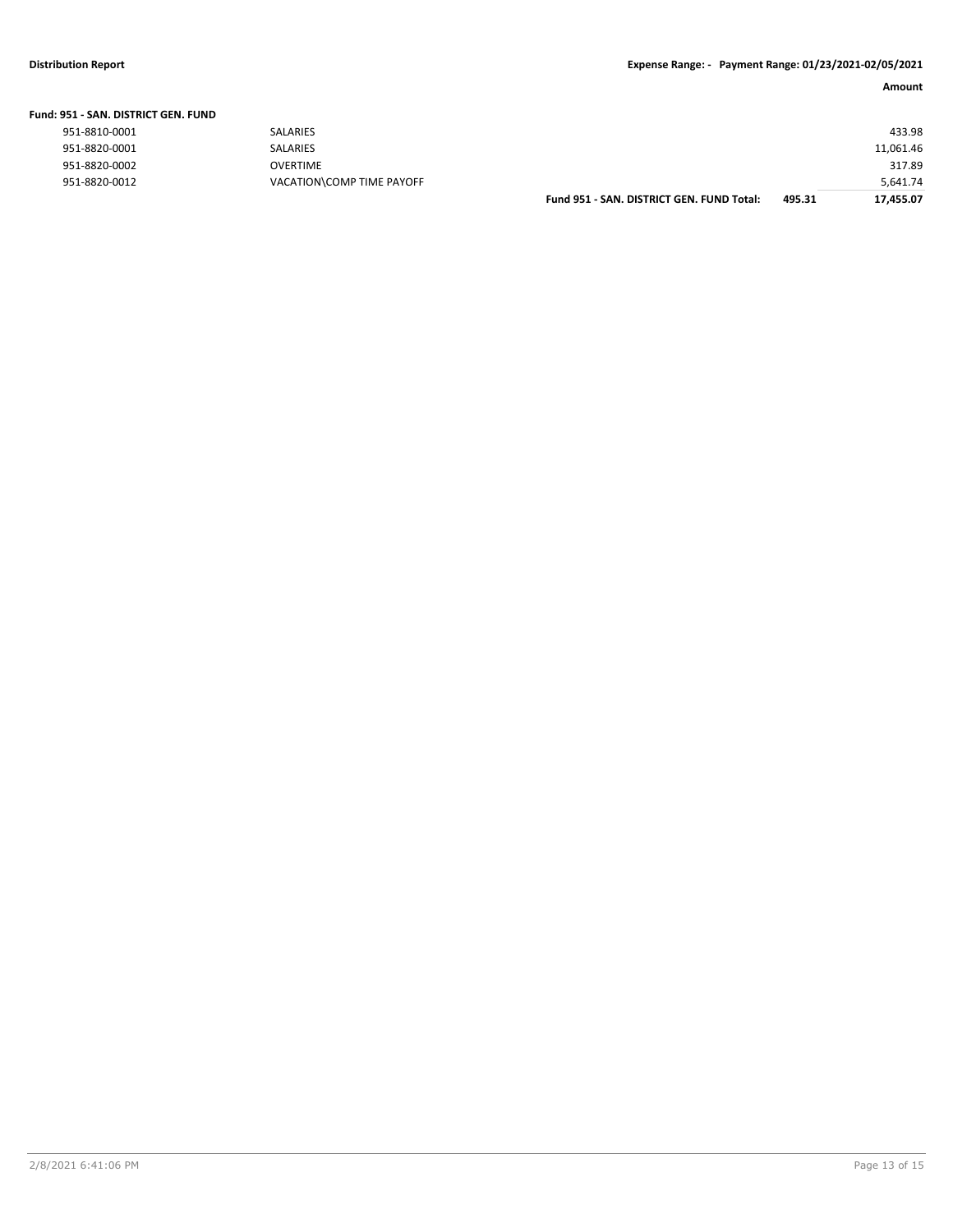|  | Fund: 953 - SAN. DISTRICT CAP. IMPROV |  |
|--|---------------------------------------|--|
|  |                                       |  |

| 953-8820-9204 | LIFT STATION UPGRADES                       |      | 53.40  |
|---------------|---------------------------------------------|------|--------|
|               | Fund 953 - SAN, DISTRICT CAP, IMPROV Total: | 3.00 | 160.20 |